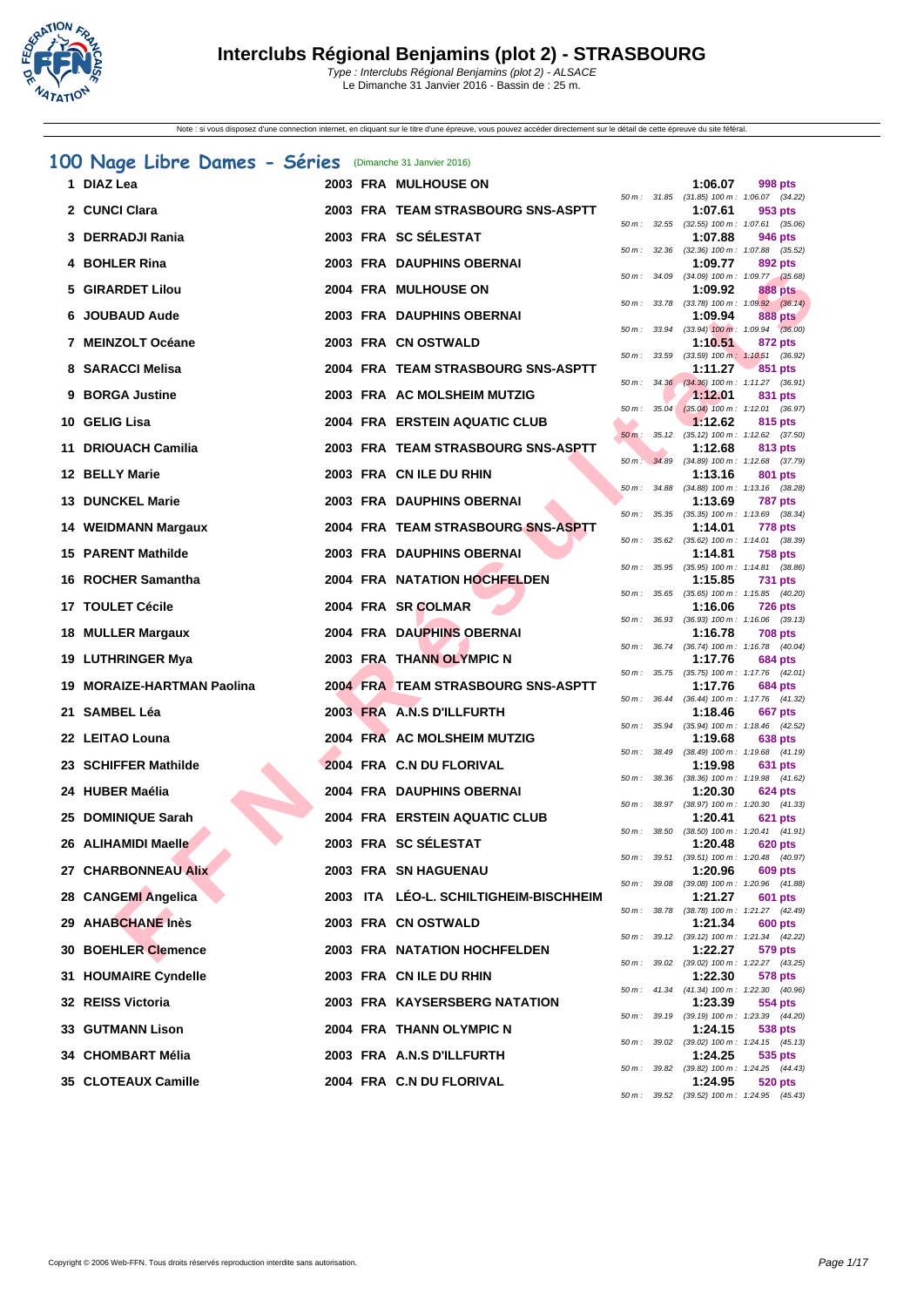

|    | 36 JACOB Louann       |  | 2004 FRA SC SÉLESTAT                   |                        |       | 1:25.43                                     | <b>510 pts</b> |
|----|-----------------------|--|----------------------------------------|------------------------|-------|---------------------------------------------|----------------|
|    |                       |  |                                        | 50 m: 39.95            |       | $(39.95)$ 100 m : 1:25.43 $(45.$            |                |
|    | 37 KOESSLER Indra     |  | 2004 FRA SN HAGUENAU                   |                        |       | 1:27.63                                     | 465 pts        |
|    |                       |  |                                        | $50 m$ : $43.14$       |       | (43.14) 100 m : 1:27.63 (44.                |                |
|    | 38 NEVEU Emma         |  | 2004 FRA KAYSERSBERG NATATION          |                        |       | 1:28.96                                     | 439 pts        |
|    |                       |  |                                        | $50 \text{ m}$ : 41.96 |       | (41.96) 100 m : 1:28.96 (47.                |                |
|    | 39 FERNANDES Mathilde |  | 2003 FRA LÉO-L. SCHILTIGHEIM-BISCHHEIM |                        |       | 1:29.63                                     | 426 pts        |
|    |                       |  |                                        | $50 m$ : $42.27$       |       | $(42.27)$ 100 m : 1:29.63 (47.              |                |
|    | 40 SCHREIBER Célia    |  | 2004 FRA SR COLMAR                     |                        |       | 1:38.42                                     | <b>274 pts</b> |
|    |                       |  |                                        | $50 \text{ m}$ : 44.80 |       | $(44.80)$ 100 m : 1:38.42 (53.              |                |
|    | 41 HAMM Margaux       |  | 2004 FRA LÉO-L. SCHILTIGHEIM-BISCHHEIM |                        |       | 1:42.62                                     | <b>213 pts</b> |
| 42 | <b>MEKROUD Ines</b>   |  | 2003 FRA LÉO-L. SCHILTIGHEIM-BISCHHEIM | 50 m: 45.82            |       | $(45.82)$ 100 m : 1:42.62 (56.8)<br>1:47.23 | $155$ pts      |
|    |                       |  |                                        | 50 m :                 | 49.76 | $(49.76)$ 100 m : 1:47.23 (57.              |                |
|    | 43 COTIGA Isabella    |  | 2004 ROU SC SÉLESTAT                   |                        |       | 1:50.39                                     | <b>121 pts</b> |
|    |                       |  |                                        | $50 \text{ m}$ : 49.16 |       | (49.16) 100 m: 1:50.39 (1:01.               |                |

## 100 Nage Libre Dames - Hors-Concours (Dimanche 31 Janvier 2016)

| 1 RAMBO Maelis     | 2004 FRA MULHOUSE ON               | 1:11.48                                                                                         | 845 pts |
|--------------------|------------------------------------|-------------------------------------------------------------------------------------------------|---------|
|                    |                                    | 50 m: 33.88 (33.88) 100 m: 1:11.48 (37.6)                                                       |         |
| 2 METZGER Camille  | 2003 FRA TEAM STRASBOURG SNS-ASPTT | 1:17.29                                                                                         | 696 pts |
|                    |                                    | 50 m : 36.57 (36.57) 100 m : 1:17.29 (40.                                                       |         |
| 3 BURCKEL Lauriane | 2004 FRA DAUPHINS OBERNAI          | 1:27.19                                                                                         | 474 pts |
|                    |                                    | $50 \text{ m}$ $12 \text{ 14}$ $(12 \text{ 14})$ $100 \text{ m}$ $1 \cdot 27 \text{ 10}$ $(15)$ |         |

### **100 Dos Dames - Séries** (Dimanche 31 Janvier 2016)

| <b>UUIINLIDLIN UUII</b>                                        |  |                                        |             |                  | 1.30.74 | $21 + \mu s$                                                 |
|----------------------------------------------------------------|--|----------------------------------------|-------------|------------------|---------|--------------------------------------------------------------|
| 41 HAMM Margaux                                                |  | 2004 FRA LÉO-L. SCHILTIGHEIM-BISCHHEIM |             |                  | 1:42.62 | 50 m: 44.80 (44.80) 100 m: 1:38.42 (53.62)<br><b>213 pts</b> |
| <b>42 MEKROUD Ines</b>                                         |  | 2003 FRA LÉO-L. SCHILTIGHEIM-BISCHHEIM |             |                  | 1:47.23 | 50 m: 45.82 (45.82) 100 m: 1:42.62 (56.80)<br>$155$ pts      |
|                                                                |  |                                        |             |                  |         | 50 m: 49.76 (49.76) 100 m: 1:47.23 (57.47)                   |
| 43 COTIGA Isabella                                             |  | 2004 ROU SC SÉLESTAT                   |             |                  | 1:50.39 | $121$ pts<br>50 m: 49.16 (49.16) 100 m: 1:50.39 (1:01.23)    |
| 00 Nage Libre Dames - Hors-Concours (Dimanche 31 Janvier 2016) |  |                                        |             |                  |         |                                                              |
| 1 RAMBO Maelis                                                 |  | 2004 FRA MULHOUSE ON                   |             |                  | 1:11.48 | 845 pts                                                      |
| 2 METZGER Camille                                              |  | 2003 FRA TEAM STRASBOURG SNS-ASPTT     | 50 m: 33.88 |                  | 1:17.29 | $(33.88)$ 100 m : 1:11.48 $(37.60)$<br>696 pts               |
| <b>3 BURCKEL Lauriane</b>                                      |  | 2004 FRA DAUPHINS OBERNAI              |             | $50 m$ : 36.57   | 1:27.19 | $(36.57)$ 100 m : 1:17.29 $(40.72)$<br>474 pts               |
|                                                                |  |                                        |             | $50 m$ : 42.14   |         | $(42.14)$ 100 m : 1:27.19 $(45.05)$                          |
| 00 Dos Dames - Séries (Dimanche 31 Janvier 2016)               |  |                                        |             |                  |         |                                                              |
| 1 LINDAUER Emma                                                |  | 2003 FRA ERSTEIN AQUATIC CLUB          |             |                  | 1:13.70 | <b>1010 pts</b>                                              |
| 2 MEINZOLT Océane                                              |  | 2003 FRA CN OSTWALD                    |             |                  | 1:16.80 | 50 m: 35.97 (35.97) 100 m: 1:13.70 (37.73)<br>930 pts        |
|                                                                |  |                                        |             | $50 m$ : $36.14$ |         | $(36.14)$ 100 m : 1:16.80 $(40.66)$                          |
| 3 SCHNEIDER Lara                                               |  | 2003 FRA TEAM STRASBOURG SNS-ASPTT     |             | 50 m : 38.02     | 1:18.43 | 889 pts<br>$(38.02)$ 100 m : 1:18.43 $(40.41)$               |
| 4 JOUBAUD Aude                                                 |  | 2003 FRA DAUPHINS OBERNAI              |             |                  | 1:18.94 | 876 pts<br>50 m: 37.54 (37.54) 100 m: 1:18.94 (41.40)        |
| 5 CASERTA Sendja                                               |  | 2004 FRA MULHOUSE ON                   |             |                  | 1:19.88 | 853 pts                                                      |
| 6 GERARD Flavie                                                |  | 2003 FRA SR COLMAR                     | 50 m :      |                  | 1:19.89 | 40.25 (40.25) 100 m: 1:19.88 (39.63)<br>853 pts              |
| 7 BANNIER Daphne                                               |  | 2003 FRA DAUPHINS OBERNAI              |             | 50 m : 39.92     | 1:21.44 | (39.92) 100 m: 1:19.89 (39.97)<br>816 pts                    |
|                                                                |  |                                        |             |                  |         | 50 m: 40.12 (40.12) 100 m: 1:21.44 (41.32)                   |
| 8 ESTEVE Charlotte                                             |  | 2004 FRA NATATION HOCHFELDEN           |             |                  | 1:22.12 | 800 pts<br>50 m: 39.63 (39.63) 100 m: 1:22.12 (42.49)        |
| 9 DE MURCIA Jeanne                                             |  | 2003 FRA TEAM STRASBOURG SNS-ASPTT     |             |                  | 1:22.24 | 797 pts                                                      |
| 10 PASQUET Aurélie                                             |  | 2004 FRA DAUPHINS OBERNAI              |             |                  | 1:22.52 | 50 m: 39.77 (39.77) 100 m: 1:22.24 (42.47)<br><b>790 pts</b> |
| 11 HASAPIS Tea                                                 |  | 2004 FRA AC MOLSHEIM MUTZIG            |             |                  | 1:22.98 | 50 m: 40.29 (40.29) 100 m: 1:22.52 (42.23)<br>779 pts        |
|                                                                |  |                                        |             |                  |         | 50 m: 41.45 (41.45) 100 m: 1:22.98 (41.53)                   |
| 12 GARCZYNSKI Patricia                                         |  | 2004 FRA MULHOUSE ON                   | 50 m :      | 39.59            | 1:23.11 | 776 pts<br>$(39.59)$ 100 m : 1:23.11 $(43.52)$               |
| 13 EICHNER Elena                                               |  | 2003 FRA SN HAGUENAU                   |             |                  | 1:23.77 | 761 pts<br>50 m: 40.76 (40.76) 100 m: 1:23.77 (43.01)        |
| <b>14 SCHEIDWEILER Elise</b>                                   |  | 2003 FRA SR COLMAR                     |             |                  | 1:24.08 | <b>754 pts</b>                                               |
| 15 WEIDMANN Margaux                                            |  | 2004 FRA TEAM STRASBOURG SNS-ASPTT     |             |                  | 1:24.52 | 50 m: 42.07 (42.07) 100 m: 1:24.08 (42.01)<br>744 pts        |
| 16 GLESSER Capucine                                            |  | 2004 FRA DAUPHINS OBERNAI              | 50 m :      | 40.28            | 1:25.04 | (40.28) 100 m: 1:24.52 (44.24)<br><b>732 pts</b>             |
|                                                                |  |                                        |             |                  |         | 50 m: 42.19 (42.19) 100 m: 1:25.04 (42.85)                   |
| 17 LEITAO Louna                                                |  | 2004 FRA AC MOLSHEIM MUTZIG            |             |                  | 1:25.23 | <b>728 pts</b><br>50 m: 42.35 (42.35) 100 m: 1:25.23 (42.88) |
| <b>18 GITTON Cindy</b>                                         |  | 2004 FRA TEAM STRASBOURG SNS-ASPTT     |             |                  | 1:26.25 | <b>705 pts</b><br>50 m: 42.18 (42.18) 100 m: 1:26.25 (44.07) |
| <b>19 PLANSON Enza</b>                                         |  | 2003 FRA SC SÉLESTAT                   |             |                  | 1:26.83 | 693 pts                                                      |
| 20 LUTHRINGER Mya                                              |  | 2003 FRA THANN OLYMPIC N               |             |                  | 1:27.23 | 50 m: 42.37 (42.37) 100 m: 1:26.83 (44.46)<br>684 pts        |
| 21 BOEHLER Clemence                                            |  | <b>2003 FRA NATATION HOCHFELDEN</b>    |             |                  | 1:28.13 | 50 m: 43.01 (43.01) 100 m: 1:27.23 (44.22)<br>664 pts        |
|                                                                |  |                                        |             |                  |         | 50 m: 42.67 (42.67) 100 m: 1:28.13 (45.46)                   |
| 22 DOMINIQUE Sarah                                             |  | 2004 FRA ERSTEIN AQUATIC CLUB          |             |                  | 1:28.30 | 661 pts<br>50 m: 43.89 (43.89) 100 m: 1:28.30 (44.41)        |
| 23 MATHIEU Bérangère                                           |  | 2003 FRA LÉO-L. SCHILTIGHEIM-BISCHHEIM |             |                  | 1:29.02 | 645 pts                                                      |

|                        |              | 1:25.43           | 510 pts                        |
|------------------------|--------------|-------------------|--------------------------------|
| $50m$ :                | 39.95        | $(39.95)$ 100 m : | 1:25.43 (45.48)                |
|                        |              | 1:27.63           | 465 pts                        |
| $50 m$ :               | 43.14        | $(43.14) 100 m$ : | 1:27.63 (44.49)                |
|                        |              | 1:28.96           | 439 pts                        |
|                        | 50 m : 41.96 | $(41.96) 100 m$ : | 1:28.96 (47.00)                |
|                        |              | 1:29.63           | 426 pts                        |
| $50 m$ :               | 42.27        | (42.27) 100 m :   | 1:29.63 (47.36)                |
|                        |              | 1:38.42           | 274 pts                        |
| $50 \text{ m}$ : 44.80 |              | $(44.80)$ 100 m : | $1:38.42$ $(53.62)$            |
|                        |              | 1:42.62           | <b>213 pts</b>                 |
| $50 m$ :               | 45.82        | $(45.82) 100 m$ : | $1:42.62$ $(56.80)$            |
|                        |              |                   | $1:47.23$ $155 \text{ pts}$    |
| $50 m$ :               | 49.76        |                   | (49.76) 100 m: 1:47.23 (57.47) |
|                        |              |                   | 1:50.39 121 pts                |
| $50 m$ : 49.16         |              | $(49.16) 100 m$ : | 1:50.39 (1:01.23)              |
|                        |              |                   |                                |
|                        |              |                   |                                |

|  | $1:11.48$ 845 pts                                     |
|--|-------------------------------------------------------|
|  | $50 \text{ m}$ : 33.88 (33.88) 100 m: 1:11.48 (37.60) |
|  | $1:17.29$ 696 pts                                     |
|  | 50 m: 36.57 (36.57) 100 m: 1:17.29 (40.72)            |
|  | $1:27.19$ 474 pts                                     |
|  | 50 m: 42.14 (42.14) 100 m: 1:27.19 (45.05)            |
|  |                                                       |

|          |       | 1:13.70           | <b>1010 pts</b>    |
|----------|-------|-------------------|--------------------|
| $50 m$ : | 35.97 | $(35.97) 100 m$ : | 1:13.70<br>(37.73) |
|          |       | 1:16.80           | 930 pts            |
| $50 m$ : | 36.14 | $(36.14) 100 m$ : | 1:16.80<br>(40.66) |
|          |       | 1:18.43           | <b>889 pts</b>     |
| $50 m$ : | 38.02 | $(38.02) 100 m$ : | 1:18.43<br>(40.41) |
|          |       | 1:18.94           | <b>876 pts</b>     |
| $50 m$ : | 37.54 | $(37.54) 100 m$ : | 1:18.94<br>(41.40) |
|          |       | 1:19.88           | 853 pts            |
| 50 m :   | 40.25 | $(40.25)$ 100 m : | 1:19.88<br>(39.63) |
|          |       | 1:19.89           | 853 pts            |
| $50 m$ : | 39.92 | $(39.92) 100 m$ : | 1:19.89<br>(39.97) |
|          |       | 1:21.44           | <b>816 pts</b>     |
| $50 m$ : | 40.12 | $(40.12) 100 m$ : | 1:21.44<br>(41.32) |
|          |       | 1:22.12           | <b>800 pts</b>     |
| $50m$ :  | 39.63 | $(39.63) 100 m$ : | 1:22.12<br>(42.49) |
|          |       | 1:22.24           | 797<br>pts         |
| $50 m$ : | 39.77 | $(39.77)$ 100 m : | 1:22.24<br>(42.47) |
|          |       | 1:22.52           | <b>790 pts</b>     |
| $50m$ :  | 40.29 | (40.29) 100 m :   | (42.23)<br>1:22.52 |
|          |       | 1:22.98           | <b>779 pts</b>     |
| $50 m$ : | 41.45 | $(41.45) 100 m$ : | 1:22.98<br>(41.53) |
|          |       | 1:23.11           | <b>776 pts</b>     |
| $50 m$ : | 39.59 | $(39.59) 100 m$ : | 1:23.11<br>(43.52) |
|          |       | 1:23.77           | <b>761 pts</b>     |
| $50 m$ : | 40.76 | $(40.76)$ 100 m : | 1:23.77<br>(43.01) |
|          |       | 1:24.08           | <b>754 pts</b>     |
| $50m$ :  | 42.07 | $(42.07)$ 100 m : | 1:24.08<br>(42.01) |
|          |       | 1:24.52           | 744 pts            |
| $50m$ :  | 40.28 | $(40.28) 100 m$ : | 1:24.52<br>(44.24) |
|          |       | 1:25.04           | <b>732 pts</b>     |
| $50 m$ : | 42.19 | (42.19) 100 m:    | 1:25.04<br>(42.85) |
|          |       | 1:25.23           | <b>728 pts</b>     |
| $50 m$ : | 42.35 | $(42.35) 100 m$ : | 1:25.23<br>(42.88) |
|          |       | 1:26.25           | <b>705 pts</b>     |
| $50 m$ : | 42.18 | $(42.18) 100 m$ : | 1:26.25<br>(44.07) |
|          |       | 1:26.83           | 693 pts            |
| $50 m$ : | 42.37 | $(42.37) 100 m$ : | 1:26.83<br>(44.46) |
|          |       | 1:27.23           | <b>684 pts</b>     |
| $50m$ :  | 43.01 | $(43.01)$ 100 m : | (44.22)<br>1:27.23 |
|          |       | 1:28.13           | <b>664 pts</b>     |
| $50m$ :  | 42.67 | $(42.67) 100 m$ : | 1:28.13<br>(45.46) |
|          |       | 1:28.30           | 661<br>pts         |
| $50 m$ : | 43.89 | $(43.89) 100 m$ : | 1:28.30<br>(44.41) |
|          |       | 1:29.02           | 645 pts            |
| $50 m$ : | 43.44 | $(43.44) 100 m$ : | 1:29.02<br>(45.58) |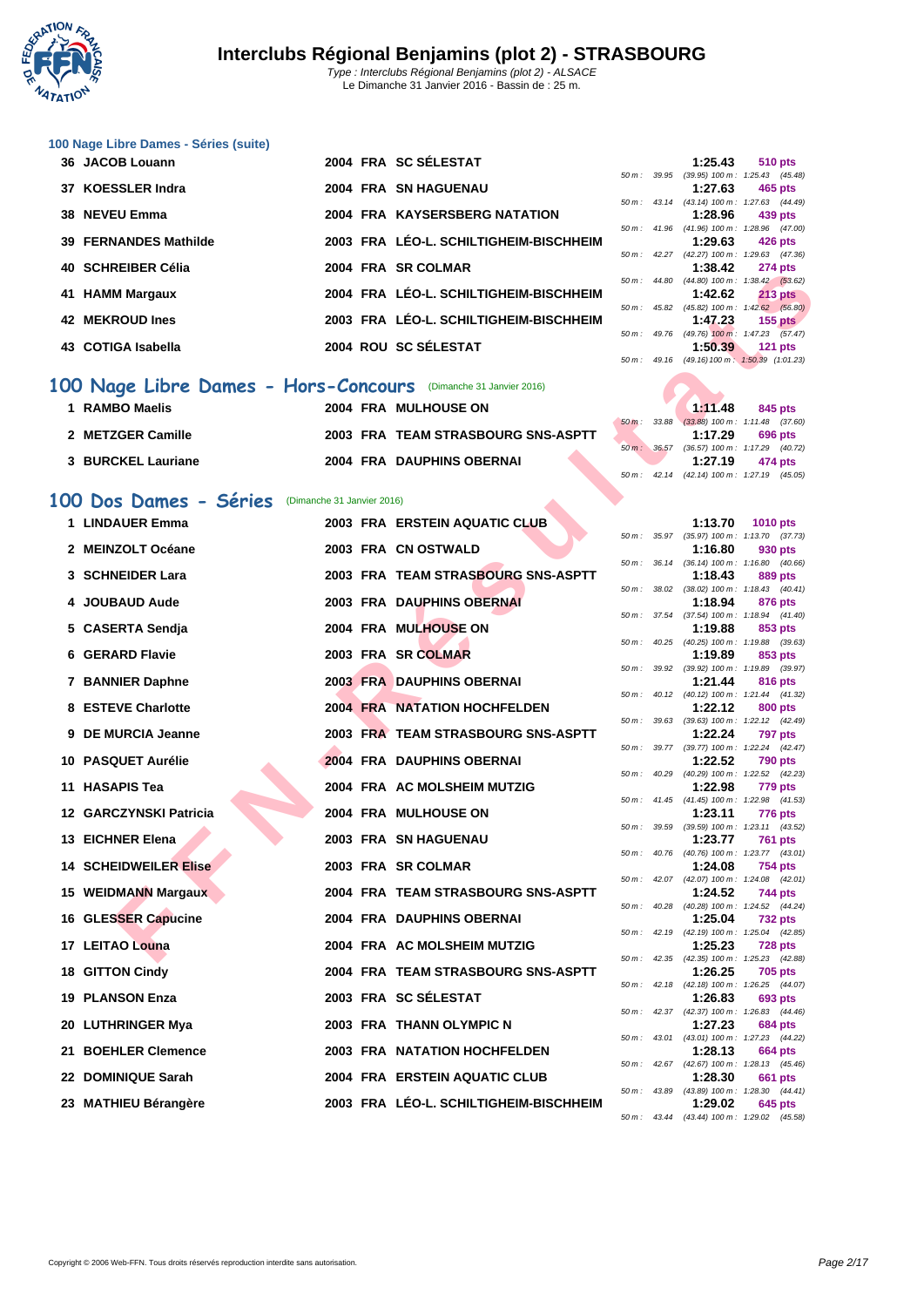**WATATION**  $\cdot$ 

| 100 Dos Dames - Séries (suite)<br>24 RAPP Alicia         |  | 2003 FRA A.N.S D'ILLFURTH              |          |                  | 1:30.66       | 611 pts                                                      |
|----------------------------------------------------------|--|----------------------------------------|----------|------------------|---------------|--------------------------------------------------------------|
|                                                          |  | 2003 FRA SC SÉLESTAT                   |          |                  |               | 50 m: 43.41 (43.41) 100 m: 1:30.66 (47.25)                   |
| 25 BLUMBERGER Agathe                                     |  |                                        |          |                  | 1:30.86       | <b>607 pts</b><br>50 m: 44.47 (44.47) 100 m: 1:30.86 (46.39) |
| 26 VERMOYAL Sophie                                       |  | 2004 FRA THANN OLYMPIC N               |          |                  | 1:31.92       | 585 pts<br>50 m: 43.24 (43.24) 100 m: 1:31.92 (48.68)        |
| 27 LETT Suzie                                            |  | 2003 FRA SN HAGUENAU                   |          |                  | 1:33.55       | 553 pts                                                      |
| 28 WALTER Charlotte                                      |  | 2004 FRA DAUPHINS OBERNAI              |          |                  | 1:33.60       | 50 m: 44.83 (44.83) 100 m: 1:33.55 (48.72)<br>552 pts        |
| 29 DREYER Tilly                                          |  | <b>2004 FRA DAUPHINS OBERNAI</b>       |          |                  | 1:35.28       | 50 m: 45.65 (45.65) 100 m: 1:33.60 (47.95)<br>520 pts        |
|                                                          |  |                                        |          |                  |               | 50 m: 46.94 (46.94) 100 m: 1:35.28 (48.34)                   |
| <b>30 FORJONNEL Emilie</b>                               |  | 2003 FRA CN ILE DU RHIN                |          |                  | 1:35.32       | <b>519 pts</b><br>50 m: 47.04 (47.04) 100 m: 1:35.32 (48.28) |
| 31 SAMBEL Léa                                            |  | 2003 FRA A.N.S D'ILLFURTH              | 50 m :   | 46.65            | 1:36.00       | 506 pts<br>(46.65) 100 m: 1:36.00 (49.35)                    |
| 32 JACOB Louann                                          |  | 2004 FRA SC SELESTAT                   |          |                  | 1:38.40       | 462 pts                                                      |
| 33 AHABCHANE Inès                                        |  | 2003 FRA CN OSTWALD                    |          |                  | 1:39.52       | 50 m: 46.83 (46.83) 100 m: 1:38.40 (51.57)<br>442 pts        |
|                                                          |  |                                        | 50 m :   | 46.99            |               | $(46.99)$ 100 m : 1:39.52 (52.53)                            |
| 34 COLLARD Charlotte                                     |  | 2003 FRA CN ILE DU RHIN                |          |                  | 1:40.71       | 422 pts<br>50 m: 48.07 (48.07) 100 m: 1:40.71 (52.64)        |
| 35 KRUST Manon                                           |  | 2003 FRA C.N DU FLORIVAL               | $50 m$ : | 50.11            | 1:42.25       | 396 pts<br>$(50.11)$ 100 m : 1:42.25 $(52.14)$               |
| <b>36 FERNANDES Mathilde</b>                             |  | 2003 FRA LÉO-L. SCHILTIGHEIM-BISCHHEIM |          |                  | 1:43.93       | <b>368 pts</b>                                               |
| 37 REISS Clara                                           |  | 2004 FRA KAYSERSBERG NATATION          |          | 50 m : 48.90     | 1:46.25       | $(48.90)$ 100 m : 1:43.93 (55.03)<br>332 pts                 |
| 38 STITI Ines                                            |  | 2004 FRA C.N DU FLORIVAL               | 50 m :   |                  |               | 50.21 (50.21) 100 m: 1:46.25 (56.04)                         |
|                                                          |  |                                        |          |                  | 1:46.86       | <b>323 pts</b><br>50 m: 53.84 (53.84) 100 m: 1:46.86 (53.02) |
| 39 MEKROUD Ines                                          |  | 2003 FRA LÉO-L. SCHILTIGHEIM-BISCHHEIM |          |                  | 1:52.90       | <b>239 pts</b><br>50 m: 54.80 (54.80) 100 m: 1:52.90 (58.10) |
| <b>HAMM Margaux</b><br>40                                |  | 2004 FRA LÉO-L. SCHILTIGHEIM-BISCHHEIM |          |                  | 1:54.69       | <b>216 pts</b>                                               |
| <b>COTIGA Isabella</b>                                   |  | 2004 ROU SC SELESTAT                   |          |                  | <b>DSQ Vi</b> | 50 m: 56.03 (56.03) 100 m: 1:54.69 (58.66)                   |
| --- NEVEU Emma                                           |  | 2004 FRA KAYSERSBERG NATATION          |          |                  | DSQ Vi        |                                                              |
| 100 Dos Dames - Hors-Concours (Dimanche 31 Janvier 2016) |  |                                        |          |                  |               |                                                              |
| 1 RAMBO Maelis                                           |  | 2004 FRA MULHOUSE ON                   |          |                  | 1:24.61       | 742 pts                                                      |
| 2 DITNER Anna                                            |  | 2004 FRA MULHOUSE ON                   |          |                  | 1:25.76       | 50 m: 40.26 (40.26) 100 m: 1:24.61 (44.35)<br><b>716 pts</b> |
|                                                          |  |                                        |          |                  |               | 50 m: 41.82 (41.82) 100 m: 1:25.76 (43.94)                   |
| 3 METZGER Camille                                        |  | 2003 FRA TEAM STRASBOURG SNS-ASPTT     |          |                  | 1:29.07       | 644 pts<br>50 m: 42.68 (42.68) 100 m: 1:29.07 (46.39)        |
| <b>4 BURCKEL Lauriane</b>                                |  | 2004 FRA DAUPHINS OBERNAI              |          |                  | 1:32.93       | 565 pts                                                      |
|                                                          |  |                                        |          | $50 m$ : $45.51$ |               | $(45.51)$ 100 m : 1:32.93 $(47.42)$                          |
| 100 Brasse Dames - Séries (Dimanche 31 Janvier 2016)     |  |                                        |          |                  |               |                                                              |
| <b>LINDAUER Emma</b>                                     |  | 2003 FRA ERSTEIN AQUATIC CLUB          |          |                  | 1:23.03       | 1005 pts<br>50 m: 39.45 (39.45) 100 m: 1:23.03 (43.58)       |
| 2 SCHNEIDER Lara                                         |  | 2003 FRA TEAM STRASBOURG SNS-ASPTT     |          |                  | 1:24.85       | 965 pts                                                      |
| 3 ELKAIM Cynthia                                         |  | 2003 FRA AC MOLSHEIM MUTZIG            |          | 50 m : 39.82     | 1:27.10       | $(39.82)$ 100 m : 1:24.85 $(45.03)$<br>916 pts               |
|                                                          |  |                                        |          |                  |               | 50 m: 40.84 (40.84) 100 m: 1:27.10 (46.26)                   |
| <b>CASERTA Sendja</b><br>4                               |  | 2004 FRA MULHOUSE ON                   |          |                  | 1:29.48       | 865 pts<br>50 m: 43.81 (43.81) 100 m: 1:29.48 (45.67)        |
| 5 BENEDIC Chiara                                         |  | 2003 FRA DAUPHINS OBERNAI              |          |                  | 1:30.64       | 841 pts<br>50 m: 42.22 (42.22) 100 m: 1:30.64 (48.42)        |
| <b>FOOFD OF A</b>                                        |  | 2004 EDA DAUBLING OBERNAL              |          |                  | 4.94 AE       |                                                              |

# **100 Dos Dames - Hors-Concours** (Dimanche 31 Janvier 2016)

| 1 RAMBO Maelis     | 2004 FRA MULHOUSE ON               |  | 1:24.61                                            | <b>742 pts</b> |
|--------------------|------------------------------------|--|----------------------------------------------------|----------------|
| 2 DITNER Anna      | 2004 FRA MULHOUSE ON               |  | 50 m: 40.26 (40.26) 100 m: 1:24.61 (44.<br>1:25.76 | <b>716 pts</b> |
| 3 METZGER Camille  | 2003 FRA TEAM STRASBOURG SNS-ASPTT |  | 50 m: 41.82 (41.82) 100 m: 1:25.76 (43.<br>1:29.07 | 644 pts        |
| 4 BURCKEL Lauriane | <b>2004 FRA DAUPHINS OBERNAI</b>   |  | 50 m: 42.68 (42.68) 100 m: 1:29.07 (46.<br>1:32.93 | 565 pts        |

## **100 Brasse Dames - Séries** (Dimanche 31 Janvier 2016)

| 1 LINDAUER Emma              |  | 2003 FRA ERSTEIN AQUATIC CLUB      |                        | 1:23.03                                        | 1005 pts |         |
|------------------------------|--|------------------------------------|------------------------|------------------------------------------------|----------|---------|
| 2 SCHNEIDER Lara             |  | 2003 FRA TEAM STRASBOURG SNS-ASPTT | $50 \text{ m}$ : 39.45 | $(39.45)$ 100 m : 1:23.03 $(43.$<br>1:24.85    |          | 965 pts |
| 3 ELKAIM Cynthia             |  | 2003 FRA AC MOLSHEIM MUTZIG        | $50 \text{ m}$ : 39.82 | $(39.82)$ 100 m : 1:24.85 $(45.$<br>1:27.10    |          | 916 pts |
| 4 CASERTA Sendia             |  | 2004 FRA MULHOUSE ON               | 50 m : 40.84           | $(40.84)$ 100 m : 1:27.10 $(46.1)$<br>1:29.48  |          | 865 pts |
| 5 BENEDIC Chiara             |  | 2003 FRA DAUPHINS OBERNAI          | $50 m$ : $43.81$       | (43.81) 100 m: 1:29.48 (45.<br>1:30.64         | 841 pts  |         |
| 6 GLESSER Capucine           |  | 2004 FRA DAUPHINS OBERNAI          | $50 m$ : 42.22         | $(42.22)$ 100 m : 1:30.64 $(48.$<br>1:31.05    |          | 832 pts |
| <b>7 SCHNEIDER Louise</b>    |  | 2004 FRA TEAM STRASBOURG SNS-ASPTT | $50 m$ : $43.92$       | (43.92) 100 m: 1:31.05 (47.<br>1:31.10         |          | 831 pts |
| 8 BOHLER Rina                |  | 2003 FRA DAUPHINS OBERNAI          | $50 \text{ m}$ : 43.39 | $(43.39)$ 100 m : 1:31.10 $(47.$<br>1:31.55    |          | 822 pts |
| 9 DE MURCIA Jeanne           |  | 2003 FRA TEAM STRASBOURG SNS-ASPTT | 50 m: 43.00            | $(43.00)$ 100 m : 1:31.55 $(48.00)$<br>1:32.56 |          | 802 pts |
| 10 BORGA Justine             |  | 2003 FRA AC MOLSHEIM MUTZIG        | 50 m: 43.49            | $(43.49)$ 100 m : 1:32.56 (49.<br>1:32.65      |          |         |
|                              |  |                                    | 50 m: 43.53            | $(43.53)$ 100 m : 1:32.65 (49.                 |          | 800 pts |
| <b>11 SCHEIDWEILER Elise</b> |  | 2003 FRA SR COLMAR                 |                        | 1:33.29                                        |          | 787 pts |

|          |       | 1:30.66           | 611 pts             |
|----------|-------|-------------------|---------------------|
| 50 m :   | 43.41 | $(43.41)$ 100 m : | 1:30.66 (47.25)     |
|          |       | 1:30.86           | 607 pts             |
| 50 m :   | 44.47 | $(44.47) 100 m$ : | 1:30.86<br>(46.39)  |
|          |       | 1:31.92           | 585 pts             |
| 50 m :   | 43.24 | $(43.24)$ 100 m : | 1:31.92<br>(48.68)  |
|          |       | 1:33.55           | 553 pts             |
| 50 m :   | 44.83 | $(44.83) 100 m$ : | 1:33.55<br>(48.72)  |
|          |       | 1:33.60           | 552 pts             |
| 50 m :   | 45.65 | $(45.65)$ 100 m : | 1:33.60 (47.95)     |
|          |       | 1:35.28           | <b>520 pts</b>      |
| 50 m :   | 46.94 | $(46.94)$ 100 m : | $1:35.28$ $(48.34)$ |
|          |       | 1:35.32           | 519 pts             |
| 50 m :   | 47.04 | $(47.04)$ 100 m:  | 1:35.32<br>(48.28)  |
|          |       | 1:36.00           | <b>506 pts</b>      |
| 50 m :   | 46.65 | $(46.65)$ 100 m:  | 1:36.00<br>(49.35)  |
|          |       | 1:38.40           | <b>462 pts</b>      |
| 50 m :   | 46.83 | $(46.83)$ 100 m : | 1:38.40<br>(51.57)  |
|          |       | 1:39.52           | 442 pts             |
| 50 m :   | 46.99 | $(46.99)$ 100 m : | 1:39.52<br>(52.53)  |
|          |       | 1:40.71           | 422 pts             |
| $50 m$ : | 48.07 | $(48.07)$ 100 m : | 1:40.71<br>(52.64)  |
|          |       | 1:42.25           | 396 pts             |
| 50 m :   | 50.11 | $(50.11)$ 100 m : | 1:42.25<br>(52.14)  |
|          |       | 1:43.93           | 368 pts             |
| 50 m :   | 48.90 | $(48.90)$ 100 m : | 1:43.93<br>(55.03)  |
|          |       | 1:46.25           | 332 pts             |
| $50 m$ : | 50.21 | $(50.21)$ 100 m : | 1:46.25<br>(56.04)  |
|          |       | 1:46.86           | 323 pts             |
| 50 m :   | 53.84 | $(53.84) 100 m$ : | 1:46.86<br>(53.02)  |
|          |       | 1:52.90           | <b>239 pts</b>      |
| 50 m :   | 54.80 | $(54.80)$ 100 m : | 1:52.90<br>(58.10)  |
|          |       | 1:54.69           | 216 pts             |
| $50 m$ : | 56.03 | $(56.03)$ 100 m : | 1:54.69<br>(58.66)  |
|          |       | DSQ Vi            |                     |
|          |       | DSQ Vi            |                     |
|          |       |                   |                     |
|          |       |                   |                     |

|  | $1:24.61$ 742 pts                          |
|--|--------------------------------------------|
|  | 50 m: 40.26 (40.26) 100 m: 1:24.61 (44.35) |
|  | 1:25.76 716 pts                            |
|  | 50 m: 41.82 (41.82) 100 m: 1:25.76 (43.94) |
|  | $1:29.07$ 644 pts                          |
|  | 50 m: 42.68 (42.68) 100 m: 1:29.07 (46.39) |
|  | $1:32.93$ 565 pts                          |
|  | 50 m: 45.51 (45.51) 100 m: 1:32.93 (47.42) |

|              |                  | 1:23.03 | 1005 pts                                   |
|--------------|------------------|---------|--------------------------------------------|
|              | 50 m: 39.45      |         | $(39.45)$ 100 m : 1:23.03 $(43.58)$        |
|              |                  |         | $1:24.85$ 965 pts                          |
| 50 m : 39.82 |                  |         | (39.82) 100 m: 1:24.85 (45.03)             |
|              |                  | 1:27.10 | 916 pts                                    |
|              | 50 m: 40.84      |         | (40.84) 100 m: 1:27.10 (46.26)             |
|              |                  |         | 1:29.48 865 pts                            |
|              | 50 m : 43.81     |         | (43.81) 100 m: 1:29.48 (45.67)             |
|              |                  | 1:30.64 | 841 pts                                    |
|              | 50 m: 42.22      |         | $(42.22)$ 100 m : 1:30.64 $(48.42)$        |
|              |                  |         | $1:31.05$ 832 pts                          |
|              | 50 m : 43.92     |         | $(43.92)$ 100 m : 1:31.05 $(47.13)$        |
|              |                  |         | $1:31.10$ 831 pts                          |
| 50 m: 43.39  |                  |         | $(43.39)$ 100 m : 1:31.10 $(47.71)$        |
|              |                  |         | $1:31.55$ 822 pts                          |
| 50 m: 43.00  |                  |         | $(43.00)$ 100 m : 1:31.55 $(48.55)$        |
|              |                  | 1:32.56 | <b>802 pts</b>                             |
|              | 50 m : 43.49     |         | $(43.49)$ 100 m : 1:32.56 $(49.07)$        |
|              |                  |         | $1:32.65$ 800 pts                          |
|              |                  |         | 50 m: 43.53 (43.53) 100 m: 1:32.65 (49.12) |
|              |                  |         | 1:33.29 787 pts                            |
|              | $50 m$ : $45.52$ |         | (45.52) 100 m: 1:33.29 (47.77)             |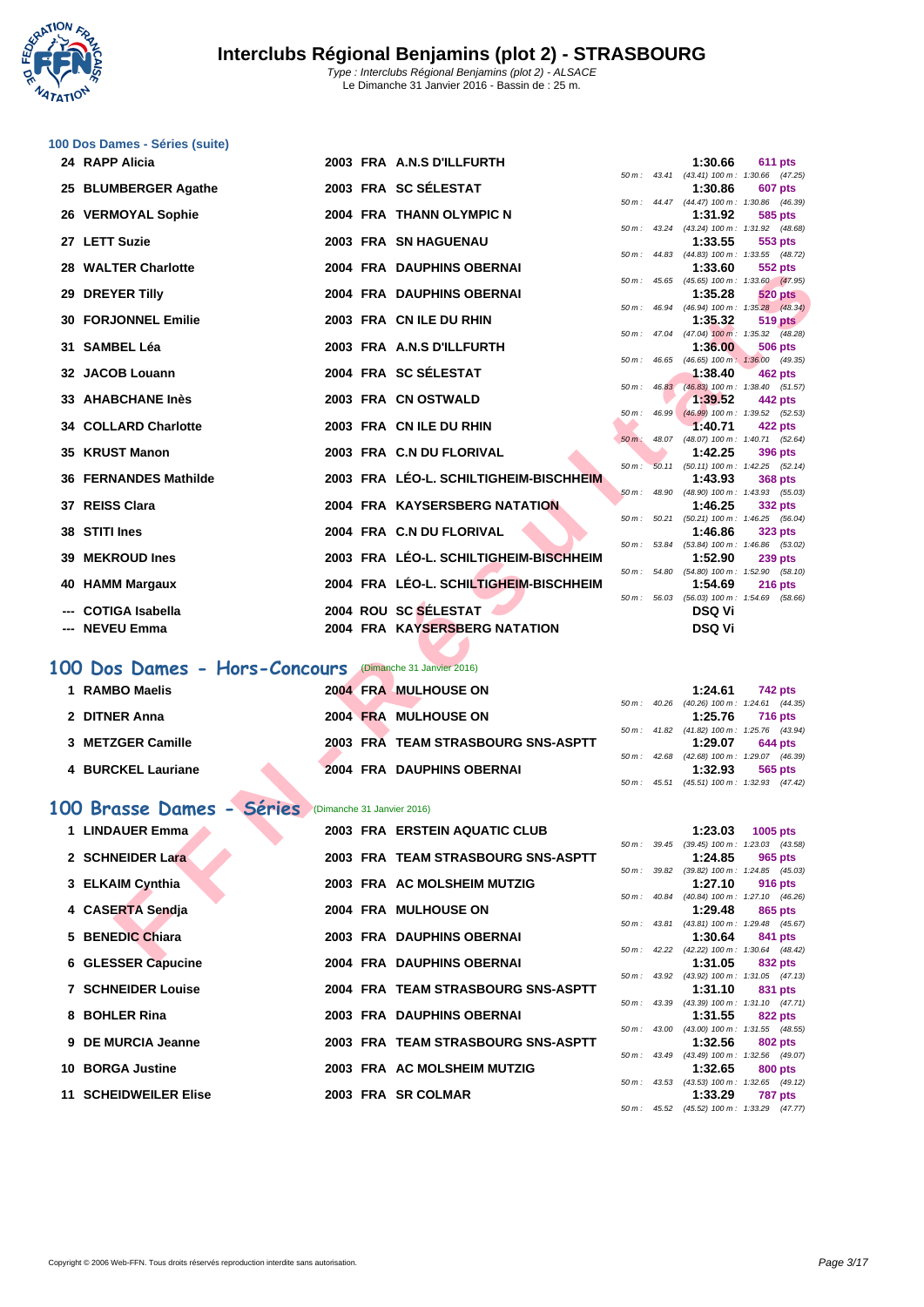**WATATION**  $\cdot$ 

| 100 Brasse Dames - Séries (suite) |  |                                        |          |                |                                    |                                                              |
|-----------------------------------|--|----------------------------------------|----------|----------------|------------------------------------|--------------------------------------------------------------|
| 12 GOETZ Ilona                    |  | <b>2004 FRA ERSTEIN AQUATIC CLUB</b>   |          |                | 1:33.61                            | 781 pts<br>50 m: 44.82 (44.82) 100 m: 1:33.61 (48.79)        |
| 13 PLANSON Enza                   |  | 2003 FRA SC SÉLESTAT                   |          |                | 1:34.09                            | <b>771 pts</b><br>50 m: 45.01 (45.01) 100 m: 1:34.09 (49.08) |
| <b>14 BUSCHE Margaux</b>          |  | <b>2003 FRA NATATION HOCHFELDEN</b>    |          |                | 1:34.86                            | <b>756 pts</b>                                               |
| 15 HUBER Maélia                   |  | 2004 FRA DAUPHINS OBERNAI              |          |                | 1:34.94                            | 50 m: 44.96 (44.96) 100 m: 1:34.86 (49.90)<br>754 pts        |
| 16 HERZOG Justine                 |  | 2003 FRA THANN OLYMPIC N               |          | 50 m : 46.19   | 1:34.95                            | (46.19) 100 m: 1:34.94 (48.75)<br>754 pts                    |
| 17 PATOUX Juliette                |  | 2004 FRA A.N.S D'ILLFURTH              |          |                | 1:35.31                            | 50 m: 44.70 (44.70) 100 m: 1:34.95 (50.25)<br>747 pts        |
| 18 GITTON Cindy                   |  | 2004 FRA TEAM STRASBOURG SNS-ASPTT     |          |                | 1:35.86                            | 50 m: 44.87 (44.87) 100 m: 1:35.31 (50.44)<br>736 pts        |
| <b>19 DUNCKEL Chloé</b>           |  | 2004 FRA CN OSTWALD                    |          |                | 1:36.42                            | 50 m: 45.17 (45.17) 100 m: 1:35.86 (50.69)<br><b>726 pts</b> |
| 20 BLUMBERGER Agathe              |  | 2003 FRA SC SÉLESTAT                   | 50 m :   | 45.83          | 1:37.70                            | $(45.83)$ 100 m : 1:36.42 (50.59)<br>701 pts                 |
| 21 GARCZYNSKI Patricia            |  | 2004 FRA MULHOUSE ON                   |          | $50 m$ : 46.66 | 1:38.09                            | (46.66) 100 m: 1:37.70 (51.04)<br>694 pts                    |
| 22 CHOMBART Mélia                 |  | 2003 FRA A.N.S D'ILLFURTH              | 50 m :   | 46.02          | 1:38.60                            | $(46.02)$ 100 m : 1:38.09 (52.07)<br>684 pts                 |
| 23 ESTEVE Charlotte               |  | <b>2004 FRA NATATION HOCHFELDEN</b>    | $50 m$ : | 45.93          | 1:39.22                            | (45.93) 100 m: 1:38.60 (52.67)                               |
|                                   |  |                                        | $50 m$ : |                |                                    | 673 pts<br>46.65 (46.65) 100 m : 1:39.22 (52.57)             |
| 24 VERMOYAL Sophie                |  | 2004 FRA THANN OLYMPIC N               | $50 m$ : | 46.60          | 1:41.34                            | 634 pts<br>(46.60) 100 m: 1:41.34 (54.74)                    |
| 25 PARENT Mathilde                |  | 2003 FRA DAUPHINS OBERNAI              |          |                | 1:42.08                            | 621 pts<br>50 m: 48.15 (48.15) 100 m: 1:42.08 (53.93)        |
| 26 CLOTEAUX Camille               |  | 2004 FRA C.N DU FLORIVAL               |          |                | 1:44.85                            | 573 pts<br>50 m: 50.13 (50.13) 100 m: 1:44.85 (54.72)        |
| 27 PERRIN Océane                  |  | 2004 FRA CN LINGOLSHEIM                |          | 50 m : 50.35   | 1:45.92                            | 555 pts<br>(50.35) 100 m: 1:45.92 (55.57)                    |
| 28 WALTER Charlotte               |  | 2004 FRA DAUPHINS OBERNAI              | 50 m :   | 50.66          | 1:46.81                            | 540 pts<br>(50.66) 100 m: 1:46.81 (56.15)                    |
| 29 DE MONMAHOU Clémentine         |  | 2003 FRA CN LINGOLSHEIM                |          |                | 1:47.32                            | 531 pts<br>50 m: 51.23 (51.23) 100 m: 1:47.32 (56.09)        |
| 30 FLORIANT Salomé                |  | 2004 FRA CN OSTWALD                    |          |                | 1:47.79                            | 524 pts                                                      |
| 31 MATHIEU Bérangère              |  | 2003 FRA LEO-L. SCHILTIGHEIM-BISCHHEIM |          |                | 1:47.93                            | 50 m: 50.68 (50.68) 100 m: 1:47.79 (57.11)<br><b>521 pts</b> |
| <b>32 OSTERMANN Claire</b>        |  | 2004 FRA LÉO-L. SCHILTIGHEIM-BISCHHEIM |          |                | 1:49.32                            | 50 m: 51.57 (51.57) 100 m: 1:47.93 (56.36)<br>499 pts        |
| 33 COLLARD Charlotte              |  | 2003 FRA CN ILE DU RHIN                |          |                | 1:49.90                            | 50 m: 52.46 (52.46) 100 m: 1:49.32 (56.86)<br>490 pts        |
| 34 KOFFLER Mathilde               |  | 2003 FRA CN LINGOLSHEIM                | 50 m :   | 51.94          | (51.94) 100 m : 1:49.90<br>1:50.45 | (57.96)<br>481 pts                                           |
| 35 SPYROPOULOS Anna               |  | 2004 FRA LEO-L. SCHILTIGHEIM-BISCHHEIM |          | 50 m : 52.70   | 1:51.21                            | $(52.70)$ 100 m : 1:50.45 $(57.75)$<br>469 pts               |
| 36 LUDWIG Dana                    |  | 2004 FRA LEO-L. SCHILTIGHEIM-BISCHHEIM |          |                | 1:51.26                            | 50 m: 53.50 (53.50) 100 m: 1:51.21 (57.71)<br>469 pts        |
| <b>37 VAROQUIER Alanis</b>        |  | 2003 FRA CN LINGOLSHEIM                |          |                | 1:52.21                            | 50 m: 51.47 (51.47) 100 m: 1:51.26 (59.79)<br>454 pts        |
| 38 DE RUEDA Manon                 |  | 2004 FRA SC SÉLESTAT                   |          |                | 1:52.80                            | 50 m: 53.41 (53.41) 100 m: 1:52.21 (58.80)<br>445 pts        |
| 39 CRASSO Oriane                  |  | 2004 FRA SC SÉLESTAT                   |          |                | 1:53.00                            | 50 m: 53.24 (53.24) 100 m: 1:52.80 (59.56)<br>442 pts        |
| 40 NASTI Emma                     |  | 2004 FRA KAYSERSBERG NATATION          |          |                | 1:53.36                            | 50 m: 52.15 (52.15) 100 m: 1:53.00 (1:00.85)<br>437 pts      |
| 41 HOUMAIRE Cyndelle              |  | 2003 FRA CN ILE DU RHIN                |          |                | 1:53.64                            | 50 m: 53.31 (53.31) 100 m: 1:53.36 (1:00.05)<br>433 pts      |
| 42 KOESSLER Indra                 |  | 2004 FRA SN HAGUENAU                   |          |                | 1:54.72                            | 50 m: 54.77 (54.77) 100 m: 1:53.64 (58.87)<br>417 pts        |
| 43 REISS Clara                    |  | 2004 FRA KAYSERSBERG NATATION          |          |                | 1:54.78                            | 50 m: 53.38 (53.38) 100 m: 1:54.72 (1:01.34)<br>416 pts      |
|                                   |  |                                        |          |                |                                    | 50 m: 54.98 (54.98) 100 m: 1:54.78 (59.80)                   |
| 44 STITI Ines                     |  | 2004 FRA C.N DU FLORIVAL               |          |                | 1:55.56                            | 405 pts<br>50 m: 55.45 (55.45) 100 m: 1:55.56 (1:00.11)      |
| 45 SCHREIBER Célia                |  | 2004 FRA SR COLMAR                     |          |                | 2:02.73                            | 308 pts<br>50 m: 55.79 (55.79) 100 m: 2:02.73 (1:06.94)      |
| --- LETT Suzie                    |  | <b>2003 FRA SN HAGUENAU</b>            |          |                | DSQ Ni                             |                                                              |

|          |       | 1:33.61                      | 781 pts                              |
|----------|-------|------------------------------|--------------------------------------|
| $50 m$ : | 44.82 | $(44.82) 100 m$ :            | 1:33.61<br>(48.79)                   |
|          |       | 1:34.09                      | 771<br>pts                           |
| $50 m$ : | 45.01 | $(45.01)$ 100 m :            | 1:34.09<br>(49.08)                   |
|          | 44.96 | 1:34.86<br>(44.96) 100 m :   | 756<br>pts                           |
| 50 m :   |       | 1:34.94                      | 1:34.86<br>(49.90)<br>754 pts        |
| 50 m :   | 46.19 | $(46.19) 100 m$ :            | 1:34.94<br>(48.75)                   |
|          |       | 1:34.95                      | 754 pts                              |
| $50 m$ : | 44.70 | (44.70) 100 m :              | (50.25)<br>1:34.95                   |
|          |       | 1:35.31                      | <b>747 pts</b>                       |
| 50 m :   | 44.87 | (44.87) 100 m :              | 1:35.31<br>(50.44)                   |
|          |       | 1:35.86                      | <b>736 pts</b>                       |
| 50 m :   | 45.17 | $(45.17)$ 100 m :            | (50.69)<br>1:35.86                   |
|          |       | 1:36.42                      | <b>726 pts</b>                       |
| 50 m:    | 45.83 | $(45.83) 100 m$ :            | 1:36.42<br>(50.59)                   |
|          |       | 1:37.70                      | 701<br>pts                           |
| 50 m :   | 46.66 | $(46.66) 100 m$ :            | 1:37.70<br>(51.04)                   |
|          |       | 1:38.09                      | <b>694 pts</b>                       |
| 50 m :   | 46.02 | $(46.02)$ 100 m :<br>1:38.60 | 1:38.09<br>(52.07)<br><b>684 pts</b> |
| $50 m$ : | 45.93 | (45.93) 100 m :              | 1:38.60<br>(52.67)                   |
|          |       | 1:39.22                      | 673 pts                              |
| 50 m :   | 46.65 | $(46.65) 100 m$ :            | 1:39.22<br>(52.57)                   |
|          |       | 1:41.34                      | 634 pts                              |
| $50 m$ : | 46.60 | $(46.60) 100 m$ :            | 1:41.34<br>(54.74)                   |
|          |       | 1:42.08                      | 621<br>pts                           |
| 50 m :   | 48.15 | (48.15) 100 m :              | 1:42.08<br>(53.93)                   |
|          |       | 1:44.85                      | 573 pts                              |
| 50 m :   | 50.13 | $(50.13) 100 m$ :            | 1:44.85<br>(54.72)                   |
|          |       | 1:45.92                      | 555<br>pts                           |
| $50 m$ : | 50.35 | $(50.35)$ 100 m :            | 1:45.92<br>(55.57)                   |
| 50 m:    | 50.66 | 1:46.81<br>$(50.66) 100 m$ : | <b>540 pts</b><br>(56.15)<br>1:46.81 |
|          |       | 1:47.32                      | 531<br>pts                           |
| 50 m :   | 51.23 | $(51.23) 100 m$ :            | 1:47.32<br>(56.09)                   |
|          |       | 1:47.79                      | 524 pts                              |
| 50 m :   | 50.68 | $(50.68) 100 m$ :            | 1:47.79<br>(57.11)                   |
|          |       | 1:47.93                      | 521<br>pts                           |
| 50 m:    | 51.57 | $(51.57) 100 m$ :            | 1:47.93<br>(56.36)                   |
|          |       | 1:49.32                      | 499<br>pts                           |
| 50 m :   | 52.46 | $(52.46) 100 m$ :            | (56.86)<br>1:49.32                   |
| 50 m:    | 51.94 | 1:49.90<br>$(51.94) 100 m$ : | 490<br>pts<br>1:49.90<br>(57.96)     |
|          |       | 1:50.45                      | 481<br>pts                           |
| 50 m:    | 52.70 | (52.70) 100 m :              | 1:50.45<br>(57.75)                   |
|          |       | 1:51.21                      | 469 pts                              |
| 50 m :   | 53.50 | $(53.50) 100 m$ :            | 1:51.21<br>(57.71)                   |
|          |       | 1:51.26                      | 469 pts                              |
| $50 m$ : | 51.47 | $(51.47) 100 m$ :            | 1:51.26<br>(59.79)                   |
|          |       | 1:52.21                      | 454 pts                              |
| 50 m:    | 53.41 | $(53.41)$ 100 m :            | 1:52.21<br>(58.80)                   |
|          |       | 1:52.80                      | 445 pts<br>1:52.80                   |
| $50 m$ : | 53.24 | $(53.24) 100 m$ :<br>1:53.00 | (59.56)<br>442 pts                   |
| $50 m$ : | 52.15 | $(52.15) 100 m$ :            | 1:53.00 (1:00.85)                    |
|          |       | 1:53.36                      | 437 pts                              |
| $50 m$ : | 53.31 | $(53.31) 100 m$ :            | 1:53.36 (1:00.05)                    |
|          |       | 1:53.64                      | 433 pts                              |
| $50 m$ : | 54.77 | $(54.77) 100 m$ :            | 1:53.64<br>(58.87)                   |
|          |       | 1:54.72                      | 417 pts                              |
| $50 m$ : | 53.38 | $(53.38) 100 m$ :            | 1:54.72 (1:01.34)                    |
|          |       | 1:54.78                      | 416 pts                              |
| $50 m$ : | 54.98 | $(54.98) 100 m$ :<br>1:55.56 | 1:54.78<br>(59.80)<br>405 pts        |
| $50 m$ : | 55.45 | $(55.45) 100 m$ :            | 1:55.56 (1:00.11)                    |
|          |       | 2:02.73                      | <b>308 pts</b>                       |
| $50 m$ : | 55.79 |                              | (55.79) 100 m : 2:02.73 (1:06.94)    |
|          |       | DSQ Ni                       |                                      |
|          |       |                              |                                      |

### 100 Brasse Dames - Hors-Concours (Dimanche 31 Janvier 2016)

**1 BONJEAN Celia 2004 FRA MULHOUSE ON 1:49.43 497 pts** 50 m : 51.92 (51.92) 100 m : 1:49.43 (57.51)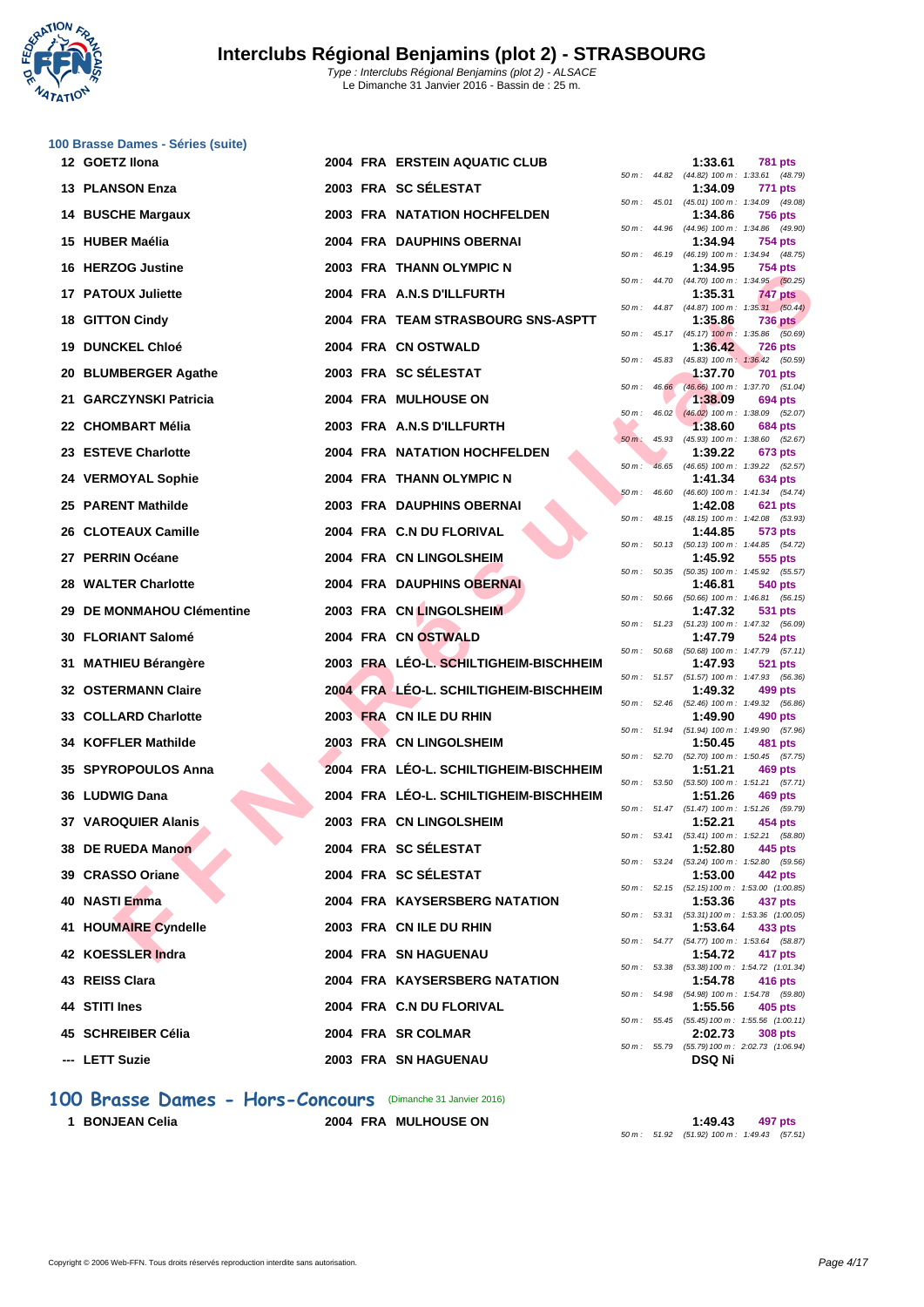

|     | 100 Brasse Dames - Hors-Concours (suite)<br>--- MOUSSAOUI Silya |  | 2003 FRA TEAM STRASBOURG SNS-ASPTT     |          |              | <b>DNS</b> dec                                          |                |
|-----|-----------------------------------------------------------------|--|----------------------------------------|----------|--------------|---------------------------------------------------------|----------------|
|     | 100 Papillon Dames - Séries                                     |  | (Dimanche 31 Janvier 2016)             |          |              |                                                         |                |
|     | 1 CUNCI Clara                                                   |  | 2003 FRA TEAM STRASBOURG SNS-ASPTT     |          |              | 1:14.37                                                 | 932 pts        |
|     | 2 ELKAIM Cynthia                                                |  | 2003 FRA AC MOLSHEIM MUTZIG            |          |              | 50 m: 34.98 (34.98) 100 m: 1:14.37 (39.39)<br>1:15.92   | 892 pts        |
|     | 3 BENEDIC Chiara                                                |  | 2003 FRA DAUPHINS OBERNAI              |          |              | 50 m: 35.46 (35.46) 100 m: 1:15.92 (40.46)<br>1:16.45   | 878 pts        |
|     | 4 DIAZ Lea                                                      |  | <b>2003 FRA MULHOUSE ON</b>            |          |              | 50 m: 34.17 (34.17) 100 m: 1:16.45 (42.28)<br>1:18.50   | 827 pts        |
|     | 5 PATOUX Juliette                                               |  | 2004 FRA A.N.S D'ILLFURTH              |          |              | 50 m: 37.86 (37.86) 100 m: 1:18.50 (40.64)              |                |
|     |                                                                 |  |                                        |          | 50 m : 36.69 | 1:18.77<br>$(36.69)$ 100 m : 1:18.77 $(42.08)$          | 821 pts        |
|     | 6 PASQUET Aurélie                                               |  | 2004 FRA DAUPHINS OBERNAI              | 50 m :   |              | 1:20.88<br>38.12 (38.12) 100 m : 1:20.88 (42.76)        | <b>770 pts</b> |
|     | 7 TOULET Cécile                                                 |  | 2004 FRA SR COLMAR                     | 50 m :   | 39.04        | 1:21.84<br>$(39.04)$ 100 m : 1:21.84 $(42.80)$          | 748 pts        |
|     | 8 DERRADJI Rania                                                |  | 2003 FRA SC SÉLESTAT                   | $50 m$ : |              | 1:23.14<br>38.13 (38.13) 100 m: 1:23.14 (45.01)         | <b>718 pts</b> |
|     | 9 SCHNEIDER Louise                                              |  | 2004 FRA TEAM STRASBOURG SNS-ASPTT     |          | 50 m: 39.82  | 1:24.67<br>(39.82) 100 m: 1:24.67 (44.85)               | 683 pts        |
|     | 10 BUSCHE Margaux                                               |  | <b>2003 FRA NATATION HOCHFELDEN</b>    |          |              | 1:25.27                                                 | 670 pts        |
|     | 11 GELIG Lisa                                                   |  | 2004 FRA ERSTEIN AQUATIC CLUB          |          |              | 50 m: 39.26 (39.26) 100 m: 1:25.27 (46.01)<br>1:25.55   | 664 pts        |
|     | 12 GERARD Flavie                                                |  | 2003 FRA SR COLMAR                     | $50 m$ : | 39.63        | $(39.63)$ 100 m : 1:25.55 $(45.92)$<br>1:26.02          | 653 pts        |
|     | <b>13 GIRARDET Lilou</b>                                        |  | 2004 FRA MULHOUSE ON                   |          |              | 50 m: 38.75 (38.75) 100 m: 1:26.02 (47.27)<br>1:26.29   | 647 pts        |
|     | <b>14 SCHIFFER Mathilde</b>                                     |  | 2004 FRA C.N DU FLORIVAL               | 50 m :   |              | 39.71 (39.71) 100 m : 1:26.29 (46.58)<br>1:27.24        | 627 pts        |
|     | <b>15 DUNCKEL Marie</b>                                         |  | <b>2003 FRA DAUPHINS OBERNAL</b>       | 50 m :   |              | 38.83 (38.83) 100 m : 1:27.24 (48.41)<br>1:28.23        |                |
|     |                                                                 |  |                                        |          |              | 50 m: 40.15 (40.15) 100 m: 1:28.23 (48.08)              | 606 pts        |
|     | 16 ROCHER Samantha                                              |  | 2004 FRA NATATION HOCHFELDEN           | 50 m :   | 40.19        | 1:31.15<br>(40.19) 100 m: 1:31.15 (50.96)               | 546 pts        |
|     | 17 DUNCKEL Chloé                                                |  | 2004 FRA CN OSTWALD                    |          |              | 1:31.44<br>50 m: 41.86 (41.86) 100 m: 1:31.44 (49.58)   | 541 pts        |
|     | 18 RAPP Alicia                                                  |  | 2003 FRA A.N.S D'ILLFURTH              |          |              | 1:31.50<br>50 m: 41.19 (41.19) 100 m: 1:31.50 (50.31)   | 539 pts        |
| 19  | <b>GOETZ Ilona</b>                                              |  | <b>2004 FRA ERSTEIN AQUATIC CLUB</b>   |          |              | 1:31.52<br>50 m: 41.05 (41.05) 100 m: 1:31.52 (50.47)   | 539 pts        |
| 20  | <b>BELLY Marie</b>                                              |  | 2003 FRA CN ILE DU RHIN                |          |              | 1:32.85                                                 | 513 pts        |
| 21. | <b>EICHNER Elena</b>                                            |  | 2003 FRA SN HAGUENAU                   |          |              | 50 m: 42.68 (42.68) 100 m: 1:32.85 (50.17)<br>1:34.30   | 485 pts        |
|     | 22 BANNIER Daphne                                               |  | 2003 FRA DAUPHINS OBERNAI              |          |              | 50 m: 42.53 (42.53) 100 m: 1:34.30 (51.77)<br>1:35.63   | 461 pts        |
|     | 23 HERZOG Justine                                               |  | 2003 FRA THANN OLYMPIC N               |          |              | 50 m: 43.42 (43.42) 100 m: 1:35.63 (52.21)<br>1:35.93   | 455 pts        |
|     | <b>FLORIANT Salomé</b>                                          |  | 2004 FRA CNOSTWALD                     |          |              | 50 m: 41.40 (41.40) 100 m: 1:35.93 (54.53)<br>1:36.96   | 437 pts        |
|     | 25 PERRIN Océane                                                |  | 2004 FRA CN LINGOLSHEIM                |          |              | 50 m: 44.24 (44.24) 100 m: 1:36.96 (52.72)<br>1:37.07   | 435 pts        |
|     | 26 HASAPIS Tea                                                  |  | 2004 FRA AC MOLSHEIM MUTZIG            |          |              | 50 m : 46.32 (46.32) 100 m : 1:37.07 (50.75)            |                |
|     |                                                                 |  |                                        |          |              | 1:37.22<br>50 m: 42.04 (42.04) 100 m: 1:37.22 (55.18)   | 432 pts        |
| 27  | <b>MULLER Margaux</b>                                           |  | 2004 FRA DAUPHINS OBERNAI              |          |              | 1:37.47<br>50 m: 41.20 (41.20) 100 m: 1:37.47 (56.27)   | 428 pts        |
| 28  | <b>KOFFLER Mathilde</b>                                         |  | 2003 FRA CN LINGOLSHEIM                |          |              | 1:37.91<br>50 m: 45.04 (45.04) 100 m: 1:37.91 (52.87)   | 420 pts        |
|     | 29 ALIHAMIDI Maelle                                             |  | 2003 FRA SC SELESTAT                   |          | 50 m: 44.39  | 1:38.17<br>(44.39) 100 m : 1:38.17 (53.78)              | 415 pts        |
| 30  | <b>MORAIZE-HARTMAN Paolina</b>                                  |  | 2004 FRA TEAM STRASBOURG SNS-ASPTT     |          |              | 1:38.76<br>50 m: 44.22 (44.22) 100 m: 1:38.76 (54.54)   | 405 pts        |
| 31  | <b>DE RUEDA Manon</b>                                           |  | 2004 FRA SC SELESTAT                   |          |              | 1:39.74                                                 | 389 pts        |
|     | 32 CANGEMI Angelica                                             |  | 2003 ITA LEO-L. SCHILTIGHEIM-BISCHHEIM |          |              | 50 m : 45.48 (45.48) 100 m : 1:39.74 (54.26)<br>1:40.75 | <b>372 pts</b> |
|     | 33 DREYER Tilly                                                 |  | 2004 FRA DAUPHINS OBERNAI              |          | 50 m : 43.98 | (43.98) 100 m: 1:40.75 (56.77)<br>1:41.94               | 353 pts        |
|     | 34 CHARBONNEAU Alix                                             |  | 2003 FRA SN HAGUENAU                   |          |              | 50 m: 45.28 (45.28) 100 m: 1:41.94 (56.66)<br>1:43.98   | <b>321 pts</b> |

50 m : 34.98 (34.98) 100 m : 1:14.37 (39.39) 50 m : 35.46 (35.46) 100 m : 1:15.92 (40.46)<br>**1:16.45 878 pts** 50 m : 34.17 (34.17) 100 m : 1:16.45 (42.28) 50 m : 36.69 (36.69) 100 m : 1:18.77 (42.08) 50 m : 38.12 (38.12) 100 m : 1:20.88 (42.76)<br>1:21.84 748 pts 50 m : 39.04 (39.04) 100 m : 1:21.84 (42.80) 50 m : 38.13 (38.13) 100 m : 1:23.14 (45.01) 50 m : 39.82 (39.82) 100 m : 1:24.67 (44.85) 50 m : 39.26 (39.26) 100 m : 1:25.27 (46.01)  $50 m$ : 39.63 (39.63) 100 m : 1:25.55 (45.92)<br>1:26.02 653 pts 50 m : 38.75 (38.75) 100 m : 1:26.02 (47.27) 50 m : 39.71 (39.71) 100 m : 1:26.29 (46.58) 50 m : 38.83 (38.83) 100 m : 1:27.24 (48.41) 50 m : 40.15 (40.15) 100 m : 1:28.23 (48.08)<br>**1:31.15** 546 pts 50 m : 40.19 (40.19) 100 m : 1:31.15 (50.96) 50 m : 41.86 (41.86) 100 m : 1:31.44 (49.58) 50 m : 41.19 (41.19) 100 m : 1:31.50 (50.31) 50 m : 41.05 (41.05) 100 m : 1:31.52 (50.47)<br>**1:32.85** 513 pts 50 m : 42.68 (42.68) 100 m : 1:32.85 (50.17) 50 m : 42.53 (42.53) 100 m : 1:34.30 (51.77) 50 m : 43.42 (43.42) 100 m : 1:35.63 (52.21)<br>1:35.93 455 pts 50 m : 41.40 (41.40) 100 m : 1:35.93 (54.53) 50 m : 44.24 (44.24) 100 m : 1:36.96 (52.72) 50 m : 46.32 (46.32) 100 m : 1:37.07 (50.75) 50 m : 42.04 (42.04) 100 m : 1:37.22 (55.18) 50 m : 41.20 (41.20) 100 m : 1:37.47 (56.27) 50 m : 45.04 (45.04) 100 m : 1:37.91 (52.87) 50 m : 44.39 (44.39) 100 m : 1:38.17 (53.78) 50 m : 44.22 (44.22) 100 m : 1:38.76 (54.54) 50 m : 45.48 (45.48) 100 m : 1:39.74 (54.26)<br>**1:40.75 372 pts** 50 m : 43.98 (43.98) 100 m : 1:40.75 (56.77) 50 m : 45.28 (45.28) 100 m : 1:41.94 (56.66) 50 m : 47.49 (47.49) 100 m : 1:43.98 (56.49)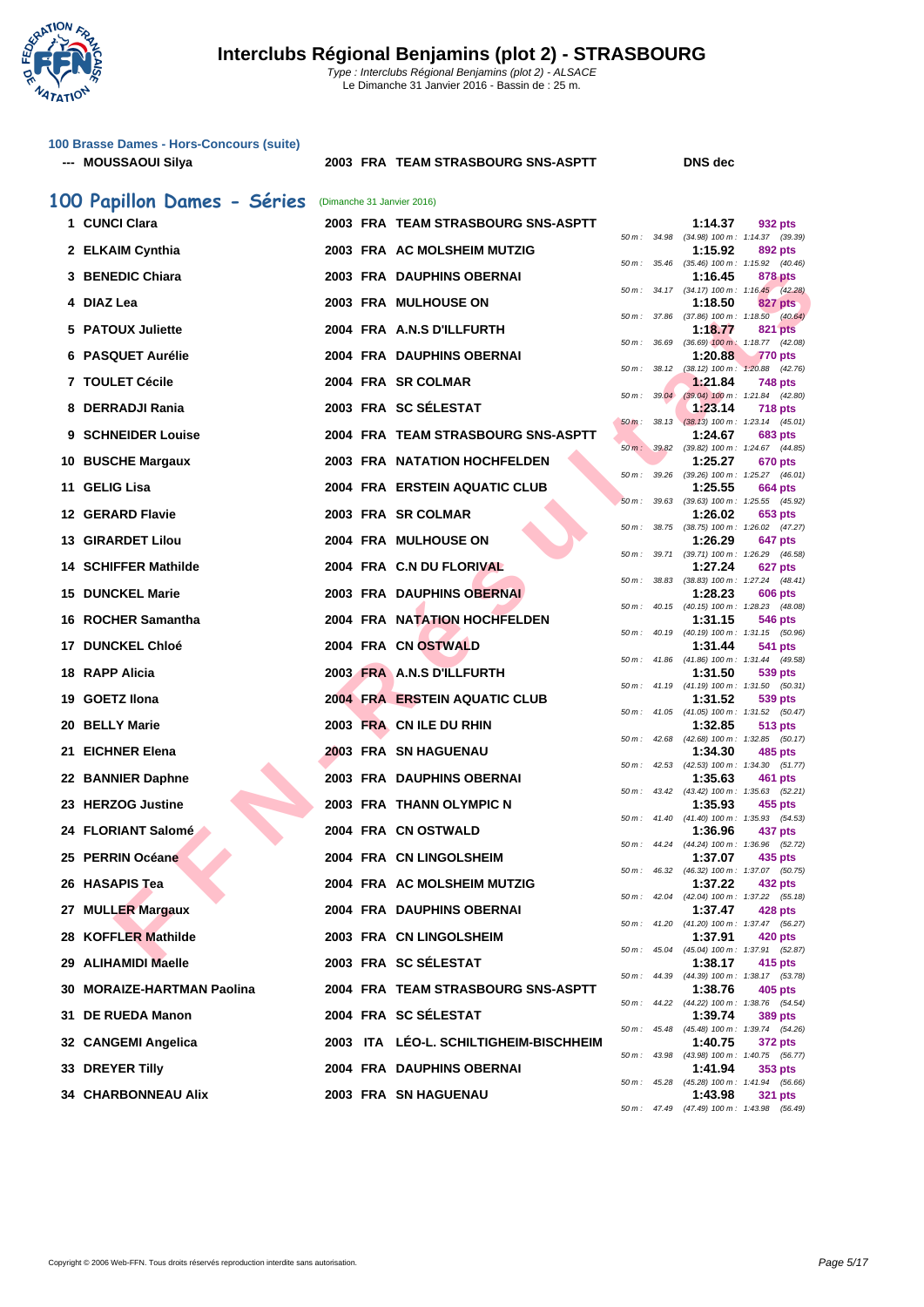

|     | 100 Papillon Dames - Séries (suite)                                                                                                                                                                            |                      |                                        |              |               |                                                                |  |
|-----|----------------------------------------------------------------------------------------------------------------------------------------------------------------------------------------------------------------|----------------------|----------------------------------------|--------------|---------------|----------------------------------------------------------------|--|
|     | 35 KRUST Manon                                                                                                                                                                                                 |                      | 2003 FRA C.N DU FLORIVAL               |              | 1:44.90       | <b>307 pts</b>                                                 |  |
|     | <b>36 GUTMANN Lison</b>                                                                                                                                                                                        |                      | 2004 FRA THANN OLYMPIC N               | 50 m : 48.06 | 1:48.06       | (48.06) 100 m: 1:44.90 (56.84)<br>261 pts                      |  |
|     |                                                                                                                                                                                                                |                      |                                        |              |               | 50 m: 49.65 (49.65) 100 m: 1:48.06 (58.41)                     |  |
|     | 37 FORJONNEL Emilie                                                                                                                                                                                            |                      | 2003 FRA CN ILE DU RHIN                |              | 1:49.05       | <b>248 pts</b><br>50 m: 49.04 (49.04) 100 m: 1:49.05 (1:00.01) |  |
|     | 38 CRASSO Oriane                                                                                                                                                                                               |                      | 2004 FRA SC SÉLESTAT                   |              | 1:49.75       | <b>239 pts</b>                                                 |  |
| 39. | <b>VAROQUIER Alanis</b>                                                                                                                                                                                        |                      | 2003 FRA CN LINGOLSHEIM                | 50 m : 49.84 | 1:49.93       | (49.84) 100 m: 1:49.75 (59.91)<br><b>236 pts</b>               |  |
| 40. | <b>REISS Victoria</b>                                                                                                                                                                                          |                      | 2003 FRA KAYSERSBERG NATATION          |              | 1:52.47       | 50 m: 50.72 (50.72) 100 m: 1:49.93 (59.21)<br><b>204 pts</b>   |  |
|     |                                                                                                                                                                                                                |                      |                                        | 50 m : 52.70 |               | $(52.70)$ 100 m : 1:52.47 $(59.77)$                            |  |
|     | 41 NASTI Emma                                                                                                                                                                                                  |                      | 2004 FRA KAYSERSBERG NATATION          | 50 m: 52.22  | 1:54.93       | $175$ pts<br>$(52.22)$ 100 m : 1:54.93 $(1:02.71)$             |  |
|     | 42 DE MONMAHOU Clémentine                                                                                                                                                                                      |                      | 2003 FRA CN LINGOLSHEIM                |              | 1:57.59       | 147 pts<br>50 m: 53.93 (53.93) 100 m: 1:57.59 (1:03.66)        |  |
|     | 43 SPYROPOULOS Anna                                                                                                                                                                                            |                      | 2004 FRA LÉO-L. SCHILTIGHEIM-BISCHHEIM |              | 2:02.76       | 98 pts                                                         |  |
|     | <b>44 OSTERMANN Claire</b>                                                                                                                                                                                     |                      | 2004 FRA LEO-L. SCHILTIGHEIM-BISCHHEIM |              | 2:04.07       | 50 m: 56.17 (56.17) 100 m: 2:02.76 (1:06.59)<br>87 pts         |  |
|     |                                                                                                                                                                                                                |                      |                                        |              |               | 50 m: 56.43 (56.43) 100 m: 2:04.07 (1:07.64)                   |  |
| 45  | <b>LUDWIG Dana</b>                                                                                                                                                                                             |                      | 2004 FRA LÉO-L. SCHILTIGHEIM-BISCHHEIM |              | 2:11.61       | 38 pts<br>50 m: 57.72 (57.72) 100 m: 2:11.61 (1:13.89)         |  |
|     | <b>DRIOUACH Camilia</b>                                                                                                                                                                                        |                      | 2003 FRA TEAM STRASBOURG SNS-ASPTT     |              | <b>DSQ Ni</b> |                                                                |  |
|     | --- SARACCI Melisa                                                                                                                                                                                             |                      | 2004 FRA TEAM STRASBOURG SNS-ASPTT     |              | <b>DSQ Ni</b> |                                                                |  |
|     | 100 Papillon Dames - Hors-Concours (Dimanche 31 Janvier 2016)                                                                                                                                                  |                      |                                        |              |               |                                                                |  |
|     |                                                                                                                                                                                                                |                      |                                        |              |               |                                                                |  |
|     | 1 DITNER Anna                                                                                                                                                                                                  |                      | 2004 FRA MULHOUSE ON                   |              | 1:27.25       | 627 pts<br>50 m: 42.03 (42.03) 100 m: 1:27.25 (45.22)          |  |
|     | 2 BONJEAN Celia                                                                                                                                                                                                |                      | 2004 FRA MULHOUSE ON                   | 50 m: 50.83  | 1:53.89       | 187 pts<br>(50.83) 100 m: 1:53.89 (1:03.06)                    |  |
|     |                                                                                                                                                                                                                |                      |                                        |              |               |                                                                |  |
|     | 4x200 Nage Libre Dames - Séries                                                                                                                                                                                |                      | (Dimanche 31 Janvier 2016)             |              |               |                                                                |  |
|     | 1 BENEDIC Chiara<br><b>JOUBAUD Aude</b>                                                                                                                                                                        | 2003 FRA             | 2003 FRA DAUPHINS OBERNAI              |              | 10:04.56      | 881 pts                                                        |  |
|     | <b>BOHLER Rina</b>                                                                                                                                                                                             | 2003 FRA             |                                        |              |               |                                                                |  |
|     | <b>PASQUET Aurélie</b>                                                                                                                                                                                         | 2004 FRA             |                                        |              |               |                                                                |  |
|     | 50 m : 34.07 (34.07) 100 m : 1:10.69 (36.62) 150 m : 1:47.67 (36.98) 200 m : 2:24.42 (36.75) 250 m : 2:58.92 (34.50) 300 m : 3:36.61 (37.69) 350 m : 4:14.63 (38.02) 400 m : 4:53.03 (38<br>2 DIAZ Lea         |                      | 2003 FRA MULHOUSE ON                   |              | 10:06.61      | 874 pts                                                        |  |
|     | <b>GARCZYNSKI Patricia</b>                                                                                                                                                                                     | 2004 FRA             |                                        |              |               |                                                                |  |
|     | <b>GIRARDET Lilou</b>                                                                                                                                                                                          | 2004 FRA             |                                        |              |               |                                                                |  |
|     | <b>CASERTA Sendja</b>                                                                                                                                                                                          | 2004 FRA             |                                        |              |               |                                                                |  |
|     | 50 m : 33.72 (33.72) 100 m : 1:11.08 (37.36) 150 m : 1:49.25 (38.17) 200 m : 2:27.34 (38.09) 250 m : 3:01.32 (33.98) 300 m : 3:41.02 (39.70) 350 m : 4:22.78 (41.76) 400 m : 5:03.14 (40<br>3 DE MURCIA Jeanne |                      | 2003 FRA TEAM STRASBOURG SNS-ASPTT     |              | 10:18.63      | 832 pts                                                        |  |
|     | <b>DRIOUACH Camilia</b>                                                                                                                                                                                        | 2003 FRA             |                                        |              |               |                                                                |  |
|     | <b>SCHNEIDER Lara</b>                                                                                                                                                                                          | 2003 FRA             |                                        |              |               |                                                                |  |
|     | <b>CUNCI Clara</b><br>50 m : 35.93 (35.93) 100 m : 1:16.64 (40.71) 150 m : 1:58.41 (41.77) 200 m : 2:38.75 (40.34) 250 m : 3:14.79 (36.04) 300 m : 3:55.97 (41.18) 350 m : 4:37.60 (41.63) 400 m : 5:18.53 (40 | 2003 FRA             |                                        |              |               |                                                                |  |
|     | 4 ELKAIM Cynthia                                                                                                                                                                                               |                      | 2003 FRA AC MOLSHEIM MUTZIG            |              | 10:34.62      | <b>778 pts</b>                                                 |  |
|     | <b>BORGA Justine</b>                                                                                                                                                                                           | 2003 FRA             |                                        |              |               |                                                                |  |
|     | HASAPIS Tea<br><b>LEITAO Louna</b>                                                                                                                                                                             | 2004 FRA<br>2004 FRA |                                        |              |               |                                                                |  |
|     | 50 m: 33.36 (33.36) 100 m: 1:09.69 (36.33) 150 m: 1:47.22 (37.53) 200 m: 2:23.01 (35.79) 250 m: 2:59.69 (36.68) 300 m: 3:40.30 (40.61) 350 m: 4:21.16 (40.86) 400 m: 5:00.62 (39                               |                      |                                        |              |               |                                                                |  |
|     | 5 SARACCI Melisa<br><b>GITTON Cindy</b>                                                                                                                                                                        |                      | 2004 FRA TEAM STRASBOURG SNS-ASPTT     |              | 10:36.01      | 774 pts                                                        |  |
|     |                                                                                                                                                                                                                | 2004 FRA             |                                        |              |               |                                                                |  |

| <b>DENEDIO GIIIDI D</b>    |          | <b>2003 FRA DAUFFINS OBERNAL</b>                                                                                                                                                                                                                                                              | 10.04.30 | oo i pis |  |
|----------------------------|----------|-----------------------------------------------------------------------------------------------------------------------------------------------------------------------------------------------------------------------------------------------------------------------------------------------|----------|----------|--|
| <b>JOUBAUD Aude</b>        | 2003 FRA |                                                                                                                                                                                                                                                                                               |          |          |  |
| <b>BOHLER Rina</b>         | 2003 FRA |                                                                                                                                                                                                                                                                                               |          |          |  |
| <b>PASQUET Aurélie</b>     | 2004 FRA |                                                                                                                                                                                                                                                                                               |          |          |  |
| 2 DIAZ Lea                 |          | 50 m: 34.07 (34.07) 100 m: 1:10.69 (36.62) 150 m: 1:47.67 (36.98) 200 m: 2:24.42 (36.75) 250 m: 2:58.92 (34.50) 300 m: 3:36.61 (37.69) 350 m: 4:14.63 (38.02) 400 m: 4:53.03 (38.40) 450 m: 5:28.09 (35.66)                                                                                   |          |          |  |
|                            |          | 2003 FRA MULHOUSE ON                                                                                                                                                                                                                                                                          | 10:06.61 | 874 pts  |  |
| <b>GARCZYNSKI Patricia</b> | 2004 FRA |                                                                                                                                                                                                                                                                                               |          |          |  |
| <b>GIRARDET Lilou</b>      | 2004 FRA |                                                                                                                                                                                                                                                                                               |          |          |  |
| <b>CASERTA Sendia</b>      | 2004 FRA |                                                                                                                                                                                                                                                                                               |          |          |  |
| 3 DE MURCIA Jeanne         |          | 50 m: 33.72 (33.72) 100 m: 1:11.08 (37.36) 150 m: 1:49.25 (38.17) 200 m: 2:27.34 (38.09) 250 m: 3:01.32 (33.98) 300 m: 3:41.02 (39.70) 350 m: 4:22.78 (41.76) 400 m: 5:03.14 (40.36) 450 m: 5:38.33 (35.19)<br>2003 FRA TEAM STRASBOURG SNS-ASPTT                                             | 10:18.63 | 832 pts  |  |
| <b>DRIOUACH Camilia</b>    | 2003 FRA |                                                                                                                                                                                                                                                                                               |          |          |  |
| <b>SCHNEIDER Lara</b>      | 2003 FRA |                                                                                                                                                                                                                                                                                               |          |          |  |
| <b>CUNCI Clara</b>         | 2003 FRA |                                                                                                                                                                                                                                                                                               |          |          |  |
| $50 m$ : 35.93             |          | $(35.93) 100 \, \text{m} \cdot 116.64$ $(40.71) 150 \, \text{m} \cdot 1.58.41$ $(41.77) 200 \, \text{m} \cdot 2.38.75$ $(40.34) 250 \, \text{m} \cdot 3.14.79$ $(36.04) 300 \, \text{m} \cdot 3.55.97$ $(41.18) 350 \, \text{m} \cdot 4.37.60$ $(41.63) 400 \, \text{m} \cdot 5.18.53$ $(40.$ |          |          |  |
| 4 ELKAIM Cynthia           |          | 2003 FRA AC MOLSHEIM MUTZIG                                                                                                                                                                                                                                                                   | 10:34.62 | 778 pts  |  |
| <b>BORGA Justine</b>       | 2003 FRA |                                                                                                                                                                                                                                                                                               |          |          |  |
| <b>HASAPIS Tea</b>         | 2004 FRA |                                                                                                                                                                                                                                                                                               |          |          |  |
| <b>LEITAO Louna</b>        | 2004 FRA |                                                                                                                                                                                                                                                                                               |          |          |  |
|                            |          | 50 m: 33.36 (33.36) 100 m: 1:09.69 (36.33) 150 m: 1:47.22 (37.53) 200 m: 2:23.01 (35.79) 250 m: 2:59.69 (36.68) 300 m: 3:40.30 (40.61) 350 m: 4:21.16 (40.86) 400 m: 5:00.62 (39.46) 450 m: 5:37.80 (37.18)                                                                                   |          |          |  |
| 5 SARACCI Melisa           |          | 2004 FRA TEAM STRASBOURG SNS-ASPTT                                                                                                                                                                                                                                                            | 10:36.01 | 774 pts  |  |
| <b>GITTON Cindy</b>        | 2004 FRA |                                                                                                                                                                                                                                                                                               |          |          |  |
| <b>WEIDMANN Margaux</b>    | 2004 FRA |                                                                                                                                                                                                                                                                                               |          |          |  |
| <b>SCHNEIDER Louise</b>    | 2004 FRA |                                                                                                                                                                                                                                                                                               |          |          |  |
|                            |          | 50 m: 36.94 (36.94) 100 m: 1:17.89 (40.95) 150 m: 2:00.91 (43.02) 200 m: 2:41.20 (40.29) 250 m: 3:16.93 (35.73) 300 m: 3:57.74 (40.81) 350 m: 4:41.12 (43.38) 400 m: 5:21.99 (40.87) 450 m: 5:59.36 (37.37)                                                                                   |          |          |  |
| <b>6 LINDAUER Emma</b>     |          | 2003 FRA ERSTEIN AQUATIC CLUB                                                                                                                                                                                                                                                                 | 10:41.14 | 757 pts  |  |
| <b>DOMINIQUE Sarah</b>     | 2004 FRA |                                                                                                                                                                                                                                                                                               |          |          |  |
| <b>GOETZ Ilona</b>         | 2004 FRA |                                                                                                                                                                                                                                                                                               |          |          |  |
| <b>GELIG Lisa</b>          | 2004 FRA |                                                                                                                                                                                                                                                                                               |          |          |  |
|                            |          | 50 m: 33.63 (33.63) 100 m: 1:11.42 (37.79) 150 m: 1:50.36 (38.94) 200 m: 2:27.17 (36.81) 250 m: 3:07.06 (39.89) 300 m: 3:52.92 (45.86) 350 m: 4:38.46 (45.54) 400 m: 5:22.05 (43.59) 450 m: 5:27.08 (35.93)                                                                                   |          |          |  |
| 7 BANNIER Daphne           |          | 2003 FRA DAUPHINS OBERNAI                                                                                                                                                                                                                                                                     | 10:42.12 | 754 pts  |  |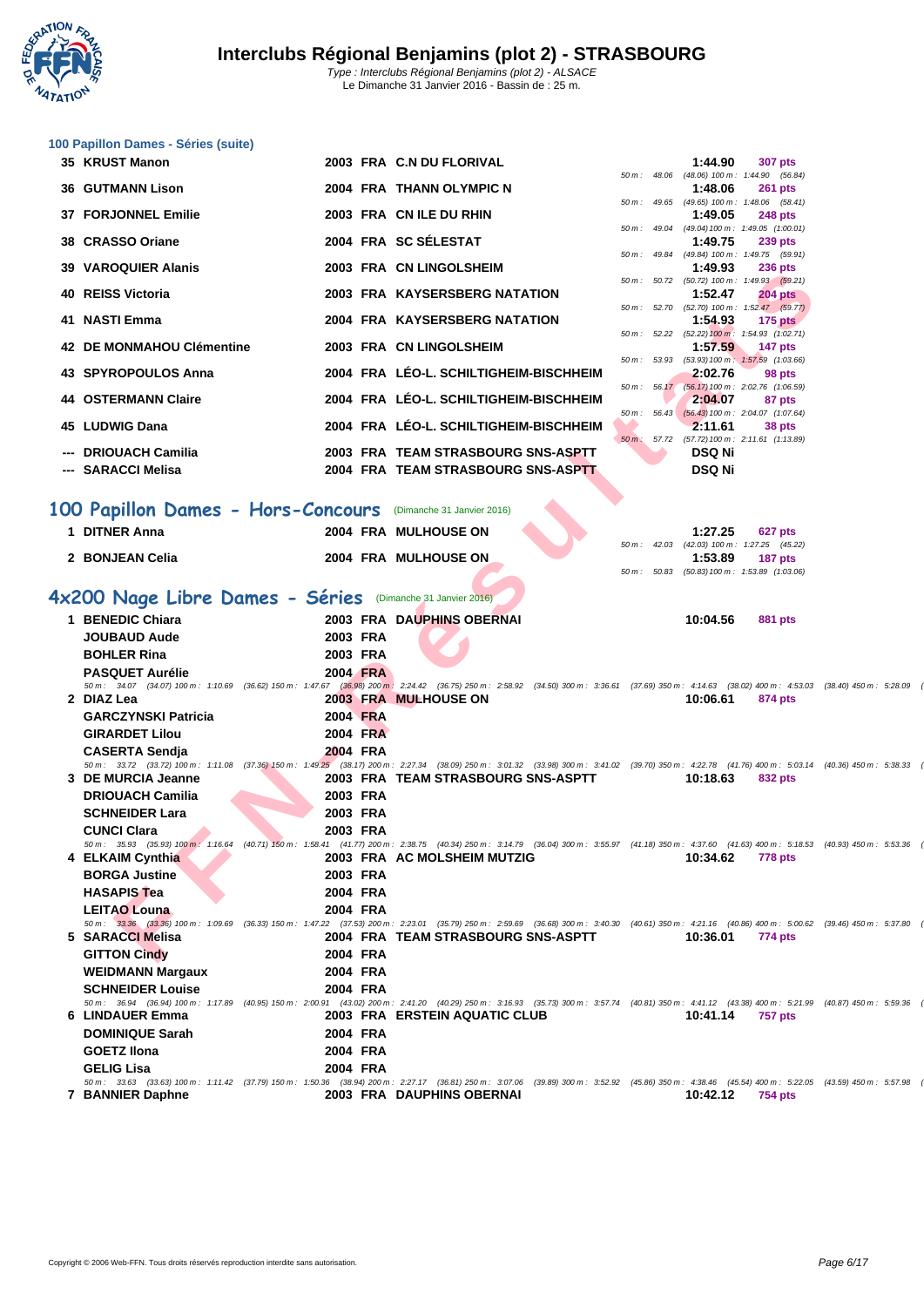

| 4x200 Nage Libre Dames - Séries (suite)<br><b>PARENT Mathilde</b> | 2003 FRA |                                                                                                                                                                                                                                                       |                  |                |  |
|-------------------------------------------------------------------|----------|-------------------------------------------------------------------------------------------------------------------------------------------------------------------------------------------------------------------------------------------------------|------------------|----------------|--|
| <b>DUNCKEL Marie</b>                                              | 2003 FRA |                                                                                                                                                                                                                                                       |                  |                |  |
| <b>GLESSER Capucine</b>                                           | 2004 FRA |                                                                                                                                                                                                                                                       |                  |                |  |
|                                                                   |          | 50 m: 35.14 (35.14) 100 m: 1:14.76 (39.62) 150 m: 1:56.54 (41.78) 200 m: 2:36.26 (39.72) 250 m: 3:14.65 (38.39) 300 m: 3:58.06 (43.41) 350 m: 4:40.96 (42.90) 400 m: 5:22.10 (41.14) 450 m: 5:27.40 (35.30)                                           |                  |                |  |
| 8 DERRADJI Rania                                                  |          | 2003 FRA SC SÉLESTAT                                                                                                                                                                                                                                  | 10:47.96 735 pts |                |  |
| <b>ALIHAMIDI Maelle</b>                                           | 2003 FRA |                                                                                                                                                                                                                                                       |                  |                |  |
| <b>BLUMBERGER Agathe</b>                                          | 2003 FRA |                                                                                                                                                                                                                                                       |                  |                |  |
| <b>PLANSON Enza</b>                                               | 2003 FRA | 50 m: 33.57 (33.57) 100 m: 1:11.39 (37.82) 150 m: 1:49.29 (37.90) 200 m: 2:25.94 (36.65) 250 m: 3:07.61 (41.67) 300 m: 3:52.70 (45.09) 350 m: 4:38.36 (45.66) 400 m: 5:21.68 (43.32) 450 m: 6:21.68 (43.32) 450 m: 6:00.22 (38                        |                  |                |  |
| 9 GERARD Flavie                                                   |          | 2003 FRA SR COLMAR                                                                                                                                                                                                                                    | 11:16.06         | <b>647 pts</b> |  |
| <b>SCHEIDWEILER Elise</b>                                         | 2003 FRA |                                                                                                                                                                                                                                                       |                  |                |  |
| <b>TOULET Cécile</b>                                              | 2004 FRA |                                                                                                                                                                                                                                                       |                  |                |  |
| <b>SCHREIBER Célia</b>                                            | 2004 FRA |                                                                                                                                                                                                                                                       |                  |                |  |
| 10 FLORIANT Salomé                                                |          | 50 m: 34.42 (34.42) 100 m: 1:12.62 (38.20) 150 m: 1:52.49 (39.87) 200 m: 2:30.08 (37.59) 250 m: 3:06.10 (36.02) 300 m: 3:45.93 (39.83) 350 m; 4:26.04 (40.11) 400 m: 5:04.10 (38.06) 450 m: 5:40.46 (36.36)                                           |                  |                |  |
| <b>AHABCHANE Inès</b>                                             | 2003 FRA | 2004 FRA CN OSTWALD                                                                                                                                                                                                                                   | 11:19.18         | 637 pts        |  |
| <b>DUNCKEL Chloé</b>                                              | 2004 FRA |                                                                                                                                                                                                                                                       |                  |                |  |
| <b>MEINZOLT Océane</b>                                            | 2003 FRA |                                                                                                                                                                                                                                                       |                  |                |  |
|                                                                   |          | 50 m: 39.08 (39.08) 100 m: 1:24.00 (44.92) 150 m: 2:10.10 (46.10) 200 m: 2:55.02 (44.92) 250 m: 3:35.86 (40.84) 300 m: 4:24.82 (48.96) 350 m: 5:15.86 (51.04) 400 m: 6:02.04 (46.18) 450 m: 6:39.79 (37.75)                                           |                  |                |  |
| 11 BUSCHE Margaux                                                 |          | 2003 FRA NATATION HOCHFELDEN                                                                                                                                                                                                                          | 11:20.84         | <b>632 pts</b> |  |
| <b>ESTEVE Charlotte</b>                                           | 2004 FRA |                                                                                                                                                                                                                                                       |                  |                |  |
| <b>ROCHER Samantha</b>                                            | 2004 FRA |                                                                                                                                                                                                                                                       |                  |                |  |
| <b>BOEHLER Clemence</b>                                           | 2003 FRA |                                                                                                                                                                                                                                                       |                  |                |  |
| 12 HERZOG Justine                                                 |          | 50 m: 37.10 (37.10) 100 m: 1:19.36 (42.26) 150 m: 2:03.44 (44.08) 200 m: 2:43.96 (40.52) 250 m: 3:20.66 (36.70) 300 m: 4:04.45 (43.79) 350 m: 4:49.33 (44.88) 400 m: 5:28.92 (39.59) 450 m: 6:08.07 (39.15)<br>2003 FRA THANN OLYMPIC N               | 11:22.45         | 628 pts        |  |
| <b>GUTMANN Lison</b>                                              | 2004 FRA |                                                                                                                                                                                                                                                       |                  |                |  |
| <b>VERMOYAL Sophie</b>                                            | 2004 FRA |                                                                                                                                                                                                                                                       |                  |                |  |
| <b>LUTHRINGER Mya</b>                                             | 2003 FRA |                                                                                                                                                                                                                                                       |                  |                |  |
|                                                                   |          | 50 m: 34.38 (34.38) 100 m: 1:13.94 (39.56) 150 m: 1:55.28 (41.34) 200 m: 2:35.14 (39.86) 250 m: 3:14.21 (39.07) 300 m: 4:01.03 (46.82) 350 m: 4:50.07 (49.04) 400 m: 5:36.07 (46.00) 450 m: 6:13.97 (37.90)                                           |                  |                |  |
| 13 RAPP Alicia                                                    |          | 2003 FRA A.N.S D'ILLFURTH                                                                                                                                                                                                                             | 11:29.93         | 606 pts        |  |
| <b>SAMBEL Léa</b>                                                 | 2003 FRA |                                                                                                                                                                                                                                                       |                  |                |  |
| <b>CHOMBART Mélia</b>                                             | 2003 FRA |                                                                                                                                                                                                                                                       |                  |                |  |
| <b>PATOUX Juliette</b>                                            | 2004 FRA | 50 m: 39.72 (39.72) 100 m: 1:26.06 (46.34) 150 m: 2:12.91 (46.85) 200 m: 2:57.41 (44.50) 250 m: 3:35.44 (38.03) 300 m: 4:19.89 (44.45) 350 m: 5:06.49 (46.60) 400 m: 5:50.65 (44.16) 450 m: 6:30.44 (39.79)                                           |                  |                |  |
| 14 MULLER Margaux                                                 |          | 2004 FRA DAUPHINS OBERNAI                                                                                                                                                                                                                             | 11:54.05         | 537 pts        |  |
| <b>HUBER Maélia</b>                                               | 2004 FRA |                                                                                                                                                                                                                                                       |                  |                |  |
| <b>DREYER Tilly</b>                                               | 2004 FRA |                                                                                                                                                                                                                                                       |                  |                |  |
| <b>WALTER Charlotte</b>                                           | 2004 FRA |                                                                                                                                                                                                                                                       |                  |                |  |
| <b>15 EICHNER Elena</b>                                           |          | 50 m: 38.91 (38.91) 100 m: 1:23.16 (44.25) 150 m: 2:09.54 (46.38) 200 m: 2:53.17 (43.63) 250 m: 3:32.78 (39.61) 300 m: 4:17.75 (44.97) 350 m: 5:04.37 (46.62) 400 m: 5:49.98 (45.61) 450 m: 6:22.62 (42.64)<br>2003 FRA SN HAGUENAU                   | 11:57.00 529 pts |                |  |
| <b>LETT Suzie</b>                                                 | 2003 FRA |                                                                                                                                                                                                                                                       |                  |                |  |
| <b>KOESSLER Indra</b>                                             | 2004 FRA |                                                                                                                                                                                                                                                       |                  |                |  |
| <b>CHARBONNEAU Alix</b>                                           | 2003 FRA |                                                                                                                                                                                                                                                       |                  |                |  |
|                                                                   |          | 50 m: 37.18 (37.18) 100 m: 1:18.92 (41.74) 150 m: 2:01.81 (42.89) 200 m: 2:42.17 (40.36) 250 m: 3:23.99 (41.82) 300 m: 4:12.04 (48.05) 350 m: 5:02.85 (50.81) 400 m: 5:50.59 (47.74) 450 m: 6:31.24 (40.65)                                           |                  |                |  |
| 16 BELLY Marie                                                    |          | 2003 FRA CN ILE DU RHIN                                                                                                                                                                                                                               | 12:19.51 469 pts |                |  |
| <b>COLLARD Charlotte</b>                                          | 2003 FRA |                                                                                                                                                                                                                                                       |                  |                |  |
| <b>FORJONNEL Emilie</b>                                           | 2003 FRA |                                                                                                                                                                                                                                                       |                  |                |  |
| <b>HOUMAIRE Cyndelle</b>                                          | 2003 FRA | 50 m: 39.85 (39.85) 100 m: 1:24.19 (44.34) 150 m: 2:08.39 (44.20) 200 m: 2:48.54 (40.15) 250 m: 3:31.37 (42.83) 300 m: 4:21.52 (50.15) 350 m: 5:13.80 (52.28) 400 m: 6:03.89 (50.09) 450 m: 6:46.41 (42.52)                                           |                  |                |  |
| 17 CLOTEAUX Camille                                               |          | 2004 FRA C.N DU FLORIVAL                                                                                                                                                                                                                              | 12:21.39 464 pts |                |  |
| <b>SCHIFFER Mathilde</b>                                          | 2004 FRA |                                                                                                                                                                                                                                                       |                  |                |  |
| <b>STITI Ines</b>                                                 | 2004 FRA |                                                                                                                                                                                                                                                       |                  |                |  |
| <b>KRUST Manon</b>                                                | 2003 FRA |                                                                                                                                                                                                                                                       |                  |                |  |
| 18 MATHIEU Bérangère                                              |          | 50 m: 41.35 (41.35) 100 m: 1:29.86 (48.51) 150 m: 2:19.78 (49.92) 200 m: 3:06.42 (46.64) 250 m: 3:46.83 (40.41) 300 m: 4:30.48 (43.65) 350 m: 5:16.24 (45.76) 400 m: 6:01.38 (45.14) 450 m: 6:44.36 (42.98)<br>2003 FRA LÉO-L. SCHILTIGHEIM-BISCHHEIM | 12:29.00 445 pts |                |  |
| <b>OSTERMANN Claire</b>                                           | 2004 FRA |                                                                                                                                                                                                                                                       |                  |                |  |
| <b>CANGEMI Angelica</b>                                           | 2003 ITA |                                                                                                                                                                                                                                                       |                  |                |  |
| <b>FERNANDES Mathilde</b>                                         | 2003 FRA |                                                                                                                                                                                                                                                       |                  |                |  |
|                                                                   |          | 50 m: 39.45 (39.45) 100 m: 1:22.96 (43.51) 150 m: 2:08.01 (45.05) 200 m: 2:50.37 (42.36) 250 m: 3:36.45 (46.08) 300 m: 4:27.04 (50.59) 350 m: 5:18.75 (51.71) 400 m: 6:07.16 (48.41) 450 m: 6:07.6 (42.48)                                            |                  |                |  |
| 19 KOFFLER Mathilde                                               |          | 2003 FRA CN LINGOLSHEIM                                                                                                                                                                                                                               | 12:31.16 440 pts |                |  |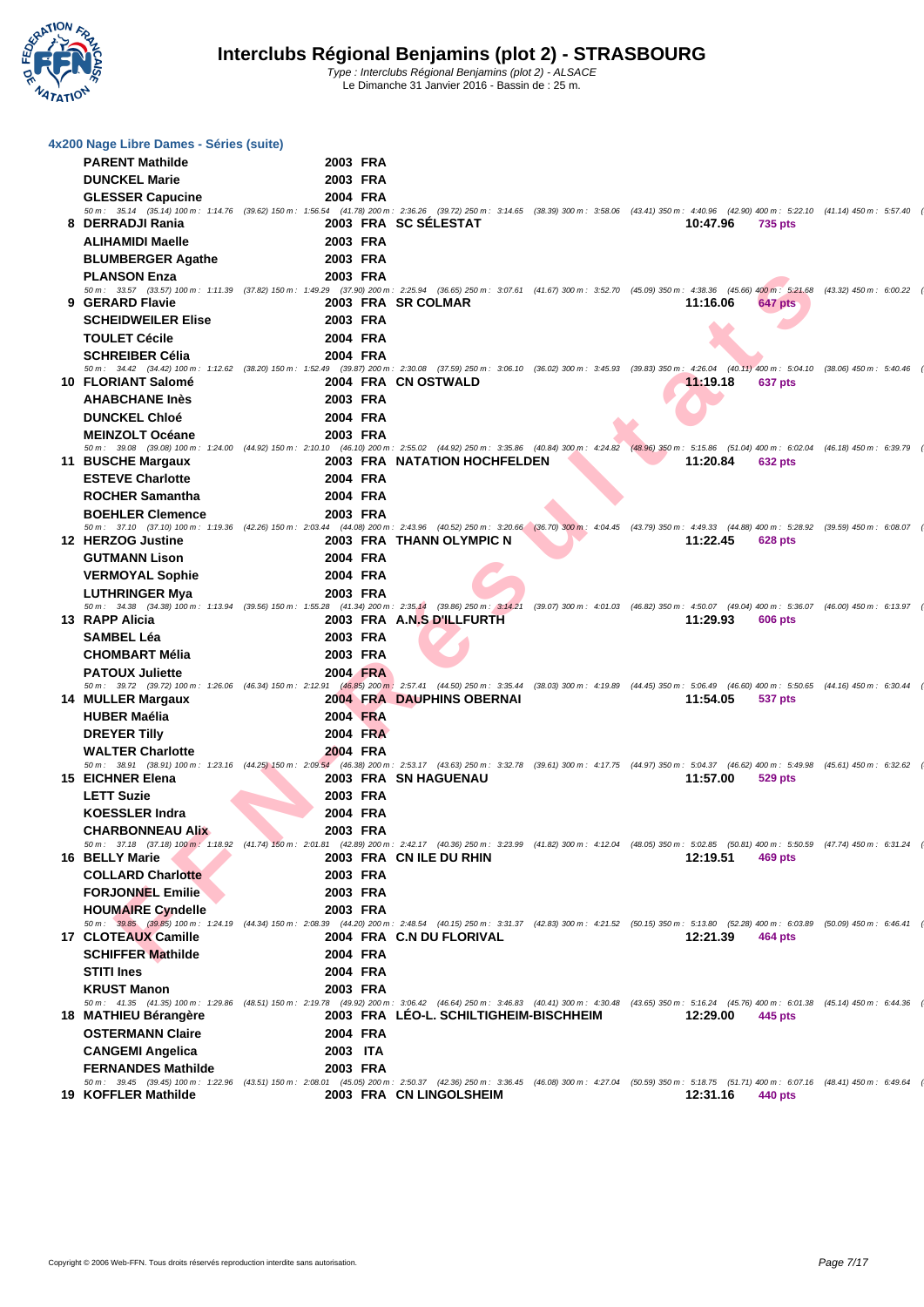

| 4x200 Nage Libre Dames - Séries (suite)                      |                      |                                                                                                                                                                                                                                 |          |                  |  |
|--------------------------------------------------------------|----------------------|---------------------------------------------------------------------------------------------------------------------------------------------------------------------------------------------------------------------------------|----------|------------------|--|
| <b>PERRIN Océane</b>                                         | 2004 FRA             |                                                                                                                                                                                                                                 |          |                  |  |
| <b>VAROQUIER Alanis</b>                                      | 2003 FRA             |                                                                                                                                                                                                                                 |          |                  |  |
| <b>DE MONMAHOU Clémentine</b>                                | 2003 FRA             | 50 m: 43.22 (43.22) 100 m: 1:30.54 (47.32) 150 m: 2:18.34 (47.80) 200 m: 3:02.96 (44.62) 250 m: 3:46.73 (43.77) 300 m: 4:35.15 (48.42) 350 m: 5:22.27 (47.12) 400 m: 6:06.25 (43.98) 450 m: 6:47.97 (41.72)                     |          |                  |  |
| 20 JACOB Louann                                              |                      | 2004 FRA SC SÉLESTAT                                                                                                                                                                                                            | 13:32.36 | 300 pts          |  |
| <b>DE RUEDA Manon</b>                                        | 2004 FRA             |                                                                                                                                                                                                                                 |          |                  |  |
| <b>COTIGA Isabella</b>                                       | 2004 ROU             |                                                                                                                                                                                                                                 |          |                  |  |
| <b>CRASSO Oriane</b>                                         | 2004 FRA             |                                                                                                                                                                                                                                 |          |                  |  |
|                                                              |                      | 50 m: 42.51 (42.51) 100 m: 1:31.31 (48.80) 150 m: 2:22.33 (51.02) 200 m: 3:10.79 (48.46) 250 m: 3:52.61 (41.82) 300 m: 4:39.96 (47.35) 350 m: 5:28.00 (48.04) 400 m: 6:12.75 (44.75) 450 m: 7:04.64 (51.89)5                    |          |                  |  |
| 21 NASTI Emma                                                |                      | 2004 FRA KAYSERSBERG NATATION                                                                                                                                                                                                   | 13:41.89 | <b>281 pts</b>   |  |
| <b>REISS Clara</b><br><b>NEVEU Emma</b>                      | 2004 FRA<br>2004 FRA |                                                                                                                                                                                                                                 |          |                  |  |
|                                                              |                      |                                                                                                                                                                                                                                 |          |                  |  |
| <b>REISS Victoria</b>                                        | 2003 FRA             | 50 m: 47.33 (47.33) 100 m: 1:39.63 (52.30) 150 m: 2:34.28 (54.65) 200 m: 3:26.28 (52.00) 250 m: 4:18.37 (52.09) 300 m: 5:16.86 (58.49) 350 m: 6:15.81 (58.95) 400 m: 7:11.69 (55.88) 450 m: 7:11.69 (55.88) 450 m: 7:19.00 (47. |          |                  |  |
| 22 MEKROUD Ines                                              |                      | 2003 FRA LÉO-L. SCHILTIGHEIM-BISCHHEIM                                                                                                                                                                                          |          | 14:23.76 204 pts |  |
| <b>LUDWIG Dana</b>                                           | 2004 FRA             |                                                                                                                                                                                                                                 |          |                  |  |
| <b>SPYROPOULOS Anna</b>                                      | 2004 FRA             |                                                                                                                                                                                                                                 |          |                  |  |
| <b>HAMM Margaux</b>                                          | 2004 FRA             |                                                                                                                                                                                                                                 |          |                  |  |
|                                                              |                      | 50 m: 51.33 (51.33)100 m: 1:51.51 (1:00.18)150 m: 2:53.56 (1:02.05)200 m: 3:56.17 (1:02.61) 250 m: 4:42.10 (45.93) 300 m: 5:38.06 (55.96) 350 m: 6:37.69 (59.63) 400 m: 7:34.18 (56.49) 450 m: 8:17.28 (43.10)                  |          |                  |  |
| 4x100 4 Nages Ind. Dames - Séries (Dimanche 31 Janvier 2016) |                      |                                                                                                                                                                                                                                 |          |                  |  |
| 1 DE MURCIA Jeanne                                           |                      | 2003 FRA TEAM STRASBOURG SNS-ASPTT                                                                                                                                                                                              | 5:19.92  | 699 pts          |  |
| <b>DRIOUACH Camilia</b>                                      | 2003 FRA             |                                                                                                                                                                                                                                 |          |                  |  |
| <b>SCHNEIDER Lara</b>                                        | 2003 FRA             |                                                                                                                                                                                                                                 |          |                  |  |
| <b>CUNCI Clara</b>                                           | 2003 FRA             |                                                                                                                                                                                                                                 |          |                  |  |
|                                                              |                      | 50 m: 38.15 (38.15) 100 m: 1:20.12 (41.97) 150 m: 1:59.10 (38.98) 200 m: 2:44.69 (45.59) 250 m: 3:20.62 (35.93) 300 m: 4:01.83 (41.21) 350 m: 4:38.55 (36.72) 400 m: 5:19.92 (41.37)                                            |          |                  |  |
| 2 BENEDIC Chiara                                             |                      | 2003 FRA DAUPHINS OBERNAI                                                                                                                                                                                                       | 5:22.27  | 684 pts          |  |
| <b>BOHLER Rina</b>                                           | 2003 FRA             |                                                                                                                                                                                                                                 |          |                  |  |
| <b>JOUBAUD Aude</b>                                          | 2003 FRA             |                                                                                                                                                                                                                                 |          |                  |  |
| <b>PASQUET Aurélie</b>                                       | 2004 FRA             | 50 m : 34.10 (34.10) 100 m : 1:14.58 (40.48) 150 m : 1:53.60 (39.02) 200 m : 2:37.22 (43.62) 250 m : 3:14.99 (37.77) 300 m : 3:58.85 (43.86) 350 m : 4:37.02 (38.17) 400 m : 5:22.27 (45.25)                                    |          |                  |  |
| 3 DIAZ Lea                                                   |                      | 2003 FRA MULHOUSE ON                                                                                                                                                                                                            | 5:24.84  | 668 pts          |  |
| <b>CASERTA Sendja</b>                                        | 2004 FRA             |                                                                                                                                                                                                                                 |          |                  |  |
| <b>GARCZYNSKI Patricia</b>                                   | <b>2004 FRA</b>      |                                                                                                                                                                                                                                 |          |                  |  |
| <b>GIRARDET Lilou</b>                                        | 2004 FRA             |                                                                                                                                                                                                                                 |          |                  |  |
|                                                              |                      | 50 m: 37.37 (37.37) 100 m: 1:20.05 (42.68) 150 m: 1:57.68 (37.63) 200 m: 2:39.51 (41.83) 250 m: 3:17.78 (38.27) 300 m: 4:03.36 (45.58) 350 m: 4:41.42 (38.06) 400 m: 5:24.84 (43.42)                                            |          |                  |  |
| 4 LINDAUER Emma                                              |                      | 2003 FRA ERSTEIN AQUATIC CLUB                                                                                                                                                                                                   |          | 5:30.40 634 pts  |  |
| <b>GOETZ Ilona</b>                                           | 2004 FRA             |                                                                                                                                                                                                                                 |          |                  |  |
| <b>GELIG Lisa</b>                                            | 2004 FRA             |                                                                                                                                                                                                                                 |          |                  |  |
| <b>DOMINIQUE Sarah</b>                                       | 2004 FRA             |                                                                                                                                                                                                                                 |          |                  |  |
| 5 SARACCI Melisa                                             |                      | 50 m: 35.88 (35.88) 100 m: 1:15.39 (39.51) 150 m: 1:55.53 (40.14) 200 m: 2:39.30 (43.77) 250 m: 3:18.65 (39.35) 300 m: 4:01.18 (42.53) 350 m: 4:43.63 (42.45) 400 m: 5:30.40 (46.77)<br>2004 FRA TEAM STRASBOURG SNS-ASPTT      | 5:36.55  | 597 pts          |  |
| <b>GITTON Cindy</b>                                          | 2004 FRA             |                                                                                                                                                                                                                                 |          |                  |  |
| <b>WEIDMANN Margaux</b>                                      | 2004 FRA             |                                                                                                                                                                                                                                 |          |                  |  |
| <b>SCHNEIDER Louise</b>                                      | 2004 FRA             |                                                                                                                                                                                                                                 |          |                  |  |
|                                                              |                      | 50 m: 40.35 (40.35) 100 m: 1:24.23 (43.88) 150 m: 2:03.96 (39.73) 200 m: 2:48.77 (44.81) 250 m: 3:27.61 (38.84) 300 m: 4:13.25 (45.64) 350 m: 4:53.87 (40.62) 400 m: 5:36.55 (42.68)                                            |          |                  |  |
| 6 ELKAIM Cynthia                                             |                      | 2003 FRA AC MOLSHEIM MUTZIG                                                                                                                                                                                                     |          | 5:38.82 584 pts  |  |
| <b>BORGA Justine</b>                                         | 2003 FRA             |                                                                                                                                                                                                                                 |          |                  |  |
| <b>LEITAO Louna</b>                                          | 2004 FRA             |                                                                                                                                                                                                                                 |          |                  |  |
| <b>HASAPIS Tea</b>                                           | 2004 FRA             |                                                                                                                                                                                                                                 |          |                  |  |
| 7 GLESSER Capucine                                           |                      | 50 m : 36.40 (36.40) 100 m : 1:18.25 (41.85) 150 m : 1:59.26 (41.01) 200 m : 2:42.93 (43.67) 250 m : 322.01 (39.08) 300 m : 4:11.66 (49.65) 350 m : 4:50.07 (38.41) 400 m : 5:38.82 (48.75)<br><b>2004 FRA DAUPHINS OBERNAI</b> |          | 5:41.76 567 pts  |  |
| <b>BANNIER Daphne</b>                                        | 2003 FRA             |                                                                                                                                                                                                                                 |          |                  |  |
| <b>PARENT Mathilde</b>                                       | 2003 FRA             |                                                                                                                                                                                                                                 |          |                  |  |
| <b>DUNCKEL Marie</b>                                         | 2003 FRA             |                                                                                                                                                                                                                                 |          |                  |  |
|                                                              |                      | 50 m: 40.20 (40.20) 100 m: 1:24.52 (44.32) 150 m: 2:03.47 (38.95) 200 m: 2:49.20 (45.73) 250 m: 3:31.10 (41.90) 300 m: 4:17.46 (46.36) 350 m: 4:56.48 (39.02) 400 m: 5:41.76 (45.28)                                            |          |                  |  |
| 8 BUSCHE Margaux                                             |                      | 2003 FRA NATATION HOCHFELDEN                                                                                                                                                                                                    |          | 5:47.66 534 pts  |  |
| <b>ESTEVE Charlotte</b>                                      | 2004 FRA             |                                                                                                                                                                                                                                 |          |                  |  |
| <b>ROCHER Samantha</b>                                       | 2004 FRA             |                                                                                                                                                                                                                                 |          |                  |  |
| <b>BOEHLER Clemence</b>                                      | 2003 FRA             |                                                                                                                                                                                                                                 |          |                  |  |
|                                                              |                      | 50 m : 38.79 (38.79) 100 m : 1:23.45 (44.66) 150 m : 2:03.68 (40.23) 200 m : 2:50.07 (46.39) 250 m : 3:28.02 (37.95) 300 m : 4:16.36 (48.34) 350 m : 4:59.03 (42.67) 400 m : 5:47.66 (48.63)                                    |          |                  |  |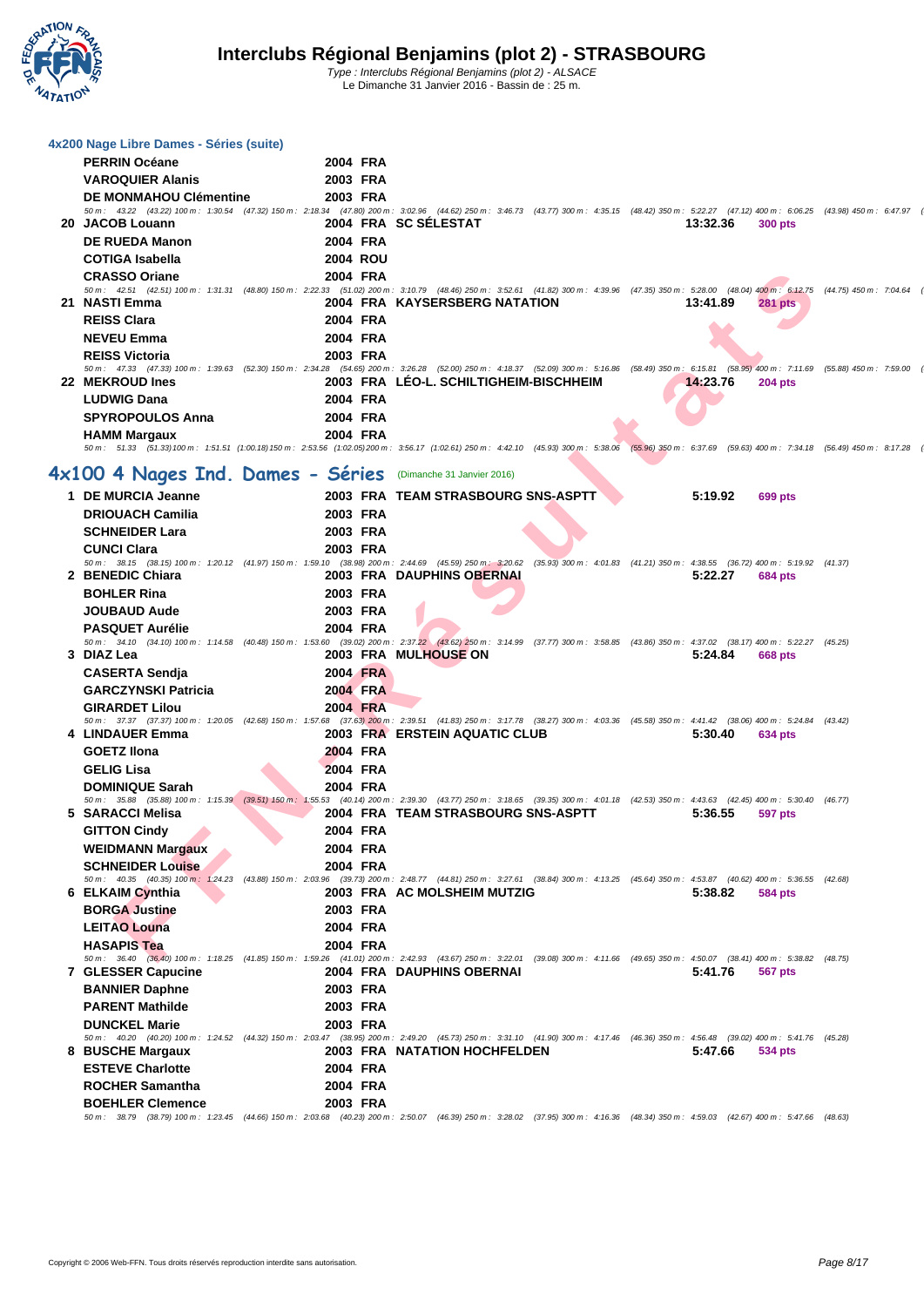

| 4x100 4 Nages Ind. Dames - Séries (suite)                                                                                                                                                                              |                      |                                        |  |         |                |         |
|------------------------------------------------------------------------------------------------------------------------------------------------------------------------------------------------------------------------|----------------------|----------------------------------------|--|---------|----------------|---------|
| 9 DERRADJI Rania                                                                                                                                                                                                       |                      | 2003 FRA SC SÉLESTAT                   |  | 5:52.92 | 505 pts        |         |
| <b>ALIHAMIDI Maelle</b>                                                                                                                                                                                                | 2003 FRA             |                                        |  |         |                |         |
| <b>BLUMBERGER Agathe</b>                                                                                                                                                                                               | 2003 FRA             |                                        |  |         |                |         |
| <b>PLANSON Enza</b>                                                                                                                                                                                                    | 2003 FRA             |                                        |  |         |                |         |
| 50 m: 36.84 (36.84) 100 m: 1:19.02 (42.18) 150 m: 2:04.67 (45.65) 200 m: 2:58.04 (53.37) 250 m: 3:39.87 (41.83) 300 m: 4:27.41 (47.54) 350 m: 5:08.35 (40.94) 400 m: 5:52.92 (44.57)<br>10 HERZOG Justine              |                      | 2003 FRA THANN OLYMPIC N               |  | 5:59.74 | 469 pts        |         |
| <b>GUTMANN Lison</b>                                                                                                                                                                                                   | 2004 FRA             |                                        |  |         |                |         |
| <b>VERMOYAL Sophie</b>                                                                                                                                                                                                 | 2004 FRA             |                                        |  |         |                |         |
| <b>LUTHRINGER Mya</b>                                                                                                                                                                                                  | 2003 FRA             |                                        |  |         |                |         |
| 50 m: 37.24 (37.24) 100 m: 1:22.40 (45.16) 150 m: 2:07.55 (45.15) 200 m: 2:59.64 (52.09) 250 m: 3:43.99 (44.35) 300 m: 4:31.32 (47.33) 350 m: 5:11.92 (40.60) 400 m; 5:59.74                                           |                      |                                        |  |         |                | (47.82) |
| 11 DUNCKEL Chloé                                                                                                                                                                                                       |                      | 2004 FRA CN OSTWALD                    |  | 6:04.17 | 446 pts        |         |
| <b>AHABCHANE Inès</b>                                                                                                                                                                                                  | 2003 FRA             |                                        |  |         |                |         |
| <b>FLORIANT Salomé</b>                                                                                                                                                                                                 | 2004 FRA             |                                        |  |         |                |         |
| <b>MEINZOLT Océane</b><br>50 m : 41.26 (41.26) 100 m : 1:28.11 (46.85) 150 m : 2:15.44 (47.33) 200 m : 3:10.72 (55.28) 250 m : 3:52.61 (41.89) 300 m : 4:40.76 (48.15) 350 m : 5:18.18 (37.42) 400 m : 6:04.17 (45.99) | 2003 FRA             |                                        |  |         |                |         |
| 12 RAPP Alicia                                                                                                                                                                                                         |                      | 2003 FRA A.N.S D'ILLFURTH              |  | 6:06.74 | 433 pts        |         |
| <b>SAMBEL Léa</b>                                                                                                                                                                                                      | 2003 FRA             |                                        |  |         |                |         |
| <b>CHOMBART Mélia</b>                                                                                                                                                                                                  | 2003 FRA             |                                        |  |         |                |         |
| <b>PATOUX Juliette</b>                                                                                                                                                                                                 | 2004 FRA             |                                        |  |         |                |         |
| 50 m: 1:12.43 (1:12.43) 100 m: 1:39.65 (27.22) 150 m: 2:06.96 (27.31) 200 m: 3:03.02 (56.06) 250 m: 3:51.65 (48.63) 300 m: 4:42.40 (50.75) 350 m: 5:20.05 (37.65) 400 m: 6:06.74 (46.69)<br>13 GERARD Flavie           |                      | 2003 FRA SR COLMAR                     |  | 6:09.26 | 421 pts        |         |
| <b>SCHEIDWEILER Elise</b>                                                                                                                                                                                              | 2003 FRA             |                                        |  |         |                |         |
| <b>TOULET Cécile</b>                                                                                                                                                                                                   | 2004 FRA             |                                        |  |         |                |         |
| <b>SCHREIBER Célia</b>                                                                                                                                                                                                 | 2004 FRA             |                                        |  |         |                |         |
| 50 m: 37.85 (37.85) 100 m: 1:24.53 (46.68) 150 m: 2:05.72 (41.19) 200 m: 2:47.72 (42.00) 250 m: 3:30.01 (42.29) 300 m: 4:17.46 (47.45) 350 m: 5:10.04 (52.58) 400 m: 6:09.26 (59.22)                                   |                      |                                        |  |         |                |         |
| 14 EICHNER Elena                                                                                                                                                                                                       |                      | 2003 FRA SN HAGUENAU                   |  | 6:11.25 | 411 pts        |         |
| <b>LETT Suzie</b>                                                                                                                                                                                                      | 2003 FRA             |                                        |  |         |                |         |
| <b>KOESSLER Indra</b>                                                                                                                                                                                                  | 2004 FRA             |                                        |  |         |                |         |
| <b>CHARBONNEAU Alix</b><br>50 m: 38.69 (38.69) 100 m: 1:26.54 (47.85) 150 m: 2:08.79 (42.25) 200 m: 2:58.41 (49.62) 250 m: 3:31.56 (33.15) 300 m: 4:46.73 (1:15.17) 350 m: 5:21.68 (34.95) 400 m: 6:11.25 (49.57)      | 2003 FRA             |                                        |  |         |                |         |
| 15 BELLY Marie                                                                                                                                                                                                         |                      | 2003 FRA CN ILE DU RHIN                |  | 6:15.07 | 393 pts        |         |
| <b>COLLARD Charlotte</b>                                                                                                                                                                                               | 2003 FRA             |                                        |  |         |                |         |
| <b>HOUMAIRE Cyndelle</b>                                                                                                                                                                                               | 2003 FRA             |                                        |  |         |                |         |
| <b>FORJONNEL Emilie</b>                                                                                                                                                                                                | 2003 FRA             |                                        |  |         |                |         |
| 50 m: 41.00 (41.00) 100 m: 1:24.98 (43.98) 150 m: 2:08.94 (43.96) 200 m: 3:00.46 (51.52) 250 m: 3:47.92 (47.46) 300 m: 4:40.92 (53.00) 350 m: 5:24.57 (43.65) 400 m: 6:15.07 (50.50)<br>16 HUBER Maélia                |                      | 2004 FRA DAUPHINS OBERNAI              |  | 6:18.71 | <b>376 pts</b> |         |
| <b>WALTER Charlotte</b>                                                                                                                                                                                                | 2004 FRA             |                                        |  |         |                |         |
| <b>DREYER Tilly</b>                                                                                                                                                                                                    | 2004 FRA             |                                        |  |         |                |         |
| <b>MULLER Margaux</b>                                                                                                                                                                                                  | <b>2004 FRA</b>      |                                        |  |         |                |         |
| 50 m: 43.69 (43.69) 100 m: 1:31.90 (48.21) 150 m: 2:17.58 (45.68) 200 m: 3:07.41 (49.83) 250 m: 3:53.56 (46.15) 300 m: 4:47.08 (53.52) 350 m: 5:27.38 (40.30) 400 m: 6:18.71 (51.33)<br>17 KOFFLER Mathilde            |                      | 2003 FRA CN LINGOLSHEIM                |  | 6:20.85 | <b>366 pts</b> |         |
| <b>PERRIN Océane</b>                                                                                                                                                                                                   | 2004 FRA             |                                        |  |         |                |         |
| <b>VAROQUIER Alanis</b>                                                                                                                                                                                                | 2003 FRA             |                                        |  |         |                |         |
| <b>DE MONMAHOU Clémentine</b>                                                                                                                                                                                          | 2003 FRA             |                                        |  |         |                |         |
| 50 m: 44.43 (44.43) 100 m: 1:33.87 (49.44) 150 m: 2:13.28 (39.41) 200 m: 3:03.00 (49.72) 250 m: 3:52.77 (49.77) 300 m: 4:41.91 (49.14) 350 m: 5:29.29 (47.38) 400 m: 6:20.85 (51.56)                                   |                      |                                        |  |         |                |         |
| 18 MATHIEU Bérangère                                                                                                                                                                                                   |                      | 2003 FRA LEO-L. SCHILTIGHEIM-BISCHHEIM |  | 6:21.44 | 363 pts        |         |
| <b>OSTERMANN Claire</b>                                                                                                                                                                                                | 2004 FRA<br>2003 ITA |                                        |  |         |                |         |
| <b>CANGEMI Angelica</b><br><b>FERNANDES Mathilde</b>                                                                                                                                                                   | 2003 FRA             |                                        |  |         |                |         |
| 50 m: 41.82 (41.82) 100 m: 1:29.71 (47.89) 150 m: 2:19.26 (49.55) 200 m: 3:08.62 (49.36) 250 m: 3:51.79 (43.17) 300 m: 4:42.10 (50.31) 350 m: 5:28.35 (46.25) 400 m: 6:21.44 (53.09)                                   |                      |                                        |  |         |                |         |
| 19 SCHIFFER Mathilde                                                                                                                                                                                                   |                      | 2004 FRA C.N DU FLORIVAL               |  | 6:29.12 | <b>329 pts</b> |         |
| <b>CLOTEAUX Camille</b>                                                                                                                                                                                                | 2004 FRA             |                                        |  |         |                |         |
| <b>STITI Ines</b>                                                                                                                                                                                                      | 2004 FRA             |                                        |  |         |                |         |
| <b>KRUST Manon</b><br>50 m: 41.89 (41.89) 100 m: 1:31.54 (49.65) 150 m: 2:16.21 (44.67) 200 m: 3:05.47 (49.26) 250 m: 3:57.81 (52.34) 300 m: 4:49.27 (51.46) 350 m: 5:36.15 (46.88) 400 m: 6:29.12 (52.97)             | 2003 FRA             |                                        |  |         |                |         |
| 20 NASTI Emma                                                                                                                                                                                                          |                      | 2004 FRA KAYSERSBERG NATATION          |  | 6:49.73 | <b>245 pts</b> |         |
| <b>REISS Clara</b>                                                                                                                                                                                                     | 2004 FRA             |                                        |  |         |                |         |
| <b>NEVEU Emma</b>                                                                                                                                                                                                      | 2004 FRA             |                                        |  |         |                |         |
| <b>REISS Victoria</b>                                                                                                                                                                                                  | 2003 FRA             |                                        |  |         |                |         |
| 50 m: 48.27 (48.27) 100 m: 1:42.94 (54.67) 150 m: 2:37.82 (54.88) 200 m: 3:31.78 (53.96) 250 m: 4:19.06 (47.28) 300 m: 5:10.48 (51.42) 350 m: 5:57.60 (47.12) 400 m: 6:49.73 (52.13)                                   |                      |                                        |  |         |                |         |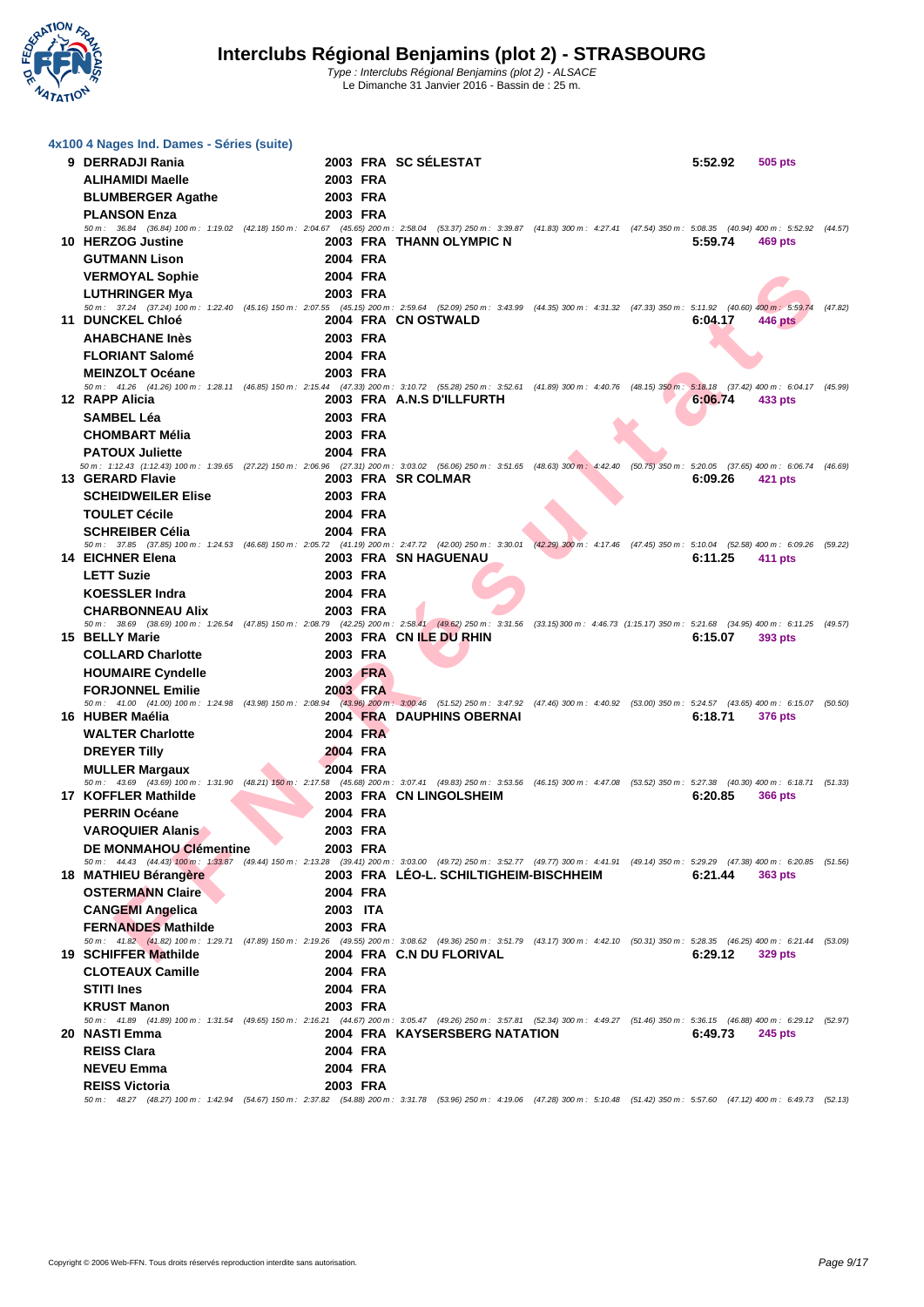

|     | 4x100 4 Nages Ind. Dames - Séries (suite)                                                                                                                                                                       |                 |                                        |             |                 |                                                              |  |
|-----|-----------------------------------------------------------------------------------------------------------------------------------------------------------------------------------------------------------------|-----------------|----------------------------------------|-------------|-----------------|--------------------------------------------------------------|--|
|     | 21 CRASSO Oriane                                                                                                                                                                                                |                 | 2004 FRA SC SÉLESTAT                   |             | 6:53.50         | <b>231 pts</b>                                               |  |
|     | <b>COTIGA Isabella</b>                                                                                                                                                                                          | <b>2004 ROU</b> |                                        |             |                 |                                                              |  |
|     | <b>JACOB Louann</b>                                                                                                                                                                                             | 2004 FRA        |                                        |             |                 |                                                              |  |
|     | <b>DE RUEDA Manon</b><br>50 m: 47.76 (47.76) 100 m: 1:39.30 (51.54) 150 m: 2:34.05 (54.75) 200 m: 3:36.76 (1:02.71) 250 m: 4:20.02 (43.26) 300 m: 5:15.51 (55.49) 350 m: 6:05.19 (49.68) 400 m: 6:53.50 (48.31) | 2004 FRA        |                                        |             |                 |                                                              |  |
|     | --- MEKROUD Ines                                                                                                                                                                                                |                 | 2003 FRA LEO-L. SCHILTIGHEIM-BISCHHEIM |             | <b>DSQr1 Vi</b> |                                                              |  |
|     | <b>LUDWIG Dana</b>                                                                                                                                                                                              | 2004 FRA        |                                        |             |                 |                                                              |  |
|     | <b>SPYROPOULOS Anna</b>                                                                                                                                                                                         | 2004 FRA        |                                        |             |                 |                                                              |  |
|     | <b>HAMM Margaux</b>                                                                                                                                                                                             | 2004 FRA        |                                        |             |                 |                                                              |  |
|     |                                                                                                                                                                                                                 |                 |                                        |             |                 |                                                              |  |
|     | 100 Nage Libre Messieurs - Séries                                                                                                                                                                               |                 | (Dimanche 31 Janvier 2016)             |             |                 |                                                              |  |
|     | 1 BADRI Lorenzo                                                                                                                                                                                                 |                 | <b>2003 FRA MULHOUSE ON</b>            |             | 1:05.27         | <b>798 pts</b>                                               |  |
|     | 2 L'HERMITTE Alban                                                                                                                                                                                              |                 | 2003 FRA ERSTEIN AQUATIC CLUB          |             | 1:07.23         | 50 m: 31.11 (31.11) 100 m: 1:05.27 (34.16)<br>743 pts        |  |
|     | 3 LY Arnaud                                                                                                                                                                                                     |                 | 2003 FRA TEAM STRASBOURG SNS-ASPTT     | 50 m: 32.56 | 1:09.08         | $(32.56)$ 100 m : 1:07.23 $(34.67)$                          |  |
|     |                                                                                                                                                                                                                 |                 |                                        | $50 m$ :    |                 | 693 pts<br>33.52 (33.52) 100 m : 1:09.08 (35.56)             |  |
|     | <b>4 LEHMANN Lucas</b>                                                                                                                                                                                          |                 | 2003 FRA THANN OLYMPIC N               |             | 1:09.48         | <b>682 pts</b>                                               |  |
|     | 5 WEINBRENNER Eliot                                                                                                                                                                                             |                 | 2004 FRA TEAM STRASBOURG SNS-ASPTT     | 50 m: 33.50 | 1:11.14         | (33.50) 100 m : 1:09.48 (35.98)<br>639 pts                   |  |
|     | <b>6 LE ROUX Alexis</b>                                                                                                                                                                                         |                 | 2004 FRA MULHOUSE ON                   |             | 1:11.48         | 50 m: 34.37 (34.37) 100 m: 1:11.14 (36.77)                   |  |
|     |                                                                                                                                                                                                                 |                 |                                        |             |                 | 630 pts<br>50 m: 34.14 (34.14) 100 m: 1:11.48 (37.34)        |  |
|     | 7 RICHERT Baptiste                                                                                                                                                                                              |                 | 2004 FRA DAUPHINS OBERNAI              |             | 1:12.57         | 603 pts                                                      |  |
|     | 8 VIALLON Nino                                                                                                                                                                                                  |                 | 2004 FRA LÉO-L. SCHILTIGHEIM-BISCHHEIM |             | 1:13.18         | 50 m: 34.35 (34.35) 100 m: 1:12.57 (38.22)<br>588 pts        |  |
|     | 9 CLADY Yann                                                                                                                                                                                                    |                 | 2003 FRA SN HAGUENAU                   | 50 m :      | 1:13.74         | 35.26 (35.26) 100 m: 1:13.18 (37.92)<br>574 pts              |  |
|     |                                                                                                                                                                                                                 |                 |                                        |             |                 | 50 m: 33.95 (33.95) 100 m: 1:13.74 (39.79)                   |  |
|     | 10 WAGNER Guillaume                                                                                                                                                                                             |                 | 2004 FRA SR COLMAR                     | 50 m :      | 1:14.35         | 559 pts<br>34.97 (34.97) 100 m: 1:14.35 (39.38)              |  |
|     | 11 BONNEWITZ Andrei                                                                                                                                                                                             |                 | 2004 FRA DAUPHINS OBERNAI              |             | 1:14.87         | 547 pts                                                      |  |
|     | <b>12 GONZALEZ Yannis</b>                                                                                                                                                                                       |                 | 2004 FRA C.N DU FLORIVAL               |             | 1:15.34         | 50 m: 35.30 (35.30) 100 m: 1:14.87 (39.57)                   |  |
|     |                                                                                                                                                                                                                 |                 |                                        |             |                 | 536 pts<br>50 m: 36.78 (36.78) 100 m: 1:15.34 (38.56)        |  |
|     | 13 JAEGER Thibault                                                                                                                                                                                              |                 | 2003 FRA AC MOLSHEIM MUTZIG            |             | 1:15.63         | 529 pts<br>50 m : 36.22 (36.22) 100 m : 1:15.63 (39.41)      |  |
|     | 14 NUSS Arthur                                                                                                                                                                                                  |                 | 2004 FRA AC MOLSHEIM MUTZIG            |             | 1:15.77         | 526 pts                                                      |  |
|     | 15 JOLY Louis                                                                                                                                                                                                   |                 | 2004 FRA ERSTEIN AQUATIC CLUB          |             | 1:17.05         | 50 m: 36.74 (36.74) 100 m: 1:15.77 (39.03)<br>496 pts        |  |
|     |                                                                                                                                                                                                                 |                 |                                        |             |                 | 50 m: 37.06 (37.06) 100 m: 1:17.05 (39.99)                   |  |
|     | 16 JUDAS Nathan                                                                                                                                                                                                 |                 | 2003 FRA THANN OLYMPIC N               |             | 1:17.18         | 493 pts<br>50 m: 37.37 (37.37) 100 m: 1:17.18 (39.81)        |  |
|     | 17 MORIS Adrien                                                                                                                                                                                                 |                 | 2004 FRA SC SÉLESTAT                   |             | 1:18.82         | 457 pts                                                      |  |
|     | 18 DI GRANDE Charles                                                                                                                                                                                            |                 | 2003 FRA AC MOLSHEIM MUTZIG            |             | 1:19.07         | 50 m: 37.64 (37.64) 100 m: 1:18.82 (41.18)<br>452 pts        |  |
|     |                                                                                                                                                                                                                 |                 |                                        |             |                 | 50 m: 38.35 (38.35) 100 m: 1:19.07 (40.72)                   |  |
|     | 19 EGLES Martin                                                                                                                                                                                                 |                 | <b>2003 FRA NATATION HOCHFELDEN</b>    |             | 1:20.37         | 424 pts<br>50 m: 37.96 (37.96) 100 m: 1:20.37 (42.41)        |  |
|     | 20 MARX Thibaut                                                                                                                                                                                                 |                 | 2004 FRA C.N DU FLORIVAL               |             | 1:20.95         | 412 pts                                                      |  |
| 21. | <b>REEB Xavier</b>                                                                                                                                                                                              |                 | 2003 FRA LEO-L. SCHILTIGHEIM-BISCHHEIM |             | 1:21.23         | 50 m: 39.66 (39.66) 100 m: 1:20.95 (41.29)<br>406 pts        |  |
|     |                                                                                                                                                                                                                 |                 |                                        |             |                 | 50 m: 38.02 (38.02) 100 m: 1:21.23 (43.21)                   |  |
|     | 22 KLEIN Evan                                                                                                                                                                                                   |                 | 2003 FRA AQUAVALLÉES NATATION CLUB     |             | 1:22.33         | <b>384 pts</b><br>50 m: 39.06 (39.06) 100 m: 1:22.33 (43.27) |  |
|     | 23 HUMBERT Matheo                                                                                                                                                                                               |                 | <b>2004 FRA NATATION HOCHFELDEN</b>    |             | 1:25.23         | 329 pts                                                      |  |
|     | 24 KLEIN Léo                                                                                                                                                                                                    |                 | 2004 FRA AQUAVALLÉES NATATION CLUB     |             | 1:31.70         | 50 m: 40.73 (40.73) 100 m: 1:25.23 (44.50)<br><b>221 pts</b> |  |
|     |                                                                                                                                                                                                                 |                 |                                        |             |                 | 50 m: 44.43 (44.43) 100 m: 1:31.70 (47.27)                   |  |
|     | 25 MULLER Benoit                                                                                                                                                                                                |                 | 2004 FRA SN HAGUENAU                   |             | 1:31.81         | $219$ pts<br>50 m: 43.48 (43.48) 100 m: 1:31.81 (48.33)      |  |
|     | 26 SPITZER Swann                                                                                                                                                                                                |                 | 2003 FRA AC MOLSHEIM MUTZIG            |             | 1:32.86         | <b>204 pts</b>                                               |  |
|     | 27 LAVIEUVILLE Nathan                                                                                                                                                                                           |                 | 2004 FRA KAYSERSBERG NATATION          |             | 1:33.11         | 50 m: 44.57 (44.57) 100 m: 1:32.86 (48.29)<br><b>200 pts</b> |  |
|     |                                                                                                                                                                                                                 |                 |                                        |             |                 | 50 m : 43.82 (43.82) 100 m : 1:33.11 (49.29)                 |  |
|     | 28 COLLET Samuel                                                                                                                                                                                                |                 | 2003 FRA KAYSERSBERG NATATION          |             | 1:33.49         | <b>195 pts</b><br>50 m: 44.15 (44.15) 100 m: 1:33.49 (49.34) |  |
|     | 29 ERTLE Martin                                                                                                                                                                                                 |                 | 2003 FRA SR COLMAR                     |             | 1:39.27         | <b>121 pts</b>                                               |  |
|     |                                                                                                                                                                                                                 |                 |                                        |             |                 | 50 m: 43.03 (43.03) 100 m: 1:39.27 (56.24)                   |  |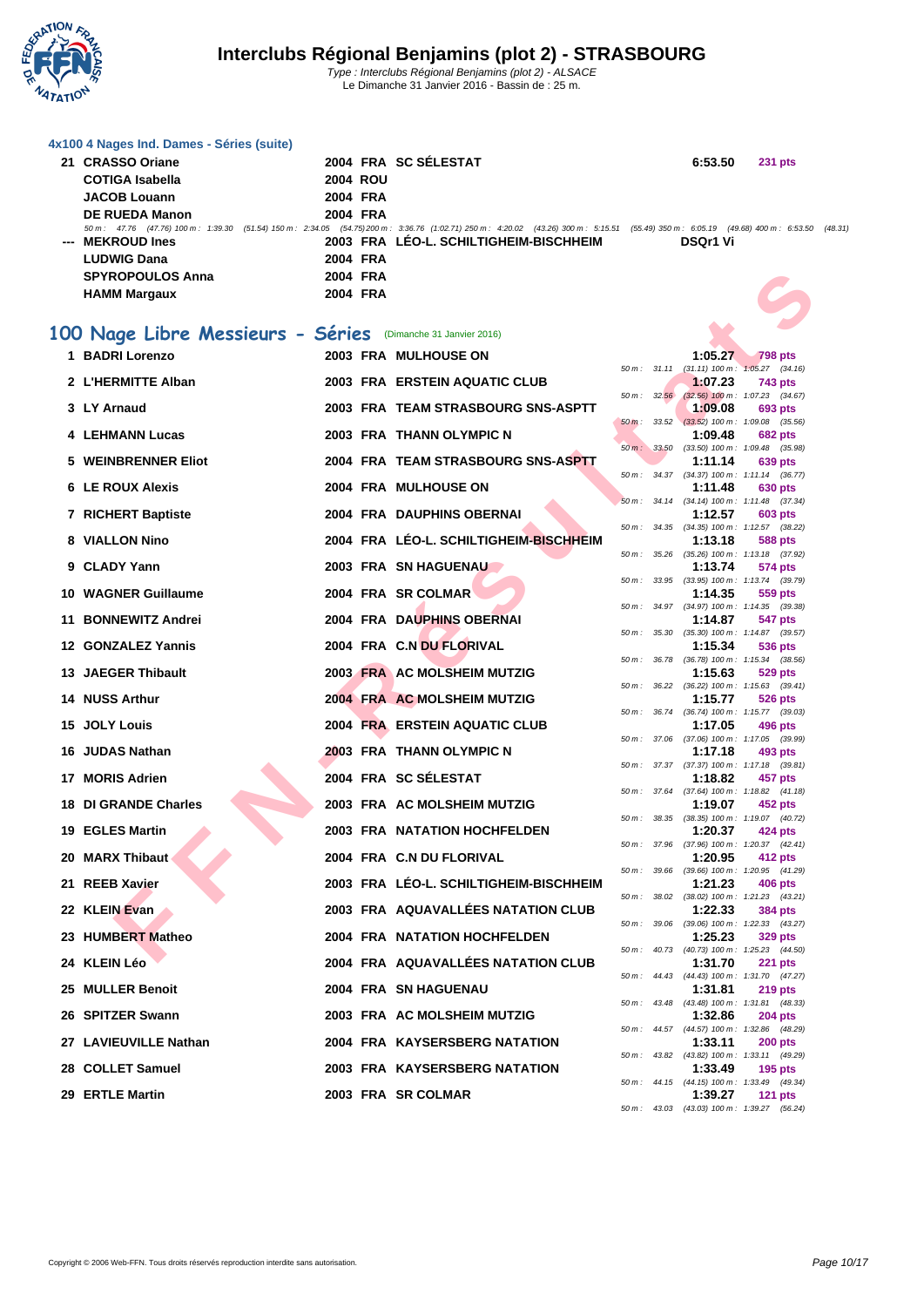

#### **[100 Nage](http://www.ffnatation.fr/webffn/index.php) Libre Messieurs - Séries (suite)**

| 30 BARA Zaber          |  | 2004 FRA LÉO-L. SCHILTIGHEIM-BISCHHEIM |                          | 1:40.08                             | 113 $pts$ |
|------------------------|--|----------------------------------------|--------------------------|-------------------------------------|-----------|
|                        |  |                                        | $50 \text{ m}$ : 46.20   | $(46.20)$ 100 m : 1:40.08 $(53.88)$ |           |
| 31 OUNES Mohamed       |  | 2004 FRA LÉO-L. SCHILTIGHEIM-BISCHHEIM |                          | 1:45.31                             | 63 pts    |
|                        |  |                                        | $50 m$ : 49.79           | (49.79) 100 m: 1:45.31 (55.52)      |           |
| 32 BAGY Mael           |  | 2003 FRA SC SÉLESTAT                   |                          | 1:45.32                             | 63 pts    |
|                        |  |                                        | $50 \text{ m}$ : $49.11$ | (49.11) 100 m: 1:45.32 (56.21)      |           |
| --- KIEFFER Theo       |  | <b>2003 FRA NATATION HOCHFELDEN</b>    |                          | DNS dec                             |           |
| --- PFRIMMER Alexandre |  | 2004 FRA NATATION HOCHFELDEN           |                          | DNS dec                             |           |
| --- BENTIRES ALJ Noa   |  | 2004 FRA DAUPHINS DE ST-LOUIS          |                          | <b>DNS</b> dec                      |           |
| --- KURKOWSKI Maxime   |  | 2003 FRA DAUPHINS DE ST-LOUIS          |                          | DNS dec                             |           |
|                        |  |                                        |                          |                                     |           |

### 100 Nage Libre Messieurs -

| 00 Nage Libre Messieurs - Hors-Concours (Dimanche 31 Janvier 2016) |                                  |    |
|--------------------------------------------------------------------|----------------------------------|----|
| 1 DEMESY Paul                                                      | <b>2004 FRA MULHOUSE ON</b>      | 50 |
| 2 BARTOLOMEI Elouan                                                | <b>2004 FRA DAUPHINS OBERNAI</b> |    |

#### **100 Dos Messieurs - Séries** (Dimanche 31 Janvier 2016)

| --- BENTIRES ALJ Noa                                               |  | 2004 FRA DAUPHINS DE ST-LOUIS          |             |              | <b>DNS</b> dec |                                                              |
|--------------------------------------------------------------------|--|----------------------------------------|-------------|--------------|----------------|--------------------------------------------------------------|
| --- KURKOWSKI Maxime                                               |  | 2003 FRA DAUPHINS DE ST-LOUIS          |             |              | <b>DNS</b> dec |                                                              |
|                                                                    |  |                                        |             |              |                |                                                              |
| 00 Nage Libre Messieurs - Hors-Concours (Dimanche 31 Janvier 2016) |  |                                        |             |              |                |                                                              |
| 1 DEMESY Paul                                                      |  | 2004 FRA MULHOUSE ON                   |             |              | 1:13.58        | <b>578 pts</b>                                               |
| 2 BARTOLOMEI Elouan                                                |  | 2004 FRA DAUPHINS OBERNAI              |             |              | 1.26.80        | 50 m: 35.34 (35.34) 100 m: 1:13.58 (38.24)<br>301 pts        |
|                                                                    |  |                                        | 50 m: 40.89 |              |                | $(40.89)$ 100 m : 1:26.80 $(45.91)$                          |
| --- ASSANT Julien                                                  |  | 2003 FRA TEAM STRASBOURG SNS-ASPTT     |             |              | <b>DNS</b> dec |                                                              |
|                                                                    |  |                                        |             |              |                |                                                              |
| 00 Dos Messieurs - Séries                                          |  | (Dimanche 31 Janvier 2016)             |             |              |                |                                                              |
| 1 CLOSE Martin                                                     |  | 2003 FRA DAUPHINS OBERNAI              |             | 50 m: 38.01  | 1:16.21        | <b>751 pts</b><br>$(38.01)$ 100 m : 1:16.21 $(38.20)$        |
| 2 L'HERMITTE Alban                                                 |  | 2003 FRA ERSTEIN AQUATIC CLUB          |             |              | 1:16.23        | <b>751 pts</b>                                               |
|                                                                    |  |                                        | 50 m :      | 38.05        |                | $(38.05)$ 100 m : 1:16.23 $(38.18)$                          |
| 3 BRIESCH Louis                                                    |  | 2003 FRA DAUPHINS OBERNAI              |             | 50 m : 37.80 | 1:16.40        | 747 pts<br>$(37.80)$ 100 m : 1:16.40 $(38.60)$               |
| 4 LAUSDAT Romain                                                   |  | 2003 FRA TEAM STRASBOURG SNS-ASPTT     |             |              | 1:16.77        | <b>738 pts</b>                                               |
| 5 MULLER Hugo                                                      |  | 2004 FRA MULHOUSE ON                   |             |              | 1:17.19        | 50 m: 38.03 (38.03) 100 m: 1:16.77 (38.74)<br><b>728 pts</b> |
|                                                                    |  |                                        |             |              |                | 50 m: 37.86 (37.86) 100 m: 1:17.19 (39.33)                   |
| <b>6 BAUMHAUER Alexandre</b>                                       |  | 2003 FRA AC MOLSHEIM MUTZIG            |             |              | 1:17.73        | <b>715 pts</b><br>50 m: 38.46 (38.46) 100 m: 1:17.73 (39.27) |
| 7 SCHMELTZ Nathan                                                  |  | 2003 FRA THANN OLYMPIC N               |             |              | 1:18.39        | <b>700 pts</b>                                               |
| 8 LY Arnaud                                                        |  | 2003 FRA TEAM STRASBOURG SNS-ASPTT     | 50 m :      | 38.60        | 1:19.22        | $(38.60)$ 100 m : 1:18.39 $(39.79)$<br><b>681 pts</b>        |
|                                                                    |  |                                        |             |              |                | 50 m: 38.42 (38.42) 100 m: 1:19.22 (40.80)                   |
| 9 CLADY Yann                                                       |  | 2003 FRA SN HAGUENAU                   |             |              | 1:21.14        | 638 pts<br>50 m: 39.52 (39.52) 100 m: 1:21.14 (41.62)        |
| 10 EGLES Martin                                                    |  | <b>2003 FRA NATATION HOCHFELDEN</b>    |             |              | 1:21.81        | 623 pts                                                      |
| 11 WISHAUPT Lucas                                                  |  | 2003 FRA MULHOUSE ON                   |             |              | 1:23.76        | 50 m: 40.12 (40.12) 100 m: 1:21.81 (41.69)<br>581 pts        |
|                                                                    |  |                                        |             |              |                | 50 m: 41.49 (41.49) 100 m: 1:23.76 (42.27)                   |
| 12 JOLY Louis                                                      |  | 2004 FRA ERSTEIN AQUATIC CLUB          |             |              | 1:24.93        | 557 pts<br>50 m: 41.30 (41.30) 100 m: 1:24.93 (43.63)        |
| 13 ZAEPFFEL Theophane                                              |  | 2004 FRA NATATION HOCHFELDEN           |             |              | 1:25.04        | 555 pts                                                      |
| <b>14 WAGNER Guillaume</b>                                         |  | 2004 FRA SR COLMAR                     |             |              | 1:25.51        | 50 m: 41.58 (41.58) 100 m: 1:25.04 (43.46)<br>545 pts        |
|                                                                    |  |                                        |             |              |                | 50 m: 41.92 (41.92) 100 m: 1:25.51 (43.59)                   |
| 15 SIEFFER Samy                                                    |  | 2004 FRA AC MOLSHEIM MUTZIG            |             |              | 1:26.06        | 534 pts<br>50 m: 42.35 (42.35) 100 m: 1:26.06 (43.71)        |
| 16 FUHRY Axel                                                      |  | 2004 FRA THANN OLYMPIC N               |             |              | 1:28.83        | 480 pts                                                      |
| 17 STOLTZ Axel                                                     |  | 2003 FRA AQUAVALLÉES NATATION CLUB     |             |              | 1:29.62        | 50 m: 43.14 (43.14) 100 m: 1:28.83 (45.69)<br>465 pts        |
|                                                                    |  |                                        |             |              |                | 50 m: 42.85 (42.85) 100 m: 1:29.62 (46.77)                   |
| <b>18 SCHLEGEL Nicolas</b>                                         |  | 2004 FRA C.N DU FLORIVAL               |             |              | 1:30.22        | 453 pts<br>50 m: 44.43 (44.43) 100 m: 1:30.22 (45.79)        |
| 19 REEB Xavier                                                     |  | 2003 FRA LÉO-L. SCHILTIGHEIM-BISCHHEIM |             |              | 1:30.95        | 440 pts                                                      |
| 20 VERZEAUX Antoine                                                |  | 2004 FRA SN HAGUENAU                   |             |              | 1:31.34        | 50 m: 43.58 (43.58) 100 m: 1:30.95 (47.37)<br>433 pts        |
|                                                                    |  |                                        |             | 50 m : 44.96 |                | (44.96) 100 m : 1:31.34 (46.38)                              |
| 21 GONZALEZ Yannis                                                 |  | 2004 FRA C.N DU FLORIVAL               |             |              | 1:32.89        | 405 pts<br>50 m: 44.97 (44.97) 100 m: 1:32.89 (47.92)        |
| 22 DIDIER Lucas                                                    |  | 2003 FRA AC MOLSHEIM MUTZIG            |             |              | 1:33.22        | 399 pts                                                      |
| 23 MORIS Adrien                                                    |  | 2004 FRA SC SÉLESTAT                   |             |              | 1:33.37        | 50 m: 46.63 (46.63) 100 m: 1:33.22 (46.59)<br>397 pts        |
|                                                                    |  |                                        |             |              |                | 50 m: 47.37 (47.37) 100 m: 1:33.37 (46.00)                   |
| 24 MAZE Arthur                                                     |  | 2004 FRA SR COLMAR                     |             |              | 1:36.12        | 350 pts<br>50 m: 47.73 (47.73) 100 m: 1:36.12 (48.39)        |
| 25 MONMONCEAU Noah                                                 |  | 2004 FRA LÉO-L. SCHILTIGHEIM-BISCHHEIM |             |              | 1:38.62        | <b>311 pts</b>                                               |

| 50 m: 49.79 |              | (49.79) 100 m: 1:45.31 (55.52)      |                     |                |
|-------------|--------------|-------------------------------------|---------------------|----------------|
|             |              | 1:45.32                             |                     | 63 pts         |
| $50 m$ :    | 49.11        | (49.11) 100 m: 1:45.32 (56.21)      |                     |                |
|             |              | DNS dec                             |                     |                |
|             |              | DNS dec                             |                     |                |
|             |              | DNS dec                             |                     |                |
|             |              | DNS dec                             |                     |                |
|             |              |                                     |                     |                |
|             |              |                                     |                     |                |
|             |              |                                     |                     |                |
|             |              |                                     |                     |                |
|             |              | 1:13.58                             | 578 pts             |                |
|             | 50 m : 35.34 | $(35.34)$ 100 m : 1:13.58 $(38.24)$ |                     |                |
|             |              | 1:26.80                             | <b>301 pts</b>      |                |
| $50 m$ :    | 40.89        | $(40.89)$ 100 m : 1:26.80 $(45.91)$ |                     |                |
|             |              | <b>DNS</b> dec                      |                     |                |
|             |              |                                     |                     |                |
|             |              |                                     |                     |                |
|             |              |                                     |                     |                |
|             |              | 1:16.21                             | <b>751 pts</b>      |                |
| $50 m$ :    | 38.01        | $(38.01)$ 100 m : 1:16.21 $(38.20)$ |                     |                |
|             |              | 1:16.23                             | <b>751 pts</b>      |                |
| 50 m:       | 38.05        | $(38.05)$ 100 m :                   | $1:16.23$ $(38.18)$ |                |
|             |              | 1:16.40                             | <b>747 pts</b>      |                |
| 50 m:       | 37.80        | $(37.80)$ 100 m :                   | $1:16.40$ $(38.60)$ |                |
|             |              | 1:16.77                             | <b>738 pts</b>      |                |
| 50 m :      | 38.03        | $(38.03)$ 100 m :                   | $1:16.77$ $(38.74)$ |                |
|             |              | 1:17.19                             |                     | <b>728 pts</b> |
| 50 m:       | 37.86        | $(37.86)$ 100 m :                   | $1:17.19$ (39.33)   |                |
|             |              | 1:17.73                             | <b>715 pts</b>      |                |
| 50 m:       | 38.46        | $(38.46)$ 100 m : 1:17.73 $(39.27)$ |                     |                |
|             |              | 1:18.39                             | <b>700 pts</b>      |                |
| 50 m :      | 38.60        | $(38.60)$ 100 m : 1:18.39 $(39.79)$ |                     |                |
|             |              | 1-10 22                             | 681 nte             |                |

50 m : 47.68 (47.68) 100 m : 1:38.62 (50.94)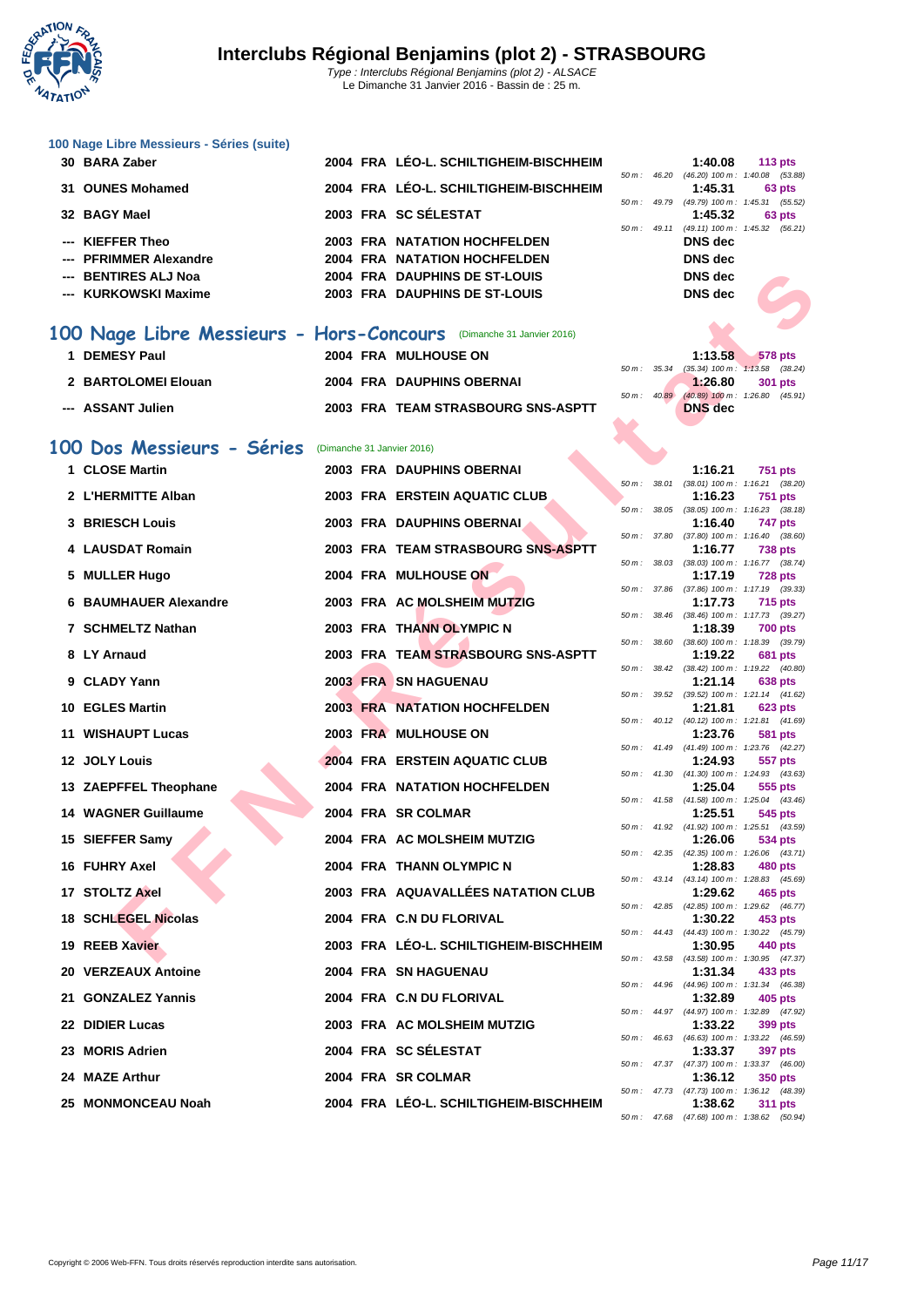

## **[100 Dos M](http://www.ffnatation.fr/webffn/index.php)essieurs - Séries (suite)**

| 26 SPITZER Swann         |  | 2003 FRA AC MOLSHEIM MUTZIG            |                          | 1:41.16                                                  | <b>273 pts</b>                           |
|--------------------------|--|----------------------------------------|--------------------------|----------------------------------------------------------|------------------------------------------|
|                          |  |                                        | $50 \text{ m}$ : 49.68   |                                                          | $(49.68)$ 100 m : 1:41.16 $(51.$         |
| 27 KOMURIAN Baptiste     |  | 2003 FRA KAYSERSBERG NATATION          |                          | 1:54.34                                                  | <b>116 pts</b>                           |
| 28 BARA Zaber            |  | 2004 FRA LÉO-L. SCHILTIGHEIM-BISCHHEIM | $50 \text{ m}$ : $58.12$ | 1:58.15                                                  | $(58.12)$ 100 m : 1:54.34 (56.<br>83 pts |
|                          |  |                                        | $50 \text{ m}$ : $53.57$ |                                                          | (53.57) 100 m : 1:58.15 (1:04.           |
| 29 KLEIN Léo             |  | 2004 FRA AQUAVALLÉES NATATION CLUB     |                          | 1:59.14                                                  | 75 pts                                   |
|                          |  |                                        | 50 m: 57.04              |                                                          | (57.04) 100 m : 1:59.14 (1:02.           |
| 30 LABBE Alexandre       |  | 2004 FRA SC SÉLESTAT                   |                          | 2:01.65                                                  | 57 pts                                   |
| 31 OUNES Mohamed         |  | 2004 FRA LÉO-L. SCHILTIGHEIM-BISCHHEIM |                          | 50 m: 1:00.10 (1:00.10) 100 m: 2:01.65 (1:01.<br>2:03.80 | 44 pts                                   |
|                          |  |                                        |                          | 50 m : 1:02.20 (1:02.20) 100 m : 2:03.80 (1:01.          |                                          |
| --- LE SAULNIER Corentin |  | 2004 FRA KAYSERSBERG NATATION          |                          | <b>DSQ Vi</b>                                            |                                          |
| --- DEROUET Noah         |  | 2003 FRA DAUPHINS DE ST-LOUIS          |                          | <b>DNS</b> dec                                           |                                          |
| --- LIGHTOWLER George    |  | 2003 GBR DAUPHINS DE ST-LOUIS          |                          | DNS dec                                                  |                                          |
| --- LOHMULLER Franck     |  | 2003 FRA NATATION HOCHFELDEN           |                          | <b>DNS</b> dec                                           |                                          |
| --- DUDT Leon            |  | <b>2003 FRA NATATION HOCHFELDEN</b>    |                          | <b>DNS</b> dec                                           |                                          |
|                          |  |                                        |                          |                                                          |                                          |

### **100 Dos Messieurs - Hors-Concours** (Dimanche 31 Janvier 2016)

| <b>ASSANT Julien</b> | 2003 FRA TEAM STRASBOURG SNS-ASPTT |  | 1:24.94                            | 557 pts |
|----------------------|------------------------------------|--|------------------------------------|---------|
|                      |                                    |  | 42.36 (42.36) 100 m : 1:24.94 (42. |         |
| 2 BARTOLOMEI Elouan  | 2004 FRA DAUPHINS OBERNAI          |  | 1:37.48                            | 329 pts |
|                      |                                    |  | 48.38 (48.38) 100 m · 1:37 48 (49) |         |

### **100 Brasse Messieurs - Séries** (Dimanche 31 Janvier 2016)

| JU LADDL AIGAGHUIG                                          |  | $11177$ vv JLLLVIAI                    |          | 2. U I . U J   | <b>JI PLS</b>                                                  |  |
|-------------------------------------------------------------|--|----------------------------------------|----------|----------------|----------------------------------------------------------------|--|
| 31 OUNES Mohamed                                            |  | 2004 FRA LÉO-L. SCHILTIGHEIM-BISCHHEIM |          | 2:03.80        | 50 m: 1:00.10 (1:00.10) 100 m: 2:01.65 (1:01.55)<br>44 pts     |  |
| --- LE SAULNIER Corentin                                    |  | 2004 FRA KAYSERSBERG NATATION          |          | <b>DSQ Vi</b>  | 50 m : 1:02.20 (1:02.20) 100 m : 2:03.80 (1:01.60)             |  |
| --- DEROUET Noah                                            |  | 2003 FRA DAUPHINS DE ST-LOUIS          |          | <b>DNS</b> dec |                                                                |  |
| --- LIGHTOWLER George                                       |  | 2003 GBR DAUPHINS DE ST-LOUIS          |          | DNS dec        |                                                                |  |
| --- LOHMULLER Franck                                        |  | 2003 FRA NATATION HOCHFELDEN           |          | <b>DNS</b> dec |                                                                |  |
| --- DUDT Leon                                               |  | <b>2003 FRA NATATION HOCHFELDEN</b>    |          | DNS dec        |                                                                |  |
|                                                             |  |                                        |          |                |                                                                |  |
| 00 Dos Messieurs - Hors-Concours (Dimanche 31 Janvier 2016) |  |                                        |          |                |                                                                |  |
| 1 ASSANT Julien                                             |  | 2003 FRA TEAM STRASBOURG SNS-ASPTT     |          | 1:24.94        | 557 pts                                                        |  |
| 2 BARTOLOMEI Elouan                                         |  | 2004 FRA DAUPHINS OBERNAI              | $50 m$ : | 1:37.48        | 42.36 (42.36) 100 m: 1:24.94 (42.58)<br><b>329 pts</b>         |  |
|                                                             |  |                                        |          |                | 50 m: 48.38 (48.38) 100 m: 1:37.48 (49.10)                     |  |
| 00 Brasse Messieurs - Séries (Dimanche 31 Janvier 2016)     |  |                                        |          |                |                                                                |  |
| 1 LOMBARDO Maxime                                           |  | <b>2003 FRA NATATION HOCHFELDEN</b>    |          | 1:28.28        | 663 pts                                                        |  |
|                                                             |  |                                        |          |                | 50 m: 41.66 (41.66) 100 m: 1:28.28 (46.62)                     |  |
| 2 WEINBRENNER Eliot                                         |  | 2004 FRA TEAM STRASBOURG SNS-ASPTT     |          | 1:28.88        | 651 pts<br>50 m: 42.12 (42.12) 100 m: 1:28.88 (46.76)          |  |
| 3 LE ROUX Alexis                                            |  | 2004 FRA MULHOUSE ON                   |          | 1:30.28        | <b>623 pts</b>                                                 |  |
| 4 BADRI Lorenzo                                             |  | 2003 FRA MULHOUSE ON                   |          |                | 50 m: 43.03 (43.03) 100 m: 1:30.28 (47.25)                     |  |
|                                                             |  |                                        |          | 1:30.85        | 611 pts<br>50 m: 42.70 (42.70) 100 m: 1:30.85 (48.15)          |  |
| 5 JAEGER Thibault                                           |  | 2003 FRA AC MOLSHEIM MUTZIG            |          | 1:31.35        | <b>602 pts</b>                                                 |  |
| 6 ASSANT Julien                                             |  | 2003 FRA TEAM STRASBOURG SNS-ASPTT     |          | 1:31.93        | 50 m: 43.79 (43.79) 100 m: 1:31.35 (47.56)<br>590 pts          |  |
|                                                             |  |                                        |          |                | 50 m: 43.00 (43.00) 100 m: 1:31.93 (48.93)                     |  |
| 7 BAUMHAUER Alexandre                                       |  | 2003 FRA AC MOLSHEIM MUTZIG            |          | 1:32.02        | 589 pts                                                        |  |
| 8 RICHERT Baptiste                                          |  | 2004 FRA DAUPHINS OBERNAI              |          | 1:33.01        | 50 m: 44.47 (44.47) 100 m: 1:32.02 (47.55)<br><b>570 pts</b>   |  |
|                                                             |  |                                        |          |                | 50 m: 44.09 (44.09) 100 m: 1:33.01 (48.92)                     |  |
| 9 LEHMANN Lucas                                             |  | 2003 FRA THANN OLYMPIC N               |          | 1:34.17        | 548 pts<br>50 m: 44.48 (44.48) 100 m: 1:34.17 (49.69)          |  |
| 10 VAZZOLER Karel                                           |  | 2004 FRA TEAM STRASBOURG SNS-ASPTT     |          | 1:35.09        | 531 pts                                                        |  |
| 11 BONNEWITZ Andrei                                         |  | 2004 FRA DAUPHINS OBERNAI              |          | 1:36.07        | 50 m: 44.84 (44.84) 100 m: 1:35.09 (50.25)<br>513 pts          |  |
|                                                             |  |                                        |          |                | 50 m: 46.12 (46.12) 100 m: 1:36.07 (49.95)                     |  |
| 12 FARIS Adam                                               |  | 2003 FRA LÉO-L. SCHILTIGHEIM-BISCHHEIM |          | 1:39.57        | 452 pts                                                        |  |
| 13 RODE Antoine                                             |  | <b>2004 FRA ERSTEIN AQUATIC CLUB</b>   |          | 1:41.59        | 50 m: 47.60 (47.60) 100 m: 1:39.57 (51.97)<br>418 pts          |  |
|                                                             |  |                                        |          |                | 50 m: 47.69 (47.69) 100 m: 1:41.59 (53.90)                     |  |
| 14 JUDAS Nathan                                             |  | 2003 FRA THANN OLYMPIC N               |          | 1:42.45        | 405 pts<br>50 m: 48.66 (48.66) 100 m: 1:42.45 (53.79)          |  |
| <b>15 STOLTZ Axel</b>                                       |  | 2003 FRA AQUAVALLÉES NATATION CLUB     |          | 1:42.58        | 402 pts                                                        |  |
| 16   TOULOUZE Noé                                           |  | 2004 FRA SR COLMAR                     |          |                | 50 m: 46.98 (46.98) 100 m: 1:42.58 (55.60)                     |  |
|                                                             |  |                                        |          | 1:43.23        | 392 pts<br>50 m: 48.21 (48.21) 100 m: 1:43.23 (55.02)          |  |
| 17 GEOFFROY Adam                                            |  | <b>2004 FRA SN HAGUENAU</b>            |          | 1:43.32        | <b>391 pts</b>                                                 |  |
| <b>18 VIALLON Nino</b>                                      |  | 2004 FRA LEO-L. SCHILTIGHEIM-BISCHHEIM |          | 1:43.63        | 50 m : 49.36 (49.36) 100 m : 1:43.32 (53.96)<br><b>386 pts</b> |  |
|                                                             |  |                                        |          |                | 50 m: 48.70 (48.70) 100 m: 1:43.63 (54.93)                     |  |
| 19 MARX Thibaut                                             |  | 2004 FRA C.N DU FLORIVAL               |          | 1:43.67        | 385 pts<br>50 m: 47.95 (47.95) 100 m: 1:43.67 (55.72)          |  |
| 20 HUMBERT Matheo                                           |  | <b>2004 FRA NATATION HOCHFELDEN</b>    |          | 1:44.48        | 373 pts                                                        |  |
|                                                             |  |                                        |          |                | 50 m: 48.48 (48.48) 100 m: 1:44.48 (56.00)                     |  |
| 21 MULLER Benoit                                            |  | 2004 FRA SN HAGUENAU                   |          | 1:46.88        | 337 pts<br>50 m: 50.16 (50.16) 100 m: 1:46.88 (56.72)          |  |
| 22 CORNEC Colin                                             |  | 2004 FRA C.N DU FLORIVAL               |          | 1:47.94        | <b>321 pts</b>                                                 |  |
|                                                             |  |                                        |          |                |                                                                |  |

|  | 1:41.16        | <b>273 pts</b>                                   |
|--|----------------|--------------------------------------------------|
|  |                | 50 m: 49.68 (49.68) 100 m: 1:41.16 (51.48)       |
|  | 1:54.34        | <b>116 pts</b>                                   |
|  |                | 50 m: 58.12 (58.12) 100 m: 1:54.34 (56.22)       |
|  | 1:58.15        | 83 pts                                           |
|  |                | 50 m: 53.57 (53.57) 100 m: 1:58.15 (1:04.58)     |
|  | 1:59.14        | 75 pts                                           |
|  |                | 50 m: 57.04 (57.04) 100 m: 1:59.14 (1:02.10)     |
|  | 2:01.65        | 57 pts                                           |
|  |                | 50 m: 1:00.10 (1:00.10) 100 m: 2:01.65 (1:01.55) |
|  | 2:03.80        | 44 pts                                           |
|  |                | 50 m: 1:02.20 (1:02.20) 100 m: 2:03.80 (1:01.60) |
|  | DSO Vi         |                                                  |
|  | <b>DNS</b> dec |                                                  |
|  | DNS dec        |                                                  |
|  | <b>DNS</b> dec |                                                  |
|  | DNS dec        |                                                  |
|  |                |                                                  |

|  | 50 m: 42.36 (42.36) 100 m: 1:24.94 (42.58) |
|--|--------------------------------------------|
|  | $1:37.48$ 329 pts                          |
|  | 50 m: 48.38 (48.38) 100 m: 1:37.48 (49.10) |
|  |                                            |
|  |                                            |

|             |       | 1:28.28           | 663 pts             |
|-------------|-------|-------------------|---------------------|
| 50 m: 41.66 |       | $(41.66) 100 m$ : | 1:28.28 (46.62)     |
|             |       | 1:28.88           | 651 pts             |
| $50 m$ :    | 42.12 | $(42.12)$ 100 m : | $1:28.88$ $(46.76)$ |
|             |       | 1:30.28           | 623 pts             |
| $50 m$ :    | 43.03 | $(43.03)$ 100 m : | 1:30.28 (47.25)     |
|             |       | 1:30.85           | 611 pts             |
| 50 m :      | 42.70 | $(42.70)$ 100 m : | 1:30.85 (48.15)     |
|             |       | 1:31.35           | <b>602 pts</b>      |
| $50 m$ :    | 43.79 | $(43.79) 100 m$ : | 1:31.35 (47.56)     |
|             |       | 1:31.93           | 590 pts             |
| 50 m :      | 43.00 | $(43.00)$ 100 m : | 1:31.93 (48.93)     |
|             |       | 1:32.02           | 589 pts             |
| 50 m:       | 44.47 | $(44.47) 100 m$ : | $1:32.02$ $(47.55)$ |
|             |       | 1:33.01           | <b>570 pts</b>      |
| $50 m$ :    | 44.09 | $(44.09) 100 m$ : | 1:33.01 (48.92)     |
|             |       | 1:34.17           | 548 pts             |
| $50 m$ :    | 44.48 | $(44.48) 100 m$ : | 1:34.17 (49.69)     |
|             |       | 1:35.09           | 531 pts             |
| 50 m :      | 44.84 | $(44.84) 100 m$ : | $1:35.09$ (50.25)   |
|             |       | 1:36.07           | <b>513 pts</b>      |
| $50 m$ :    | 46.12 | $(46.12) 100 m$ : | 1:36.07 (49.95)     |
|             |       | 1:39.57           | 452 pts             |
| 50 m :      | 47.60 | $(47.60)$ 100 m : | 1:39.57 (51.97)     |
|             |       | 1:41.59           | 418 pts             |
| $50 m$ :    | 47.69 | (47.69) 100 m :   | 1:41.59 (53.90)     |
|             |       | 1:42.45           | 405 pts             |
| 50 m:       | 48.66 | $(48.66)$ 100 m : | 1:42.45<br>(53.79)  |
|             |       | 1:42.58           | 402 pts             |
| $50 m$ :    | 46.98 | (46.98) 100 m :   | 1:42.58 (55.60)     |
|             |       | 1:43.23           | 392 pts             |
| 50 m:       | 48.21 | $(48.21)$ 100 m : | 1:43.23 (55.02)     |
|             |       | 1:43.32           | 391 pts             |
| $50 m$ :    | 49.36 | $(49.36) 100 m$ : | 1:43.32 (53.96)     |
|             |       | 1:43.63           | <b>386 pts</b>      |
| $50 m$ :    | 48.70 | (48.70) 100 m :   | 1:43.63 (54.93)     |
|             |       | 1:43.67           | 385 pts             |
| $50 m$ :    | 47.95 | (47.95) 100 m :   | $1:43.67$ $(55.72)$ |
|             |       | 1:44.48           | 373 pts             |
| 50 m:       | 48.48 | $(48.48) 100 m$ : | 1:44.48 (56.00)     |
|             |       | 1:46.88           | 337 pts             |
| $50 m$ :    | 50.16 | $(50.16) 100 m$ : | $1:46.88$ $(56.72)$ |
|             |       | 1:47.94           | <b>321 pts</b>      |
| 50 m:       | 50.49 | $(50.49) 100 m$ : | 1:47.94<br>(57.45)  |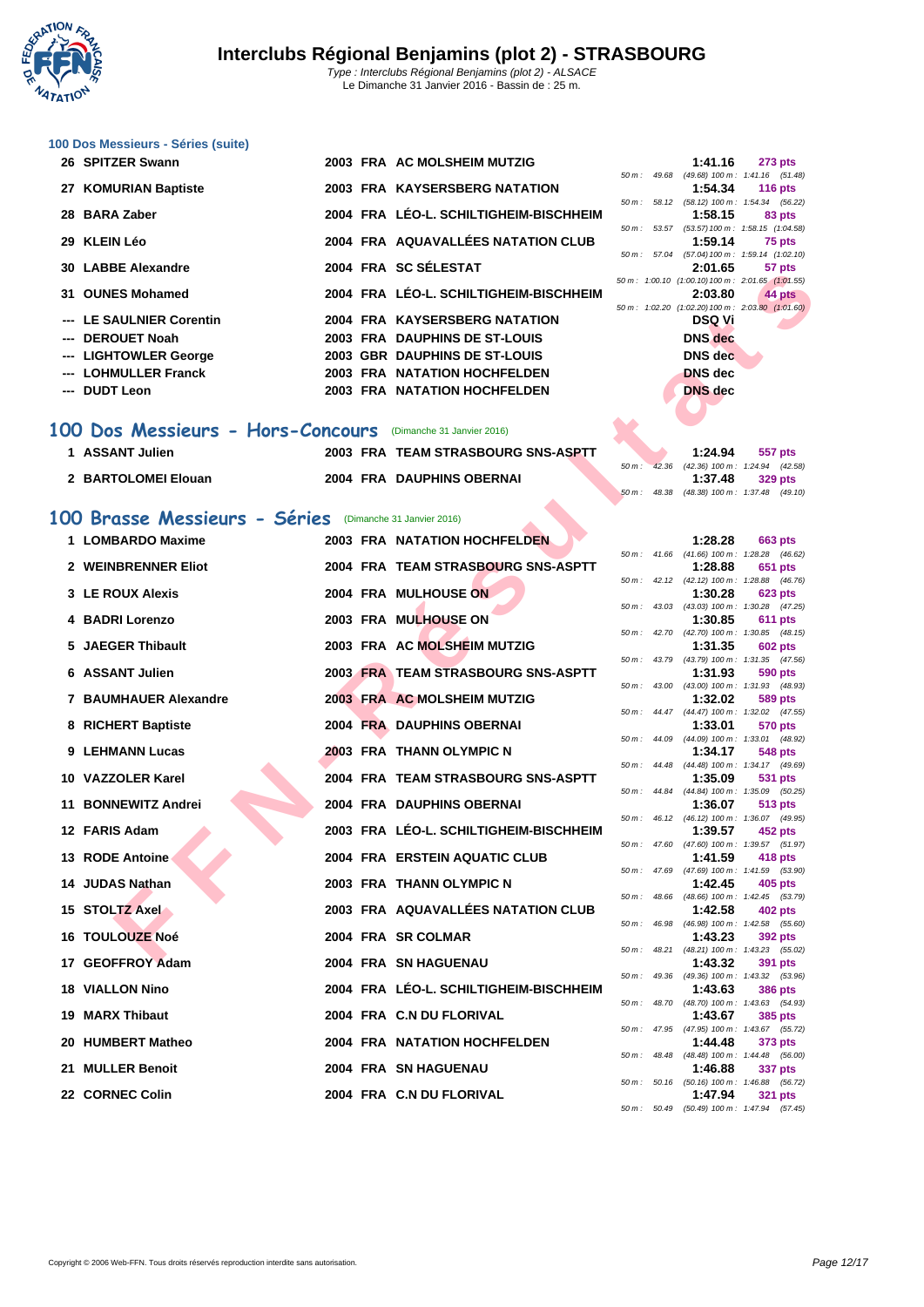

|  |  |  | 100 Brasse Messieurs - Séries (suite) |  |  |  |
|--|--|--|---------------------------------------|--|--|--|
|--|--|--|---------------------------------------|--|--|--|

| 23 SOUINIA Lucas       |  | 2004 FRA LÉO-L. SCHILTIGHEIM-BISCHHEIM |                  | 1:48.24                                                    | 317 pts        |
|------------------------|--|----------------------------------------|------------------|------------------------------------------------------------|----------------|
|                        |  |                                        |                  | 50 m: 51.93 (51.93) 100 m: 1:48.24 (56.                    |                |
| 24 RUHLMANN Guillaume  |  | 2003 FRA AC MOLSHEIM MUTZIG            |                  | 1:49.67                                                    | <b>297 pts</b> |
| 25 DI GRANDE Charles   |  | 2003 FRA AC MOLSHEIM MUTZIG            |                  | 50 m: 53.84 (53.84) 100 m: 1:49.67 (55.<br>1:49.71         |                |
|                        |  |                                        |                  | 50 m: 51.76 (51.76) 100 m: 1:49.71 (57.                    | 297 pts        |
| 26 NONNENMACHER Samuel |  | 2004 FRA LÉO-L. SCHILTIGHEIM-BISCHHEIM |                  | 1:50.40 287 pts                                            |                |
|                        |  |                                        |                  | 50 m: 53.14 (53.14) 100 m: 1:50.40 (57.                    |                |
| 27 REIBEL Matthias     |  | 2004 FRA ERSTEIN AQUATIC CLUB          |                  | 1:51.09 278 pts                                            |                |
|                        |  |                                        |                  | 50 m: 51.74 (51.74) 100 m: 1:51.09 (59.                    |                |
| 28 ERTLE Martin        |  | 2003 FRA SR COLMAR                     |                  | 1:51.39                                                    | <b>274 pts</b> |
|                        |  |                                        |                  | 50 m: 52.05 (52.05) 100 m: 1:51.39 (59.                    |                |
| 29 DERAMONT Hugo       |  | 2003 FRA SC SÉLESTAT                   |                  | 1:53.41 248 pts                                            |                |
|                        |  |                                        |                  | 50 m: 53.81 (53.81) 100 m: 1:53.41 (59.                    |                |
| 30 COLLET Samuel       |  | 2003 FRA KAYSERSBERG NATATION          |                  | 1:53.65                                                    | 245 pts        |
|                        |  |                                        |                  | 50 m: 52.81 (52.81) 100 m: 1:53.65 (1:00.                  |                |
| 31 KOMURIAN Baptiste   |  | 2003 FRA KAYSERSBERG NATATION          |                  | $1:57.98$ 194 pts                                          |                |
|                        |  |                                        |                  | 50 m: 56.74 (56.74) 100 m: 1:57.98 (1:01.                  |                |
| 32 LABBE Alexandre     |  | 2004 FRA SC SÉLESTAT                   |                  | 2:08.50                                                    | 95 pts         |
|                        |  | 2003 FRA AQUAVALLÉES NATATION CLUB     | $50 m$ : $59.71$ | $(59.71)$ 100 m : 2:08.50 (1:08.                           |                |
| 33 MARIE Basile        |  |                                        |                  | 2:08.96<br>50 m : 1:00.12 (1:00.12) 100 m : 2:08.96 (1:08. | 92 pts         |
| --- LIGHTOWLER George  |  | 2003 GBR DAUPHINS DE ST-LOUIS          |                  | DNS dec                                                    |                |
|                        |  |                                        |                  |                                                            |                |
| --- KIEFFER Theo       |  | <b>2003 FRA NATATION HOCHFELDEN</b>    |                  | DNS dec                                                    |                |
| --- PFRIMMER Alexandre |  | <b>2004 FRA NATATION HOCHFELDEN</b>    |                  | DNS dec                                                    |                |
|                        |  |                                        |                  |                                                            |                |

# **100 Brasse Messieurs - Hors-Concours** (Dimanche 31 Janvier 2016)

| <b>DEMESY Paul</b>    | 2004 FRA MULHOUSE ON               |        |       | 1:36.69                                 | 502 pts |
|-----------------------|------------------------------------|--------|-------|-----------------------------------------|---------|
|                       |                                    | 50 m : | 46.33 | $(46.33)$ 100 m : 1:36.69 (50.          |         |
| 2 MORINIERE Ewann     | 2004 FRA TEAM STRASBOURG SNS-ASPTT |        |       | 1:37.09                                 | 495 pts |
|                       |                                    |        |       | 50 m: 44.58 (44.58) 100 m: 1:37.09 (52. |         |
| 3 LIASHCHENKO Nikolaï | <b>2004 RUS DAUPHINS OBERNAI</b>   |        |       | 1:43.44                                 | 389 pts |
|                       |                                    |        |       | 50 m: 49.34 (49.34) 100 m: 1:43.44 (54. |         |
| <b>4 GERMAIN Leo</b>  | 2004 FRA DAUPHINS OBERNAI          |        |       | 1:48.42                                 | 315 pts |
|                       |                                    |        |       |                                         |         |

# **100 Papillon Messieurs - Séries** (Dimanche 31 Janvier 2016)

| שטוויוסו <i>יי</i> ם בוש                                              |  | <b>LIVOTEIN AWUATIU ULUU</b>           |  |                | <b><i>LIO</i></b> pla                                        |
|-----------------------------------------------------------------------|--|----------------------------------------|--|----------------|--------------------------------------------------------------|
| 28 ERTLE Martin                                                       |  | 2003 FRA SR COLMAR                     |  | 1:51.39        | 50 m: 51.74 (51.74) 100 m: 1:51.09 (59.35)<br><b>274 pts</b> |
| 29 DERAMONT Hugo                                                      |  | 2003 FRA SC SÉLESTAT                   |  | 1:53.41        | 50 m: 52.05 (52.05) 100 m: 1:51.39 (59.34)<br><b>248 pts</b> |
|                                                                       |  |                                        |  |                | 50 m: 53.81 (53.81) 100 m: 1:53.41 (59.60)                   |
| 30 COLLET Samuel                                                      |  | 2003 FRA KAYSERSBERG NATATION          |  | 1:53.65        | 245 pts                                                      |
| 31 KOMURIAN Baptiste                                                  |  | 2003 FRA KAYSERSBERG NATATION          |  | 1:57.98        | 50 m: 52.81 (52.81) 100 m: 1:53.65 (1:00.84)<br>$194$ pts    |
|                                                                       |  |                                        |  |                | 50 m: 56.74 (56.74) 100 m: 1:57.98 (1:01.24)                 |
| 32 LABBE Alexandre                                                    |  | 2004 FRA SC SÉLESTAT                   |  | 2:08.50        | 95 pts<br>50 m: 59.71 (59.71) 100 m: 2:08.50 (1:08.79)       |
| 33 MARIE Basile                                                       |  | 2003 FRA AQUAVALLÉES NATATION CLUB     |  | 2:08.96        | 92 pts                                                       |
| <b>LIGHTOWLER George</b>                                              |  | 2003 GBR DAUPHINS DE ST-LOUIS          |  | <b>DNS</b> dec | 50 m : 1:00.12 (1:00.12) 100 m : 2:08.96 (1:08.84)           |
| <b>KIEFFER Theo</b>                                                   |  | 2003 FRA NATATION HOCHFELDEN           |  | <b>DNS</b> dec |                                                              |
| <b>PFRIMMER Alexandre</b>                                             |  | 2004 FRA NATATION HOCHFELDEN           |  | DNS dec        |                                                              |
|                                                                       |  |                                        |  |                |                                                              |
| <b>00 Brasse Messieurs - Hors-Concours</b> (Dimanche 31 Janvier 2016) |  |                                        |  |                |                                                              |
|                                                                       |  |                                        |  |                |                                                              |
| 1 DEMESY Paul                                                         |  | 2004 FRA MULHOUSE ON                   |  | 1:36.69        | 502 pts<br>50 m: 46.33 (46.33) 100 m: 1:36.69 (50.36)        |
| 2 MORINIERE Ewann                                                     |  | 2004 FRA TEAM STRASBOURG SNS-ASPTT     |  | 1:37.09        | 495 pts                                                      |
|                                                                       |  |                                        |  |                | 50 m: 44.58 (44.58) 100 m: 1:37.09 (52.51)                   |
| 3 LIASHCHENKO Nikolaï                                                 |  | <b>2004 RUS DAUPHINS OBERNAI</b>       |  | 1:43.44        | <b>389 pts</b><br>50 m: 49.34 (49.34) 100 m: 1:43.44 (54.10) |
| 4 GERMAIN Leo                                                         |  | 2004 FRA DAUPHINS OBERNAI              |  | 1:48.42        | 315 pts                                                      |
|                                                                       |  |                                        |  |                | 50 m: 53.11 (53.11) 100 m: 1:48.42 (55.31)                   |
| 00 Papillon Messieurs - Séries                                        |  | (Dimanche 31 Janvier 2016)             |  |                |                                                              |
| 1 BRIESCH Louis                                                       |  | 2003 FRA DAUPHINS OBERNAI              |  | 1:15.32        | <b>722 pts</b>                                               |
|                                                                       |  |                                        |  |                | 50 m: 35.03 (35.03) 100 m: 1:15.32 (40.29)                   |
| 2 CLOSE Martin                                                        |  | 2003 FRA DAUPHINS OBERNAI              |  | 1:17.04        | <b>682 pts</b>                                               |
| 3 SCHMELTZ Nathan                                                     |  | 2003 FRA THANN OLYMPIC N               |  | 1:17.32        | 50 m: 35.54 (35.54) 100 m: 1:17.04 (41.50)<br>676 pts        |
|                                                                       |  |                                        |  |                | 50 m: 35.32 (35.32) 100 m: 1:17.32 (42.00)                   |
| 4 MULLER Hugo                                                         |  | 2004 FRA MULHOUSE ON                   |  | 1:18.11        | 658 pts<br>50 m: 36.92 (36.92) 100 m: 1:18.11 (41.19)        |
| 5 VAZZOLER Karel                                                      |  | 2004 FRA TEAM STRASBOURG SNS-ASPTT     |  | 1:18.97        | 639 pts                                                      |
|                                                                       |  |                                        |  |                | 50 m: 36.24 (36.24) 100 m: 1:18.97 (42.73)                   |
| 6 LAUSDAT Romain                                                      |  | 2003 FRA TEAM STRASBOURG SNS-ASPTT     |  | 1:21.69        | 580 pts<br>50 m: 39.28 (39.28) 100 m: 1:21.69 (42.41)        |
| 7 LOMBARDO Maxime                                                     |  | <b>2003 FRA NATATION HOCHFELDEN</b>    |  | 1:23.56        | 542 pts                                                      |
|                                                                       |  |                                        |  |                | 50 m: 37.04 (37.04) 100 m: 1:23.56 (46.52)                   |
| 8 WISHAUPT Lucas                                                      |  | 2003 FRA MULHOUSE ON                   |  | 1:24.58        | 521 pts<br>50 m: 39.89 (39.89) 100 m: 1:24.58 (44.69)        |
| 9 TOULOUZE Noé                                                        |  | 2004 FRA SR COLMAR                     |  | 1:28.97        | 438 pts                                                      |
| 10 SIEFFER Samy                                                       |  | 2004 FRA AC MOLSHEIM MUTZIG            |  | 1:33.60        | 50 m: 40.50 (40.50) 100 m: 1:28.97 (48.47)<br>357 pts        |
|                                                                       |  |                                        |  |                | 50 m: 43.34 (43.34) 100 m: 1:33.60 (50.26)                   |
| 11 FUHRY Axel                                                         |  | 2004 FRA THANN OLYMPIC N               |  | 1:34.24        | <b>347 pts</b>                                               |
| 12 NUSS Arthur                                                        |  | 2004 FRA AC MOLSHEIM MUTZIG            |  | 1:34.66        | 50 m: 39.25 (39.25) 100 m: 1:34.24 (54.99)<br>340 pts        |
|                                                                       |  |                                        |  |                | 50 m: 45.20 (45.20) 100 m: 1:34.66 (49.46)                   |
| 13 MAZE Arthur                                                        |  | 2004 FRA SR COLMAR                     |  | 1:36.92        | 305 pts                                                      |
| 14 FARIS Adam                                                         |  | 2003 FRA LEO-L. SCHILTIGHEIM-BISCHHEIM |  | 1:38.04        | 50 m: 43.05 (43.05) 100 m: 1:36.92 (53.87)<br>288 pts        |
|                                                                       |  |                                        |  |                | 50 m: 44.01 (44.01) 100 m: 1:38.04 (54.03)                   |
| <b>15 SCHLEGEL Nicolas</b>                                            |  | 2004 FRA C.N DU FLORIVAL               |  | 1:39.67        | <b>264 pts</b><br>50 m: 44.91 (44.91) 100 m: 1:39.67 (54.76) |
| 16 DIDIER Lucas                                                       |  | 2003 FRA AC MOLSHEIM MUTZIG            |  | 1:40.08        | $259$ pts                                                    |
|                                                                       |  |                                        |  |                |                                                              |

|                          |       | 1:48.24           | 317 pts                                 |
|--------------------------|-------|-------------------|-----------------------------------------|
| $50 m$ : $51.93$         |       | $(51.93) 100 m$ : | 1:48.24 (56.31)                         |
|                          |       | 1:49.67           | <b>297 pts</b>                          |
| $50 m$ :                 | 53.84 | $(53.84) 100 m$ : | 1:49.67 (55.83)                         |
|                          |       | 1:49.71           | <b>297 pts</b>                          |
| 50 m: 51.76              |       | $(51.76) 100 m$ : | 1:49.71 (57.95)                         |
|                          |       | 1:50.40           | <b>287 pts</b>                          |
| $50 m$ :                 | 53.14 | $(53.14) 100 m$ : | 1:50.40 (57.26)                         |
|                          |       | 1:51.09           | <b>278 pts</b>                          |
| 50 m: 51.74              |       | $(51.74) 100 m$ : | 1:51.09 (59.35)                         |
|                          |       | 1:51.39           | <b>274 pts</b>                          |
| $50 m$ :                 | 52.05 |                   | (52.05) 100 m : 1:51.39 (59.34)         |
|                          |       | 1:53.41           | <b>248 pts</b>                          |
| 50 m: 53.81              |       |                   | $(53.81)$ 100 m : 1:53.41 $(59.60)$     |
|                          |       | 1:53.65           | <b>245 pts</b>                          |
| 50 m: 52.81              |       | $(52.81) 100 m$ : | 1:53.65 (1:00.84)                       |
|                          |       | 1:57.98           | <b>194 pts</b>                          |
| $50 m$ :                 | 56.74 |                   | (56.74) 100 m: 1:57.98 (1:01.24)        |
|                          |       | 2:08.50           | 95 pts                                  |
| $50 m$ :                 | 59.71 |                   | $(59.71)$ 100 m : 2:08.50 $(1:08.79)$   |
|                          |       | 2:08.96           | 92 pts                                  |
| $50 \text{ m}$ ; 1:00.12 |       |                   | $(1:00.12)$ 100 m : 2:08.96 $(1:08.84)$ |
|                          |       | DNS dec           |                                         |
|                          |       | DNS dec           |                                         |
|                          |       | <b>DNS</b> dec    |                                         |
|                          |       |                   |                                         |

|  |  | $\cdots$                                   |  |
|--|--|--------------------------------------------|--|
|  |  | 50 m: 46.33 (46.33) 100 m: 1:36.69 (50.36) |  |
|  |  | $1:37.09$ 495 pts                          |  |
|  |  | 50 m: 44.58 (44.58) 100 m: 1:37.09 (52.51) |  |
|  |  | $1:43.44$ 389 pts                          |  |
|  |  | 50 m: 49.34 (49.34) 100 m: 1:43.44 (54.10) |  |
|  |  | $1:48.42$ 315 pts                          |  |
|  |  | 50 m: 53.11 (53.11) 100 m: 1:48.42 (55.31) |  |
|  |  |                                            |  |

|                |       | 1:15.32                      | 722 pts                               |
|----------------|-------|------------------------------|---------------------------------------|
| $50 m$ : 35.03 |       | $(35.03)$ 100 m :            | $1:15.32$ $(40.29)$                   |
|                |       | 1:17.04                      | <b>682 pts</b>                        |
| 50 m :         | 35.54 | $(35.54) 100 m$ :            | $1:17.04$ $(41.50)$                   |
|                |       | 1:17.32                      | <b>676 pts</b>                        |
| 50 m :         | 35.32 | $(35.32) 100 m$ :            | $1:17.32$ $(42.00)$                   |
|                |       | 1:18.11                      | 658 pts                               |
| 50 m :         | 36.92 | $(36.92)$ 100 m :            | $1:18.11$ $(41.19)$                   |
|                |       | 1:18.97                      | 639 pts                               |
| 50 m :         | 36.24 | $(36.24)$ 100 m :            | 1:18.97 (42.73)                       |
|                |       | 1:21.69                      | <b>580 pts</b>                        |
| 50 m :         | 39.28 | $(39.28) 100 m$ :            | $1:21.69$ $(42.41)$                   |
|                |       | 1:23.56                      | 542 pts                               |
| 50 m :         | 37.04 | $(37.04)$ 100 m :            | 1:23.56 (46.52)                       |
|                |       | 1:24.58                      | 521 pts                               |
| 50 m :         | 39.89 | $(39.89) 100 m$ :            | 1:24.58 (44.69)                       |
|                |       |                              |                                       |
|                |       | 1:28.97                      | 438 pts                               |
| 50 m :         | 40.50 | $(40.50)$ 100 m :            | 1:28.97 (48.47)                       |
|                |       | 1:33.60                      | 357 pts                               |
| $50 m$ :       | 43.34 | $(43.34) 100 m$ :            | $1:33.60$ (50.26)                     |
|                |       | 1:34.24                      | 347 pts                               |
| 50 m :         | 39.25 | $(39.25)$ 100 m :            | 1:34.24 (54.99)                       |
|                |       | 1:34.66                      | 340 pts                               |
| 50 m :         | 45.20 | $(45.20)$ 100 m :            | 1:34.66 (49.46)                       |
|                |       | 1:36.92                      | 305 pts                               |
| 50 m :         | 43.05 | $(43.05)$ 100 m :            | $1:36.92$ $(53.87)$                   |
|                |       | 1:38.04                      | 288 pts                               |
| 50 m :         | 44.01 | $(44.01)$ 100 m :            | $1:38.04$ $(54.03)$                   |
|                |       | 1:39.67                      | <b>264 pts</b>                        |
| 50 m :         | 44.91 | $(44.91)$ 100 m :            | 1:39.67 (54.76)                       |
| $50 m$ : 44.92 |       | 1:40.08<br>$(44.92) 100 m$ : | <b>259 pts</b><br>$1:40.08$ $(55.16)$ |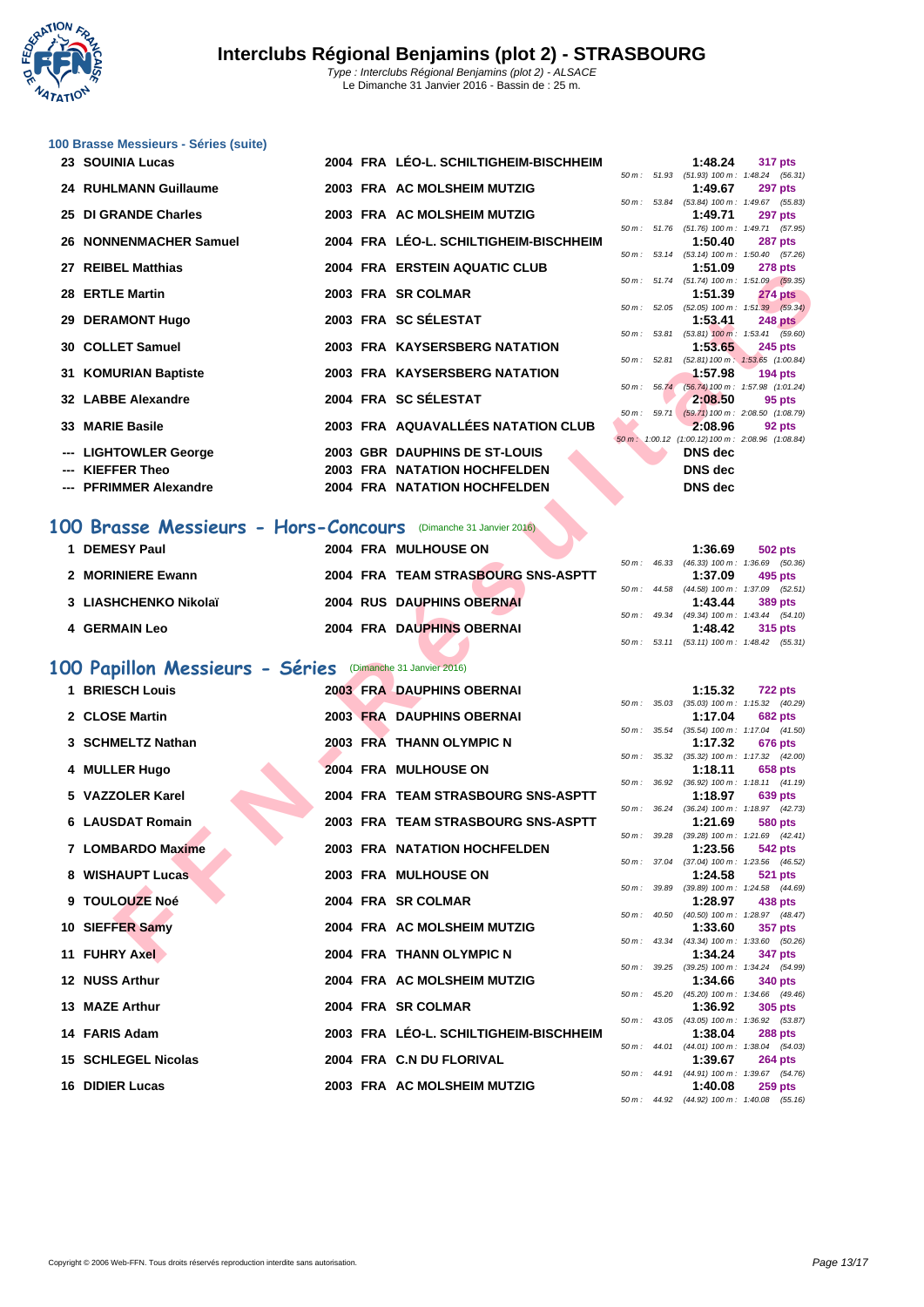

|     | 100 Papillon Messieurs - Séries (suite)                                                                                                                                                              |          |                                        |             |                |                                                              |  |
|-----|------------------------------------------------------------------------------------------------------------------------------------------------------------------------------------------------------|----------|----------------------------------------|-------------|----------------|--------------------------------------------------------------|--|
|     | 17 GEOFFROY Adam                                                                                                                                                                                     |          | 2004 FRA SN HAGUENAU                   |             | 1:40.47        | $253$ pts                                                    |  |
|     | <b>18 RODE Antoine</b>                                                                                                                                                                               |          | 2004 FRA ERSTEIN AQUATIC CLUB          |             | 1:40.69        | 50 m: 44.88 (44.88) 100 m: 1:40.47 (55.59)<br><b>250 pts</b> |  |
|     | <b>19 VERZEAUX Antoine</b>                                                                                                                                                                           |          | 2004 FRA SN HAGUENAU                   |             | 1:40.82        | 50 m: 43.75 (43.75) 100 m: 1:40.69 (56.94)<br><b>248 pts</b> |  |
|     |                                                                                                                                                                                                      |          |                                        |             |                | 50 m: 45.39 (45.39) 100 m: 1:40.82 (55.43)                   |  |
|     | 20 ZAEPFFEL Theophane                                                                                                                                                                                |          | 2004 FRA NATATION HOCHFELDEN           |             | 1:42.60        | <b>225 pts</b>                                               |  |
|     | 21 CORNEC Colin                                                                                                                                                                                      |          | 2004 FRA C.N DU FLORIVAL               |             | 1:44.00        | 50 m: 45.67 (45.67) 100 m: 1:42.60 (56.93)<br>207 pts        |  |
|     |                                                                                                                                                                                                      |          |                                        |             |                | 50 m: 46.91 (46.91) 100 m: 1:44.00 (57.09)                   |  |
|     | 22 REIBEL Matthias                                                                                                                                                                                   |          | 2004 FRA ERSTEIN AQUATIC CLUB          |             | 1:44.98        | $195$ pts<br>50 m: 45.65 (45.65) 100 m: 1:44.98 (59.33)      |  |
|     | 23 LAVIEUVILLE Nathan                                                                                                                                                                                |          | 2004 FRA KAYSERSBERG NATATION          |             | 1:45.28        | 191 $p$ ts                                                   |  |
|     | 24 KLEIN Evan                                                                                                                                                                                        |          | 2003 FRA AQUAVALLÉES NATATION CLUB     |             | 1:45.97        | 50 m: 51.27 (51.27) 100 m: 1:45.28 (54.01)<br><b>183 pts</b> |  |
|     |                                                                                                                                                                                                      |          |                                        |             |                | 50 m: 47.14 (47.14) 100 m: 1:45.97 (58.83)                   |  |
|     | 25 RUHLMANN Guillaume                                                                                                                                                                                |          | 2003 FRA AC MOLSHEIM MUTZIG            |             | 1:49.08        | <b>148 pts</b>                                               |  |
|     | <b>26 SOUINIA Lucas</b>                                                                                                                                                                              |          | 2004 FRA LÉO-L. SCHILTIGHEIM-BISCHHEIM |             | 1:51.45        | 50 m: 49.85 (49.85) 100 m: 1:49.08 (59.23)<br>124 $pts$      |  |
|     |                                                                                                                                                                                                      |          |                                        |             |                | 50 m: 48.16 (48.16) 100 m: 1:51.45 (1:03.29)                 |  |
|     | 27 DERAMONT Hugo                                                                                                                                                                                     |          | 2003 FRA SC SÉLESTAT                   | $50 m$ :    | 1:54.61        | 95 pts<br>52.07 (52.07) 100 m : 1:54.61 (1:02.54)            |  |
| 28. | <b>MONMONCEAU Noah</b>                                                                                                                                                                               |          | 2004 FRA LÉO-L. SCHILTIGHEIM-BISCHHEIM |             | 1:55.46        | 88 pts                                                       |  |
|     | 29 LE SAULNIER Corentin                                                                                                                                                                              |          | <b>2004 FRA KAYSERSBERG NATATION</b>   | $50 m$ :    | 2:03.39        | 51.30 (51.30) 100 m : 1:55.46 (1:04.16)<br>35 pts            |  |
|     |                                                                                                                                                                                                      |          |                                        |             |                | 50 m: 55.32 (55.32) 100 m: 2:03.39 (1:08.07)                 |  |
|     | 30 BAGY Mael                                                                                                                                                                                         |          | 2003 FRA SC SÉLESTAT                   |             | 2:10.29        | 9 pts<br>50 m: 1:01.08 (1:01.08) 100 m: 2:10.29 (1:09.21)    |  |
|     | <b>NONNENMACHER Samuel</b>                                                                                                                                                                           |          | 2004 FRA LÉO-L. SCHILTIGHEIM-BISCHHEIM |             | <b>DSQ Vi</b>  |                                                              |  |
|     | --- MARIE Basile                                                                                                                                                                                     |          | 2003 FRA AQUAVALLÉES NATATION CLUB     |             | <b>DSQ Ni</b>  |                                                              |  |
|     | --- DEROUET Noah                                                                                                                                                                                     |          | 2003 FRA DAUPHINS DE ST-LOUIS          |             | <b>DNS</b> dec |                                                              |  |
|     | --- KURKOWSKI Maxime                                                                                                                                                                                 |          | 2003 FRA DAUPHINS DE ST-LOUIS          |             | <b>DNS</b> dec |                                                              |  |
|     | --- DUDT Leon                                                                                                                                                                                        |          | 2003 FRA NATATION HOCHFELDEN           |             | <b>DNS</b> dec |                                                              |  |
|     | --- LOHMULLER Franck                                                                                                                                                                                 |          | 2003 FRA NATATION HOCHFELDEN           |             | <b>DNS</b> dec |                                                              |  |
|     |                                                                                                                                                                                                      |          |                                        |             |                |                                                              |  |
|     | 100 Papillon Messieurs - Hors-Concours (Dimanche 31 Janvier 2016)                                                                                                                                    |          |                                        |             |                |                                                              |  |
|     | 1 MORINIERE Ewann                                                                                                                                                                                    |          | 2004 FRA TEAM STRASBOURG SNS-ASPTT     |             | 1:29.87        | 421 pts                                                      |  |
|     | 2 GERMAIN Leo                                                                                                                                                                                        |          | <b>2004 FRA DAUPHINS OBERNAI</b>       | 50 m: 40.39 | 1:37.25        | (40.39) 100 m: 1:29.87 (49.48)<br>300 pts                    |  |
|     |                                                                                                                                                                                                      |          |                                        |             |                | 50 m: 46.67 (46.67) 100 m: 1:37.25 (50.58)                   |  |
|     | 3 LIASHCHENKO Nikolaï                                                                                                                                                                                |          | <b>2004 RUS DAUPHINS OBERNAI</b>       |             | 1:46.43        | 177 pts                                                      |  |
|     |                                                                                                                                                                                                      |          |                                        |             |                | 50 m: 49.20 (49.20) 100 m: 1:46.43 (57.23)                   |  |
|     | 4x200 Nage Libre Messieurs - Séries                                                                                                                                                                  |          | (Dimanche 31 Janvier 2016)             |             |                |                                                              |  |
|     | 1 LY Arnaud                                                                                                                                                                                          |          | 2003 FRA TEAM STRASBOURG SNS-ASPTT     |             | 10:00.00       | 694 pts                                                      |  |
|     | <b>WEINBRENNER Eliot</b>                                                                                                                                                                             | 2004 FRA |                                        |             |                |                                                              |  |
|     | <b>VAZZOLER Karel</b>                                                                                                                                                                                | 2004 FRA |                                        |             |                |                                                              |  |
|     | <b>LAUSDAT Romain</b>                                                                                                                                                                                | 2003 FRA |                                        |             |                |                                                              |  |
|     | 50 m: 33.63 (33.63) 100 m: 1:11.74 (38.11) 150 m: 1:51.01 (39.27) 200 m: 2:27.69 (36.68) 250 m: 3:02.78 (35.09) 300 m: 3:41.49 (38.71) 350 m: 4:21.70 (40.21) 400 m: 4:59.80 (38.<br>2 BADRI Lorenzo |          | <b>2003 FRA MULHOUSE ON</b>            |             | 10:07.19       | 669 pts                                                      |  |
|     | <b>LE ROUX Alexis</b>                                                                                                                                                                                | 2004 FRA |                                        |             |                |                                                              |  |
|     | <b>WISHAUPT Lucas</b>                                                                                                                                                                                | 2003 FRA |                                        |             |                |                                                              |  |
|     | <b>MULLER Hugo</b>                                                                                                                                                                                   | 2004 FRA |                                        |             |                |                                                              |  |
|     | 50 m : 34.09 (34.09) 100 m : 1:10.92 (36.83) 150 m : 1:49.15 (38.23) 200 m : 2:23.92 (34.77) 250 m : 3:00.16 (36.24) 300 m : 3:40.59 (40.43) 350 m : 4:21.69 (41.10) 400 m : 5:01.38 (39             |          |                                        |             |                |                                                              |  |
|     | 3 SCHMELTZ Nathan                                                                                                                                                                                    |          | 2003 FRA THANN OLYMPIC N               |             | 10:12.38       | 652 pts                                                      |  |

| LT Arnaud                | <b>ZUUS FRA TEAM SIRASBUURG SNS-ASPIT</b>                                                                                                                                                                   | <b>TU:UU.UU</b><br><b>094 PIS</b> |
|--------------------------|-------------------------------------------------------------------------------------------------------------------------------------------------------------------------------------------------------------|-----------------------------------|
| <b>WEINBRENNER Eliot</b> | 2004 FRA                                                                                                                                                                                                    |                                   |
| <b>VAZZOLER Karel</b>    | 2004 FRA                                                                                                                                                                                                    |                                   |
| <b>LAUSDAT Romain</b>    | 2003 FRA                                                                                                                                                                                                    |                                   |
|                          | 50 m: 33.63 (33.63) 100 m: 1:11.74 (38.11) 150 m: 1:51.01 (39.27) 200 m: 2:27.69 (36.68) 250 m: 3:02.78 (35.09) 300 m: 3:41.49 (38.71) 350 m: 4:21.70 (40.21) 400 m: 4:59.80 (38.10) 450 m: 5:36.10 (36.30) |                                   |
| 2 BADRI Lorenzo          | 2003 FRA MULHOUSE ON                                                                                                                                                                                        | 10:07.19<br>669 pts               |
| <b>LE ROUX Alexis</b>    | 2004 FRA                                                                                                                                                                                                    |                                   |
| <b>WISHAUPT Lucas</b>    | 2003 FRA                                                                                                                                                                                                    |                                   |
| <b>MULLER Hugo</b>       | 2004 FRA                                                                                                                                                                                                    |                                   |
|                          | 50 m: 34.09 (34.09) 100 m: 1:10.92 (36.83) 150 m: 1:49.15 (38.23) 200 m: 2:23.92 (34.77) 250 m: 3:00.16 (36.24) 300 m: 3:40.59 (40.43) 350 m: 4:21.69 (41.10) 400 m: 5:01.38 (39.69) 450 m: 5:38.09 (36.71) |                                   |
| 3 SCHMELTZ Nathan        | 2003 FRA THANN OLYMPIC N                                                                                                                                                                                    | 10:12.38<br>652 pts               |
| <b>LEHMANN Lucas</b>     | 2003 FRA                                                                                                                                                                                                    |                                   |
| <b>FUHRY Axel</b>        | 2004 FRA                                                                                                                                                                                                    |                                   |
| <b>JUDAS Nathan</b>      | 2003 FRA                                                                                                                                                                                                    |                                   |
|                          | 50 m: 33.32 (33.32) 100 m: 1:11.10 (37.78) 150 m: 1:49.52 (38.42) 200 m: 2:24.40 (34.88) 250 m: 2:59.04 (34.64) 300 m: 3:38.07 (39.03) 350 m: 4:17.35 (39.28) 400 m: 4:54.96 (37.61) 450 m: 5:29.80 (34.84) |                                   |
| 4 BRIESCH Louis          | 2003 FRA DAUPHINS OBERNAI                                                                                                                                                                                   | 10:14.25<br>646 pts               |
| <b>RICHERT Baptiste</b>  | 2004 FRA                                                                                                                                                                                                    |                                   |
| <b>BONNEWITZ Andrei</b>  | 2004 FRA                                                                                                                                                                                                    |                                   |
| <b>CLOSE Martin</b>      | 2003 FRA                                                                                                                                                                                                    |                                   |
|                          | 50 m: 32.98 (32.98) 100 m: 1:10.04 (37.06) 150 m: 1:48.63 (38.59) 200 m: 2:25.47 (36.84) 250 m: 3:00.43 (34.96) 300 m: 3:41.70 (41.27) 350 m: 4:26.32 (44.62) 400 m: 5:08.97 (42.65) 450 m: 5:44.59 (35.62) |                                   |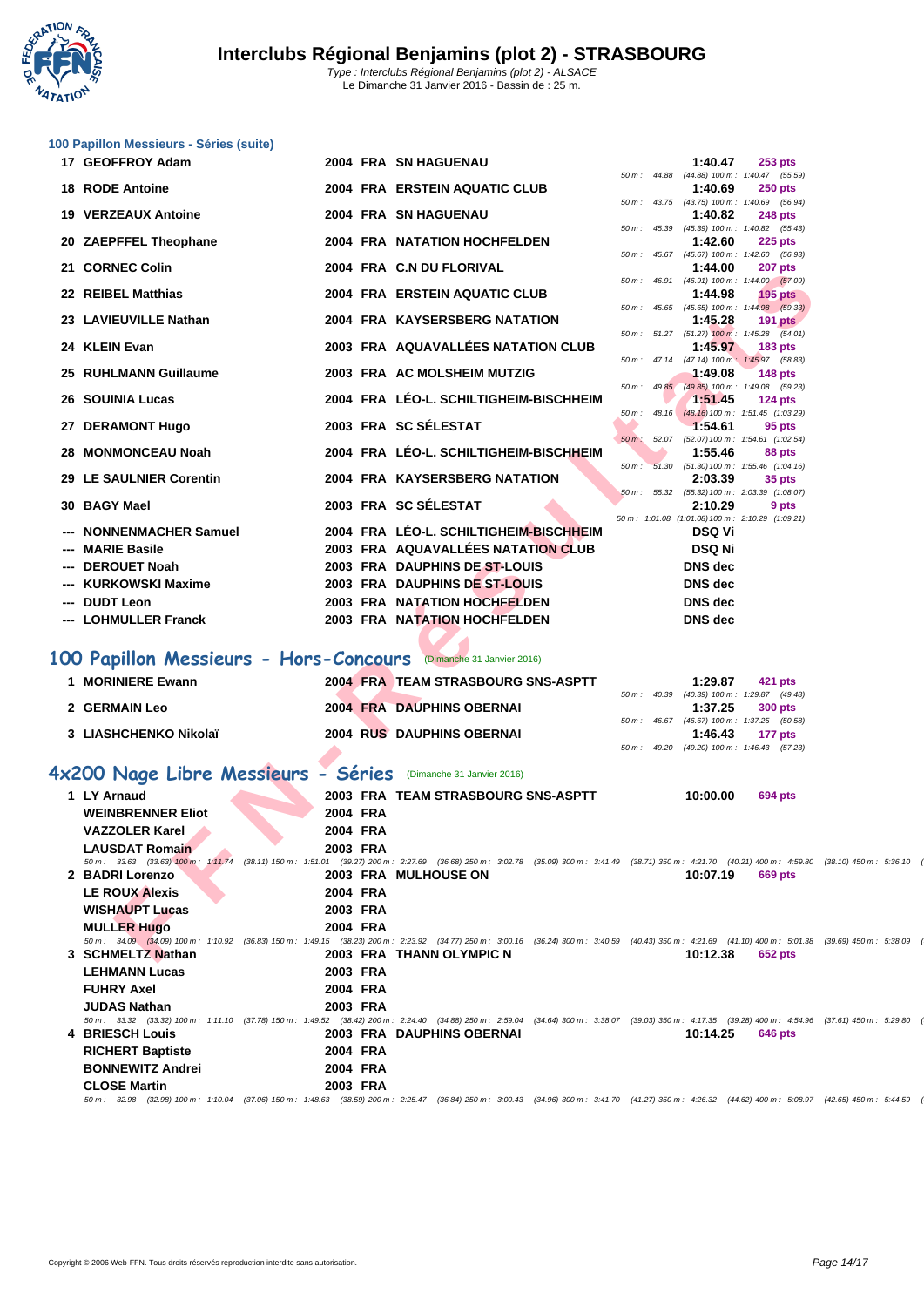

| 4x200 Nage Libre Messieurs - Séries (suite)      |                                                                                                                                                                                                                                                       |           |                    |                                                       |
|--------------------------------------------------|-------------------------------------------------------------------------------------------------------------------------------------------------------------------------------------------------------------------------------------------------------|-----------|--------------------|-------------------------------------------------------|
| 5 SIEFFER Samy                                   | 2004 FRA AC MOLSHEIM MUTZIG                                                                                                                                                                                                                           | 11:00.56  | 503 pts            |                                                       |
| <b>NUSS Arthur</b>                               | 2004 FRA                                                                                                                                                                                                                                              |           |                    |                                                       |
| <b>BAUMHAUER Alexandre</b>                       | 2003 FRA                                                                                                                                                                                                                                              |           |                    |                                                       |
| <b>JAEGER Thibault</b>                           | 2003 FRA                                                                                                                                                                                                                                              |           |                    |                                                       |
|                                                  | 50 m: 37.61 (37.61) 100 m: 1:20.35 (42.74) 150 m: 2:04.19 (43.84) 200 m: 2:46.37 (42.18) 250 m: 3:26.58 (40.21) 300 m: 4:10.57 (43.99) 350 m: 4:55.57 (45.00) 400 m: 5:38.37 (42.80) 450 m: 6:15.53 (37.16)                                           |           |                    |                                                       |
| 6 L'HERMITTE Alban                               | 2003 FRA ERSTEIN AQUATIC CLUB                                                                                                                                                                                                                         |           | $11:04.15$ 493 pts |                                                       |
| <b>RODE Antoine</b>                              | 2004 FRA                                                                                                                                                                                                                                              |           |                    |                                                       |
| <b>REIBEL Matthias</b><br><b>JOLY Louis</b>      | 2004 FRA<br>2004 FRA                                                                                                                                                                                                                                  |           |                    |                                                       |
|                                                  | 50 m: 34.09 (34.09) 100 m: 1:11.63 (37.54) 150 m: 1:48.88 (37.25) 200 m: 2:24.89 (36.01) 250 m: 3:07.45 (42.56) 300 m: 3:55.29 (47.84) 350 m: 4:43.65 (48.36) 400 m: 5:28.09 (44.44) 450 m: 6:07.10 (39.01)                                           |           |                    |                                                       |
| 7 LOMBARDO Maxime                                | 2003 FRA NATATION HOCHFELDEN                                                                                                                                                                                                                          | 11:06.64  | 486 pts            |                                                       |
| <b>ZAEPFFEL Theophane</b>                        | 2004 FRA                                                                                                                                                                                                                                              |           |                    |                                                       |
| <b>EGLES Martin</b>                              | 2003 FRA                                                                                                                                                                                                                                              |           |                    |                                                       |
| <b>HUMBERT Matheo</b>                            | 2004 FRA<br>50 m: 33.84 (33.84) 100 m: 1:12.28 (38.44) 150 m: 1:49.92 (37.64) 200 m: 2:25.68 (35.76) 250 m: 3:04.58 (38.90) 300 m: 3:49.26 (44.68) 350 m: 4:35.08 (45.82) 400 m: 5:17.20 (42.12) 450 m: 5:55.46 (38.26)                               |           |                    |                                                       |
| 8 REEB Xavier                                    | 2003 FRA LÉO-L. SCHILTIGHEIM-BISCHHEIM                                                                                                                                                                                                                | 11:16.09  | 459 pts            |                                                       |
| <b>FARIS Adam</b>                                | 2003 FRA                                                                                                                                                                                                                                              |           |                    |                                                       |
| <b>MONMONCEAU Noah</b>                           | 2004 FRA                                                                                                                                                                                                                                              |           |                    |                                                       |
| <b>VIALLON Nino</b>                              | 2004 FRA                                                                                                                                                                                                                                              |           |                    |                                                       |
| 9 GONZALEZ Yannis                                | 50 m : 38.49 (38.49) 100 m : 1:23.65 (45.16) 150 m : 2:10.33 (46.68) 200 m : 2:51.18 (40.85) 250 m : 3:26.93 (35.75) 300 m : 4:08.39 (41.46) 350 m : 4:50.91<br>2004 FRA C.N DU FLORIVAL                                                              |           | 11:45.07 382 pts   | (42.52) 400 m: 5:32.22 (41.31) 450 m: 6:13.39 (41.17) |
| <b>CORNEC Colin</b>                              | 2004 FRA                                                                                                                                                                                                                                              |           |                    |                                                       |
| <b>MARX Thibaut</b>                              | 2004 FRA                                                                                                                                                                                                                                              |           |                    |                                                       |
| <b>SCHLEGEL Nicolas</b>                          | 2004 FRA                                                                                                                                                                                                                                              |           |                    |                                                       |
|                                                  | 50 m : 39.64 (39.64) 100 m : 1:22.17 (42.53) 150 m : 2:06.86 (44.69) 200 m : 2:49.76 (42.90) 250 m : 3:31.97 (42.21) 300 m : 4:19.32 (47.35) 350 m : 5:09.12 (49.80) 400 m : 5:56.21 (47.99)                                                          |           |                    | $450 m: -$                                            |
| 10 CLADY Yann                                    | 2003 FRA SN HAGUENAU                                                                                                                                                                                                                                  |           | 11:56.49 354 pts   |                                                       |
| <b>MULLER Benoit</b>                             | 2004 FRA                                                                                                                                                                                                                                              |           |                    |                                                       |
| <b>GEOFFROY Adam</b>                             | 2004 FRA                                                                                                                                                                                                                                              |           |                    |                                                       |
| <b>VERZEAUX Antoine</b>                          | 2004 FRA<br>50 m: 37.26 (37.26) 100 m: 1:17.65 (40.39) 150 m: 1:59.17 (41.52) 200 m: 2:41.48 (42.31) 250 m: 3:27.73 (46.25) 300 m: 4:20.46 (52.73) 350 m: 5:15.74 (55.28) 400 m: 6:07.70 (51.96) 450 m: 6:48.14 (40.44)                               |           |                    |                                                       |
| 11 WAGNER Guillaume                              | 2004 FRA SR COLMAR                                                                                                                                                                                                                                    | 12:07.03  | 329 pts            |                                                       |
| <b>TOULOUZE Noé</b>                              | 2004 FRA                                                                                                                                                                                                                                              |           |                    |                                                       |
| <b>MAZE Arthur</b>                               | 2004 FRA                                                                                                                                                                                                                                              |           |                    |                                                       |
| <b>ERTLE Martin</b>                              | 2003 FRA                                                                                                                                                                                                                                              |           |                    |                                                       |
| 12 MORIS Adrien                                  | 50 m: 37.06 (37.06) 100 m: 1:18.12 (41.06) 150 m: 2:00.92 (42.80) 200 m: 2:42.48 (41.56) 250 m: 3:20.52 (38.04) 300 m: 4:03.09 (42.57) 350 m: 4:46.81 (43.72) 400 m: 5:28.93 (42.12) 450 m: 6:10.15 (41.22)<br>2004 FRA SC SÉLESTAT                   |           | 12:10.97 320 pts   |                                                       |
| <b>DERAMONT Hugo</b>                             | 2003 FRA                                                                                                                                                                                                                                              |           |                    |                                                       |
| <b>LABBE Alexandre</b>                           | 2004 FRA                                                                                                                                                                                                                                              |           |                    |                                                       |
| <b>BAGY Mael</b>                                 | 2003 FRA                                                                                                                                                                                                                                              |           |                    |                                                       |
|                                                  | 50 m: 40.42 (40.42) 100 m: 1:27.12 (46.70) 150 m: 2:13.80 (46.68) 200 m: 2:55.65 (41.85) 250 m: 3:38.69 (43.04) 300 m: 4:26.65 (47.96) 350 m: 5:13.95 (47.30) 400 m: 6:00.48 (46.53) 450 m: 6:50.58 (50.10)                                           |           |                    |                                                       |
| 13 KLEIN Evan                                    | 2003 FRA AQUAVALLÉES NATATION CLUB                                                                                                                                                                                                                    | 12:38.61  | <b>259 pts</b>     |                                                       |
| <b>KLEIN Léo</b>                                 | 2004 FRA                                                                                                                                                                                                                                              |           |                    |                                                       |
| <b>MARIE Basile</b>                              | 2003 FRA                                                                                                                                                                                                                                              |           |                    |                                                       |
| <b>STOLTZ Axel</b>                               | 2003 FRA<br>50 m: 40.57 (40.57) 100 m: 1:28.80 (48.23) 150 m: 2:18.66 (49.86) 200 m: 3:05.53 (46.87) 250 m: 3:52.70 (47.17) 300 m: 4:48.76 (56.06) 350 m: 5:47.74 (58.98) 400 m: 6:40.89 (53.15) 450 m: 7:23.21 (42.32)                               |           |                    |                                                       |
| <b>14 LAVIEUVILLE Nathan</b>                     | 2004 FRA KAYSERSBERG NATATION                                                                                                                                                                                                                         |           | 13:54.96 125 pts   |                                                       |
| <b>KOMURIAN Baptiste</b>                         | 2003 FRA                                                                                                                                                                                                                                              |           |                    |                                                       |
| <b>COLLET Samuel</b>                             | 2003 FRA                                                                                                                                                                                                                                              |           |                    |                                                       |
| <b>LE SAULNIER Corentin</b>                      | 2004 FRA                                                                                                                                                                                                                                              |           |                    |                                                       |
| 15 OUNES Mohamed                                 | 50 m: 47.96 (47.96) 100 m: 1:42.84 (54.88) 150 m: 2:38.21 (55.37) 200 m: 3:31.56 (53.35) 250 m: 4:19.68 (48.12) 300 m: 5:13.77 (54.09) 350 m: 6:11.31 (57.54) 400 m: 7:05.52 (54.21) 450 m: 7:52.34 (46.82)<br>2004 FRA LÉO-L. SCHILTIGHEIM-BISCHHEIM |           | 14:03.64 113 pts   |                                                       |
| <b>NONNENMACHER Samuel</b>                       | 2004 FRA                                                                                                                                                                                                                                              |           |                    |                                                       |
| <b>SOUINIA Lucas</b>                             | 2004 FRA                                                                                                                                                                                                                                              |           |                    |                                                       |
| <b>BARA Zaber</b>                                | 2004 FRA                                                                                                                                                                                                                                              |           |                    |                                                       |
|                                                  | 50 m: 50.83 (50.83) 100 m: 1:46.68 (55.85) 150 m: 2:45.36 (58.68) 200 m: 3:40.27 (54.91) 250 m: 4:25.88 (45.61) 300 m: 5:18.43 (52.55) 350 m: 6:13.51 (55.08) 400 m: 7:02.97 (49.46) 450 m: 7:02.97                                                   |           |                    |                                                       |
| --- DIDIER Lucas                                 | 2003 FRA AC MOLSHEIM MUTZIG                                                                                                                                                                                                                           | DSQr3 MpR |                    |                                                       |
| <b>DI GRANDE Charles</b><br><b>SPITZER Swann</b> | 2003 FRA                                                                                                                                                                                                                                              |           |                    |                                                       |
| <b>RUHLMANN Guillaume</b>                        | 2003 FRA<br>2003 FRA                                                                                                                                                                                                                                  |           |                    |                                                       |
| --- DEROUET Noah                                 | 2003 FRA DAUPHINS DE ST-LOUIS                                                                                                                                                                                                                         | DNS dec   |                    |                                                       |
|                                                  |                                                                                                                                                                                                                                                       |           |                    |                                                       |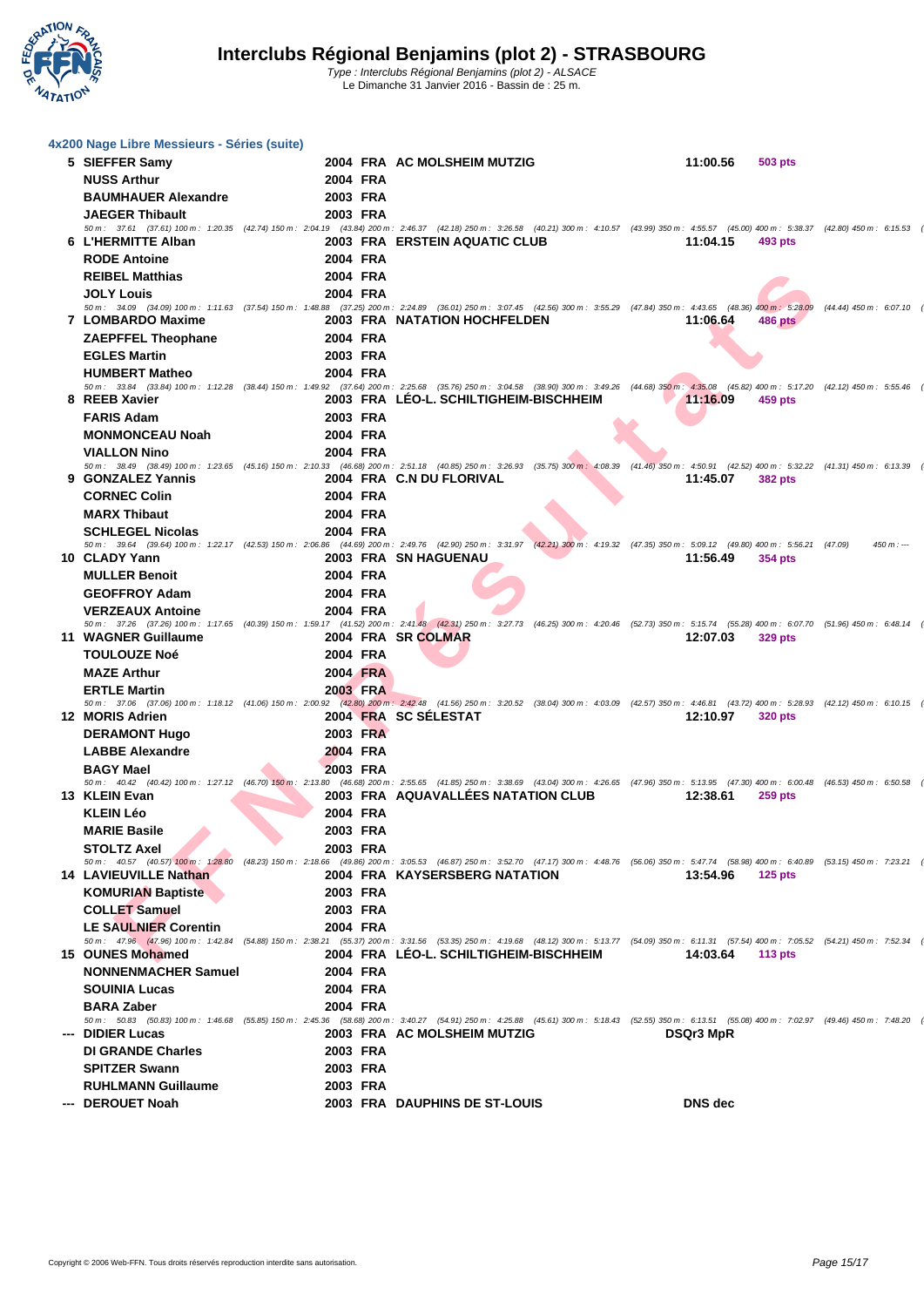

| 4x200 Nage Libre Messieurs - Séries (suite)<br><b>LIGHTOWLER George</b><br><b>BENTIRES ALJ Noa</b><br><b>KURKOWSKI Maxime</b> | 2003 GBR<br>2004 FRA<br>2003 FRA |                                                                                                                                                                                                                                    |                |                |  |
|-------------------------------------------------------------------------------------------------------------------------------|----------------------------------|------------------------------------------------------------------------------------------------------------------------------------------------------------------------------------------------------------------------------------|----------------|----------------|--|
| --- LOHMULLER Franck<br><b>DUDT Leon</b><br><b>PFRIMMER Alexandre</b><br><b>KIEFFER Theo</b>                                  | 2003 FRA<br>2004 FRA<br>2003 FRA | 2003 FRA NATATION HOCHFELDEN                                                                                                                                                                                                       | <b>DNS</b> dec |                |  |
|                                                                                                                               |                                  | 4x200 Nage Libre Messieurs - Hors-Concours (Dimanche 31 Janvier 2016)                                                                                                                                                              |                |                |  |
|                                                                                                                               |                                  | <b>STRUCTURE NON FFN</b>                                                                                                                                                                                                           | <b>DNS</b> dec |                |  |
|                                                                                                                               |                                  |                                                                                                                                                                                                                                    |                |                |  |
| 4x100 4 Nages Ind. Messieurs - Séries (Dimanche 31 Janvier 2016)                                                              |                                  |                                                                                                                                                                                                                                    |                |                |  |
| 1 BADRI Lorenzo                                                                                                               |                                  | 2003 FRA MULHOUSE ON                                                                                                                                                                                                               | 5:21.03        | <b>481 pts</b> |  |
| <b>LE ROUX Alexis</b>                                                                                                         | 2004 FRA                         |                                                                                                                                                                                                                                    |                |                |  |
| <b>WISHAUPT Lucas</b>                                                                                                         | 2003 FRA                         |                                                                                                                                                                                                                                    |                |                |  |
| <b>MULLER Hugo</b>                                                                                                            | 2004 FRA                         | 50 m : 37.01 (37.01) 100 m : 1:18.72 (41.71) 150 m : 1:58.58 (39.86) 200 m : 2:40.49 (41.91) 250 m : 3:18.61 (38.12) 300 m : 4:01.22 (42.61) 350 m : 4:37.76 (36.54) 400 m : 5:21.03 (43.27)                                       |                |                |  |
| 2 BRIESCH Louis                                                                                                               |                                  | 2003 FRA DAUPHINS OBERNAI                                                                                                                                                                                                          | 5:21.91        | 477 pts        |  |
| <b>BONNEWITZ Andrei</b>                                                                                                       | 2004 FRA                         |                                                                                                                                                                                                                                    |                |                |  |
| <b>RICHERT Baptiste</b>                                                                                                       | 2004 FRA                         |                                                                                                                                                                                                                                    |                |                |  |
| <b>CLOSE Martin</b>                                                                                                           | 2003 FRA                         |                                                                                                                                                                                                                                    |                |                |  |
| 3 LY Arnaud                                                                                                                   |                                  | 50 m : 34.16 (34.16) 100 m : 1:16.02 (41.86) 150 m : 1:56.40 (40.38) 200 m : 2:40.03 (43.63) 250 m : 3:17.98 (37.95) 300 m : 4:03.43 (45.45) 350 m : 4:39.19 (35.76) 400 m : 5:21.91 (42.72)<br>2003 FRA TEAM STRASBOURG SNS-ASPTT | 5:24.51        | 465 pts        |  |
| <b>WEINBRENNER Eliot</b>                                                                                                      | 2004 FRA                         |                                                                                                                                                                                                                                    |                |                |  |
| <b>VAZZOLER Karel</b>                                                                                                         | 2004 FRA                         |                                                                                                                                                                                                                                    |                |                |  |
| <b>LAUSDAT Romain</b>                                                                                                         | 2003 FRA                         |                                                                                                                                                                                                                                    |                |                |  |
|                                                                                                                               |                                  | 50 m : 38.69 (38.69) 100 m : 1:23.20 (44.51) 150 m : 2:02.07 (38.87) 200 m : 2:44.42 (42.35) 250 m : 323.02 (38.60) 300 m : 4:06.03 (43.01) 350 m : 4:42.13 (36.10) 400 m : 5:24.51 (42.38)                                        |                |                |  |
| 4 SCHMELTZ Nathan                                                                                                             |                                  | 2003 FRA THANN OLYMPIC N                                                                                                                                                                                                           | 5:38.17        | 408 pts        |  |
| <b>LEHMANN Lucas</b>                                                                                                          | 2003 FRA                         |                                                                                                                                                                                                                                    |                |                |  |
| <b>FUHRY Axel</b><br><b>JUDAS Nathan</b>                                                                                      | 2004 FRA<br>2003 FRA             |                                                                                                                                                                                                                                    |                |                |  |
|                                                                                                                               |                                  | 50 m : 35.68 (35.68) 100 m : 1:18.88 (43.20) 150 m : 1:56.51 (37.63) 200 m : 2:39.62 (43.11) 250 m : 3:20.37 (40.75) 300 m : 4:08.69 (48.32) 350 m : 4:51.24 (42.55) 400 m : 5:38.17 (46.93)                                       |                |                |  |
| 5 SIEFFER Samy                                                                                                                |                                  | 2004 FRA AC MOLSHEIM MUTZIG                                                                                                                                                                                                        | 5:44.81        | <b>382 pts</b> |  |
| <b>BAUMHAUER Alexandre</b>                                                                                                    | 2003 FRA                         |                                                                                                                                                                                                                                    |                |                |  |
| <b>NUSS Arthur</b>                                                                                                            | 2004 FRA                         |                                                                                                                                                                                                                                    |                |                |  |
| <b>JAEGER Thibault</b>                                                                                                        | 2003 FRA                         | 50 m: 40.61 (40.61) 100 m: 1:27.82 (47.21) 150 m: 2:07.98 (40.16) 200 m: 2:53.28 (45.30) 250 m: 3:33.95 (40.67) 300 m: 4:22.47 (48.52) 350 m: 5:01.34 (38.87) 400 m: 5:44.81 (43.47)                                               |                |                |  |
| 6 LOMBARDO Maxime                                                                                                             |                                  | <b>2003 FRA NATATION HOCHFELDEN</b>                                                                                                                                                                                                | 5:51.05        | 358 pts        |  |
| <b>ZAEPFFEL Theophane</b>                                                                                                     | 2004 FRA                         |                                                                                                                                                                                                                                    |                |                |  |
| <b>EGLES Martin</b>                                                                                                           | 2003 FRA                         |                                                                                                                                                                                                                                    |                |                |  |
| <b>HUMBERT Matheo</b>                                                                                                         | 2004 FRA                         |                                                                                                                                                                                                                                    |                |                |  |
| 7 L'HERMITTE Alban                                                                                                            |                                  | 50 m: 34.82 (34.82) 100 m: 1:14.89 (40.07) 150 m: 1:56.01 (41.12) 200 m: 2:48.18 (52.17) 250 m: 3:29.01 (40.83) 300 m: 4:19.04 (50.03) 350 m: 5:00.74 (41.70) 400 m: 5:51.05 (50.31)<br><b>2003 FRA ERSTEIN AQUATIC CLUB</b>       | 5:52.13        | 354 pts        |  |
| <b>JOLY Louis</b>                                                                                                             | 2004 FRA                         |                                                                                                                                                                                                                                    |                |                |  |
| <b>RODE Antoine</b>                                                                                                           | 2004 FRA                         |                                                                                                                                                                                                                                    |                |                |  |
| <b>REIBEL Matthias</b>                                                                                                        | 2004 FRA                         |                                                                                                                                                                                                                                    |                |                |  |
| 8 MARX Thibaut                                                                                                                |                                  | 50 m: 36.22 (36.22) 100 m: 1:17.86 (41.64) 150 m: 2:00.21 (42.35) 200 m: 2:47.89 (47.68) 250 m: 3:32.53 (44.64) 300 m: 4:20.77 (48.24) 350 m: 5:02.58 (41.81) 400 m: 5:52.13 (49.55)<br>2004 FRA C.N DU FLORIVAL                   | 6:12.05        | <b>283 pts</b> |  |
| <b>SCHLEGEL Nicolas</b>                                                                                                       | 2004 FRA                         |                                                                                                                                                                                                                                    |                |                |  |
| <b>CORNEC Colin</b>                                                                                                           | 2004 FRA                         |                                                                                                                                                                                                                                    |                |                |  |
| <b>GONZALEZ Yannis</b>                                                                                                        | 2004 FRA                         |                                                                                                                                                                                                                                    |                |                |  |
|                                                                                                                               |                                  | 50 m: 41.53 (41.53) 100 m: 1:30.19 (48.66) 150 m: 2:12.74 (42.55) 200 m: 3:02.52 (49.78) 250 m: 3:52.66 (50.14) 300 m: 4:43.53 (50.87) 350 m: 5:24.90 (41.37) 400 m: 6:12.05 (47.15)                                               |                |                |  |
| 9 REEB Xavier                                                                                                                 |                                  | 2003 FRA LEO-L. SCHILTIGHEIM-BISCHHEIM                                                                                                                                                                                             | 6:16.50        | <b>268 pts</b> |  |
| <b>FARIS Adam</b>                                                                                                             | 2003 FRA                         |                                                                                                                                                                                                                                    |                |                |  |
| <b>MONMONCEAU Noah</b><br><b>VIALLON Nino</b>                                                                                 | 2004 FRA<br>2004 FRA             |                                                                                                                                                                                                                                    |                |                |  |
|                                                                                                                               |                                  | 50 m: 42.39 (42.39) 100 m: 1:40.49 (58.10) 150 m: 2:20.71 (40.22) 200 m: 3:07.42 (46.71) 250 m: 3:53.57 (46.15) 300 m: 4:46.89 (53.32) 350 m: 5:29.59 (42.70) 400 m: 6:16.50 (46.91)                                               |                |                |  |
| 10 WAGNER Guillaume                                                                                                           |                                  | 2004 FRA SR COLMAR                                                                                                                                                                                                                 | 6:19.87        | 257 pts        |  |